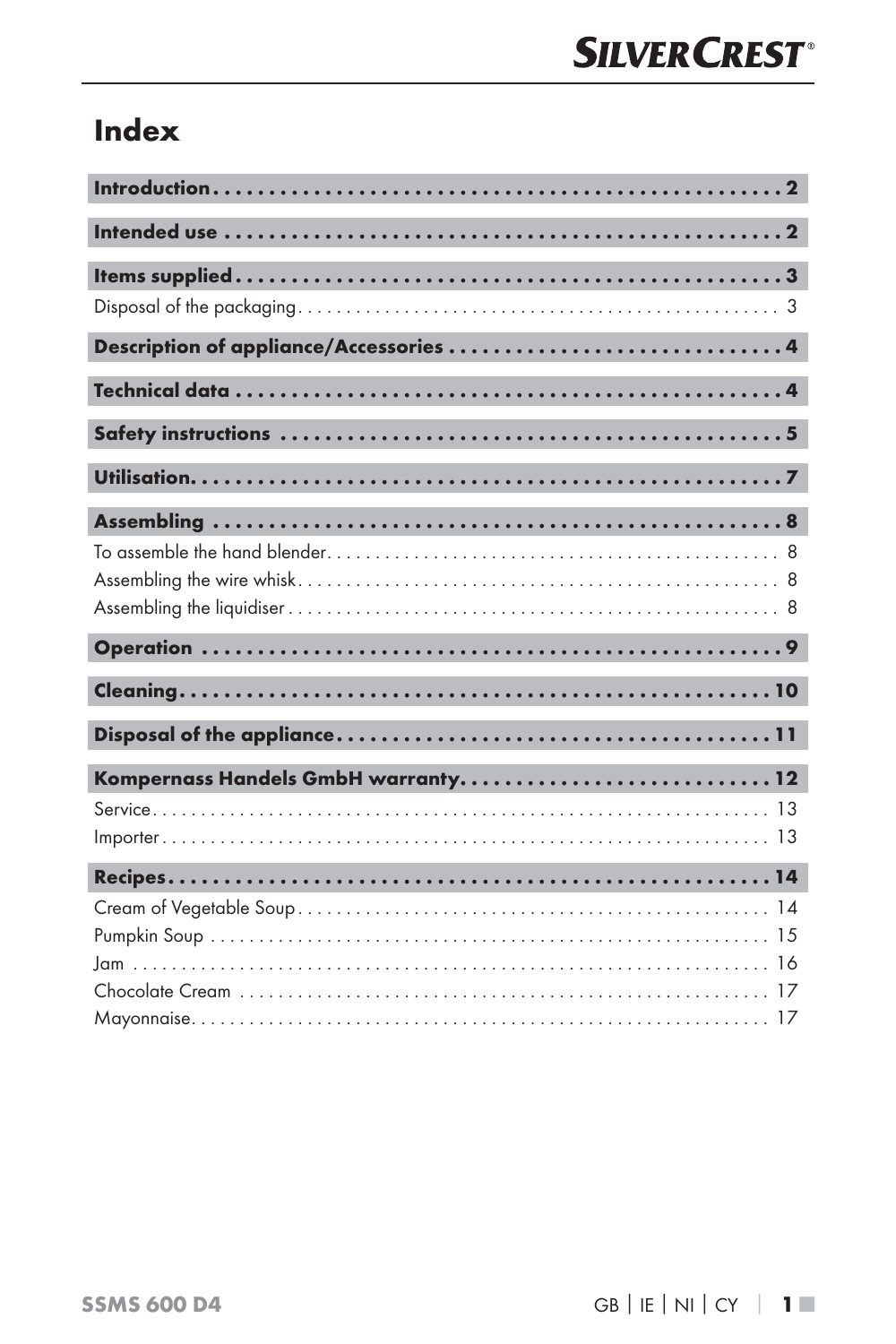### Introduction

Congratulations on the purchase of your new appliance.

You have clearly decided in favour of a quality product. These operating instructions are a part of this product. They contain important information in regard to safety, use and disposal. Before using the product, familiarise yourself with all of these operating and safety instructions. Use the product only as described and only for the specified areas of application. In addition, pass these documents on, together with the product, to any future owner.

### Intended use

This hand blender is intended exclusively for processing foodstuffs in small quantities. It is intended exclusively for use in domestic households. This hand blender set is not intended for commercial applications.

#### WARNING!

#### Danger from unintended use!

Danger can come from the appliance if used for unintended purposes and/or other types of use.

- ► Use the appliance exclusively for intended purposes.
- ► Observe the procedures described in these operating instructions.

#### **NOTICE**

► Claims of any kind resulting from damage caused by improper use, incompetent repairs, unauthorized modifications or the use of non-approved spare parts will not be acknowledged. The operator alone bears liability.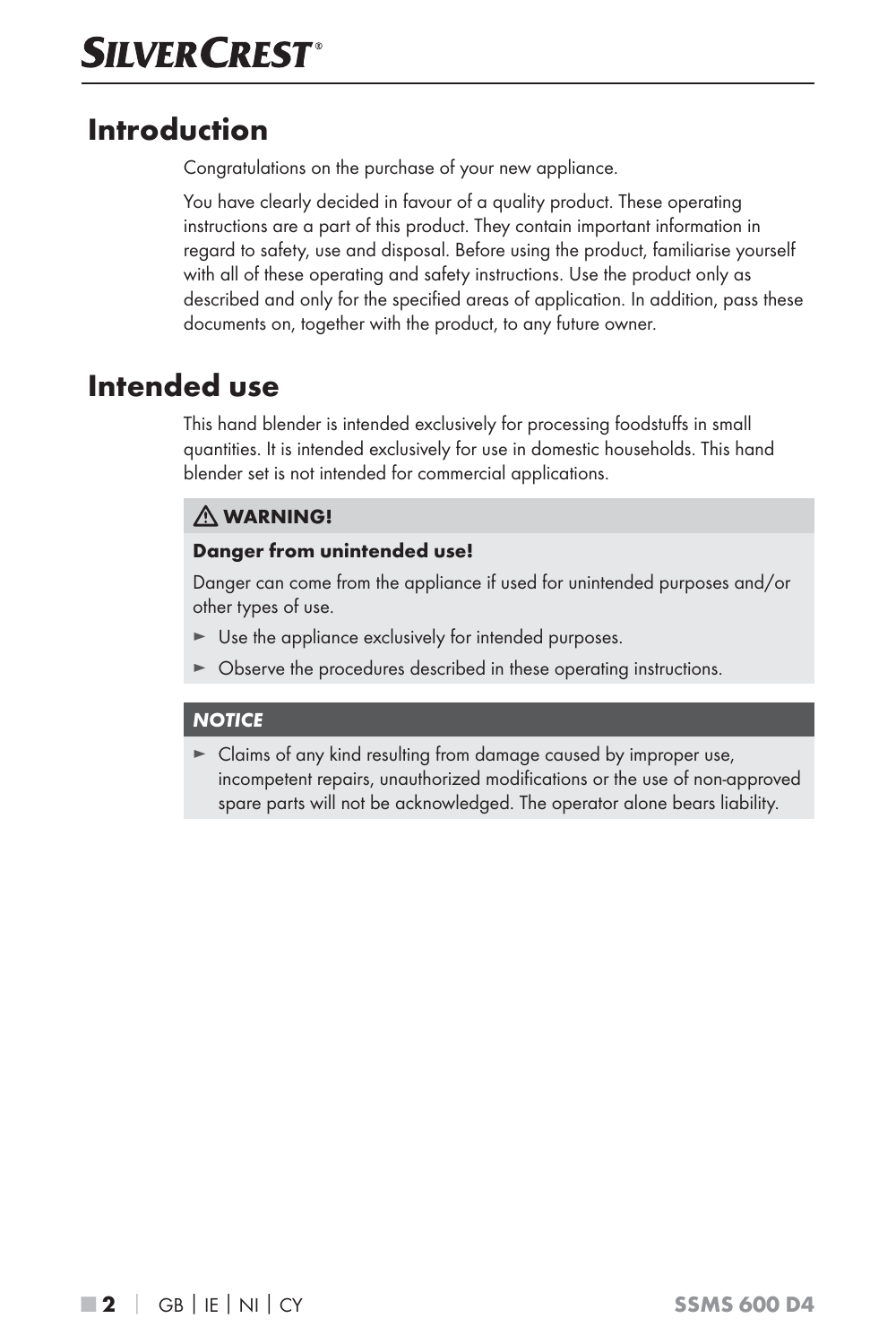### Items supplied

The appliance is delivered with the following components as standard:

- Hand Blender Set
- Measuring beaker with combined lid/base
- Whisk
- Liquidiser (Blade and bowl with combined lid/base)
- Operating instructions
- 1) Remove all parts of the appliance and these operating instructions from the box.
- 2) Remove all packing material.
- 3) Clean all parts of the appliance as described in the chapter "Cleaning".

#### **NOTICE**

- ► Check the contents to make sure everything is there and for visible damage.
- ► If the contents are incomplete, or have been damaged due to defective packaging or transportation, contact the Service Hotline (see chapter Service).

### Disposal of the packaging

The packaging protects the appliance from damage during carriage. The packaging materials have been selected for their environmental friendliness and ease of disposal, and are therefore recyclable.



Returning the packaging to the material cycle conserves raw materials and reduces the amount of waste that is generated. Dispose of packaging materials that are no longer needed in accordance with applicable local regulations.



 Dispose of the packaging in an environmentally friendly manner. Note the labelling on the packaging and separate the packaging material components for disposal if necessary. The packaging material is labelled with abbreviations (a) and numbers (b) with the following meanings:

1–7: Plastics, 20–22: Paper and cardboard, 80–98: Composites.

#### **NOTICE**

► If possible preserve the appliance's original packaging during the warranty period so that in the case of a warranty claim you can package the appliance properly for return.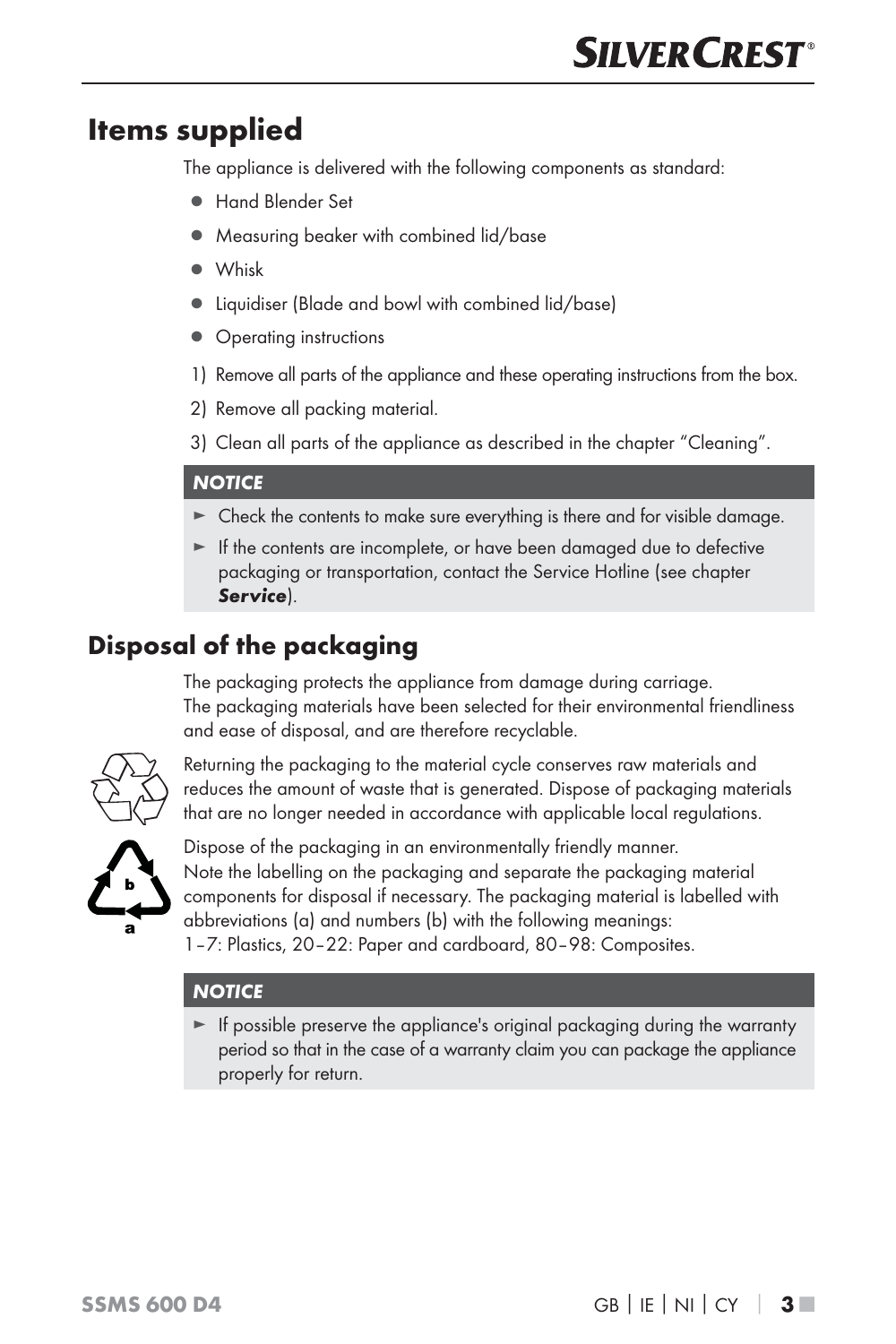# **SILVER CREST®**

### Description of appliance/Accessories

Illustration A (hand blender):



Illustration D (accessories):

**1** Measuring beaker (with combined lid/base 12)

### Technical data

| Voltage                           | 220 - 240 V ~ (alternating current), 50 - 60 Hz                                       |                                           |  |
|-----------------------------------|---------------------------------------------------------------------------------------|-------------------------------------------|--|
| Nominal Power Rating              | 600W                                                                                  |                                           |  |
| <b>Protection Class</b>           | $II / \Box$ (double insulation)                                                       |                                           |  |
|                                   | All of the parts of this appliance that come into<br>contact with food are food-safe. |                                           |  |
| Measuring beaker <b>1</b>         |                                                                                       |                                           |  |
| Capacity                          |                                                                                       | 930 ml                                    |  |
| Measuring scale                   |                                                                                       | 700 ml                                    |  |
| Max. fill capacity for processing | 300 ml                                                                                |                                           |  |
| <b>Bowl O</b>                     |                                                                                       |                                           |  |
| Capacity                          |                                                                                       | 1000 ml                                   |  |
| Max. fill capacity for processing |                                                                                       | Food products<br>up to the 500 ml marking |  |
|                                   |                                                                                       | Liquids<br>up to the 300 ml marking       |  |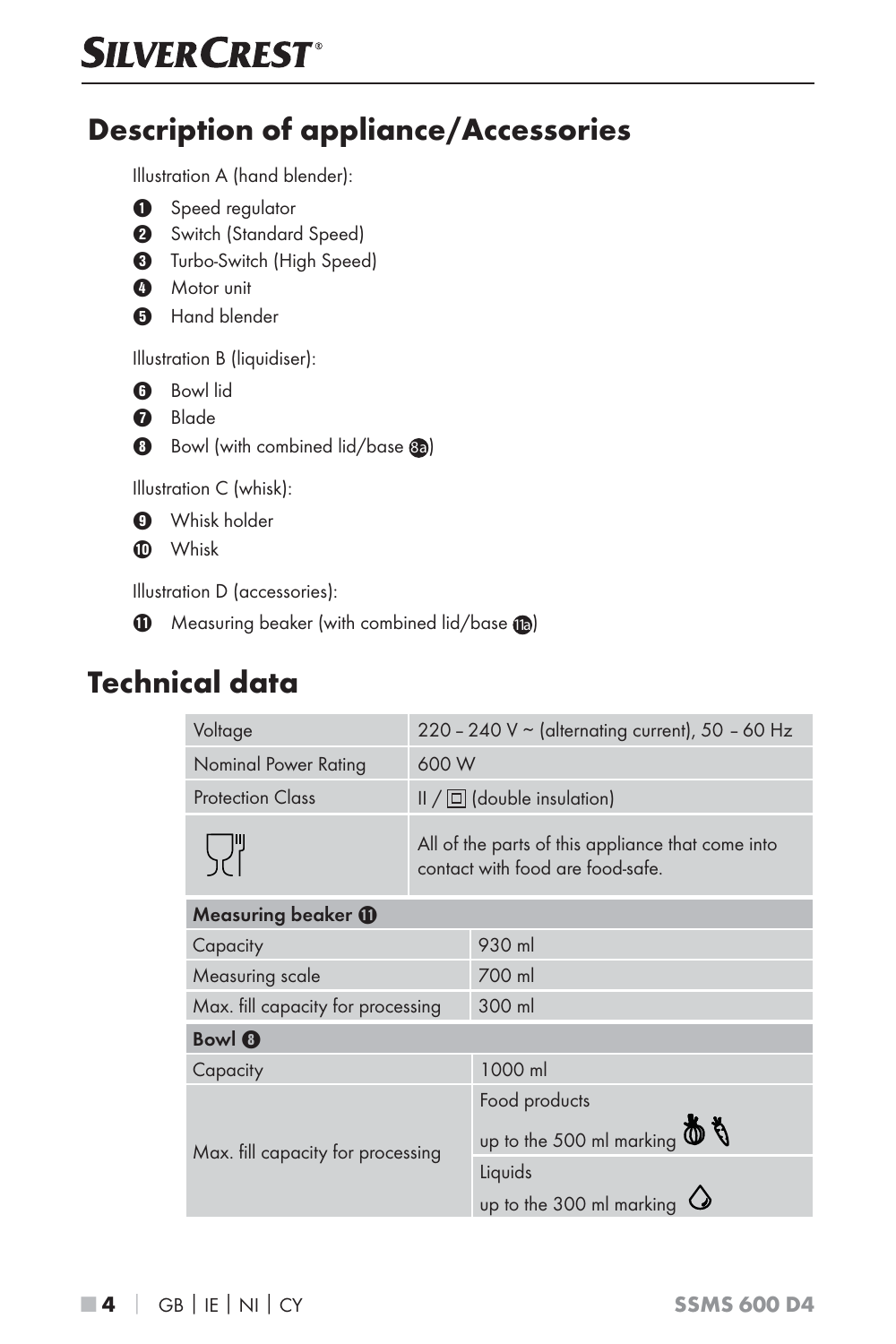We recommend the following operating times:

Allow the hand blender  $\bigoplus$  to cool down for around 2 minutes after 1 minute of operation.

Let the liquidiser cool down for around 2 minutes after 1 minute of operation.

Allow the whisk  $\mathbf{0}$  to cool down for around 10 minutes after 3 minutes of operation.

If you exceed these operating times, the appliance can overheat and be damaged!



This mark confirms that the product complies with the product safety requirements applicable in the UK.

## Safety instructions

### A RISK OF ELECTRIC SHOCK

- ► Connect the appliance only to mains power sockets supplying a mains power voltage of 220 – 240 V ∼, 50 – 60 Hz.
- ► Remove the plug from the mains power socket in event of operating malfunctions and before cleaning the appliance.
- ► Do not expose the appliance to moisture and do not use it outdoors.
- $\blacktriangleright$  If liquid gets into the housing, disconnect the appliance from the mains power socket immediately and have it repaired by a qualified technician.
- ► Always pull on the plug to disconnect the appliance from the mains; never pull on the power cable itself.
- ► Do not kink or crush the power cable, and route the cable so that it cannot be stepped on or tripped over.
- ► To prevent accidents, have defective plugs and/or power cables replaced immediately by an authorised specialist, or our Customer Service or a similarly qualified person.
- ► This appliance may be used by people with reduced physical, sensory or mental capabilities or lack of experience and/or knowledge if they are supervised and have been instructed in how to use the appliance safely and have understood the potential risks.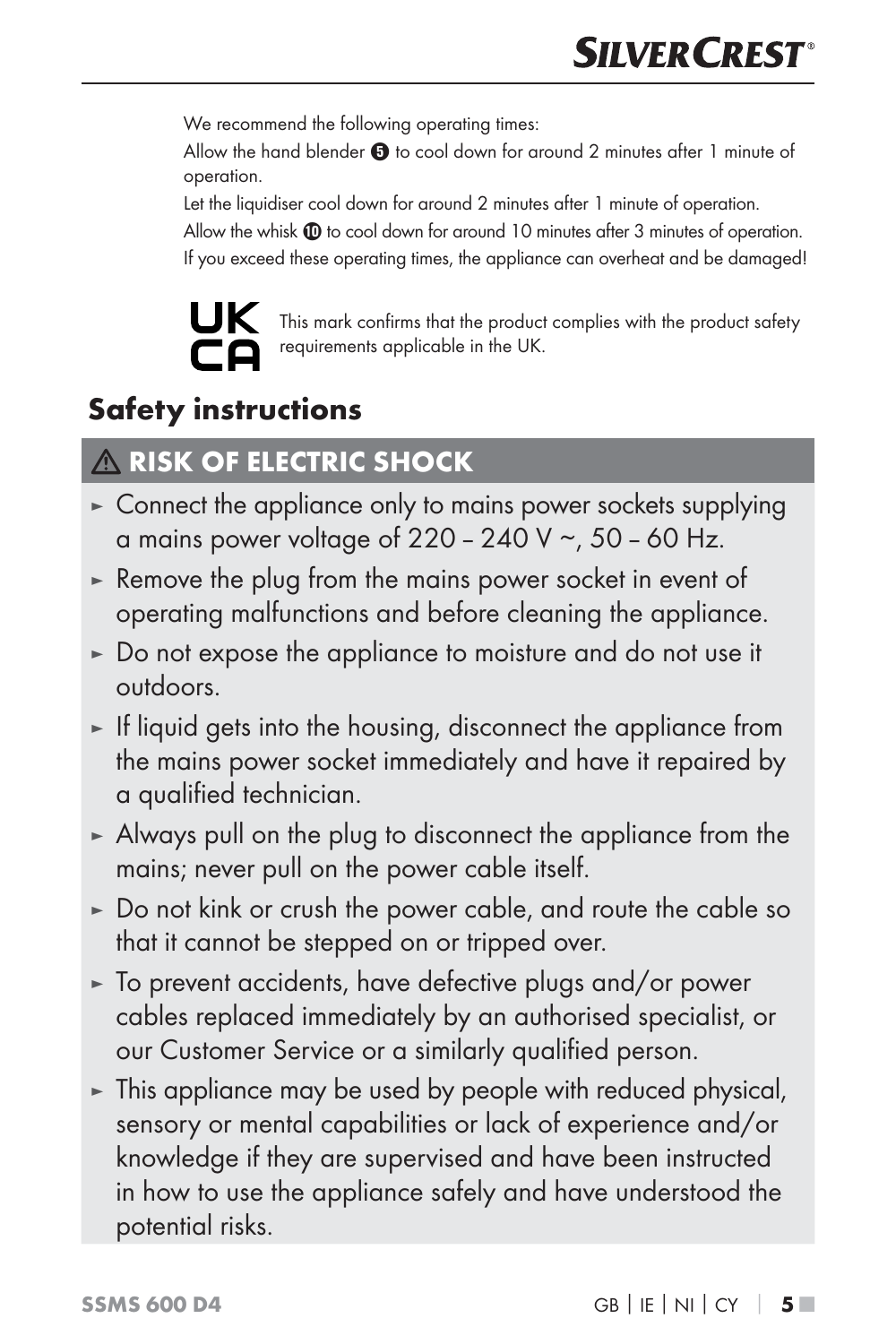### **A RISK OF ELECTRIC SHOCK**

- ► The appliance and its connecting cable must be kept away from children.
- ► Do not attempt to open the hand blender's motor casing. If you do so, the safety of the appliance is no longer assured and the warranty will become void.



 Never immerse the blender's motor unit in liquids, or allow liquids to get into the motor unit housing.

## WARNING! RISK OF INJURY!

- ► Before changing accessories or additional parts that are in motion during operation, the appliance must be switched off and disconnected from mains power.
- ► Never use the appliance for purposes other than those described in these instructions. There is a risk of injury if the appliance is misused!
- ► Disconnect the appliance from the mains power supply …
	- … when the appliance is unsupervised,
	- … when you are cleaning the appliance,
	- … when you are assembling or dismantling it.
- ► If you use the appliance to purée hot foods in a pot, remove the pot from the hob and ensure that the liquid is not boiling. Let hot foods cool down a little to avoid scalding.
- ► This appliance may not be used by children.
- $\triangleright$  Children must not play with the appliance.
- ► The appliance and its connecting cable must be kept away from children.
- ► The blade is extremely sharp! Handle it with great care.
- ► Handle the extremely sharp blade with caution as it can cause injuries.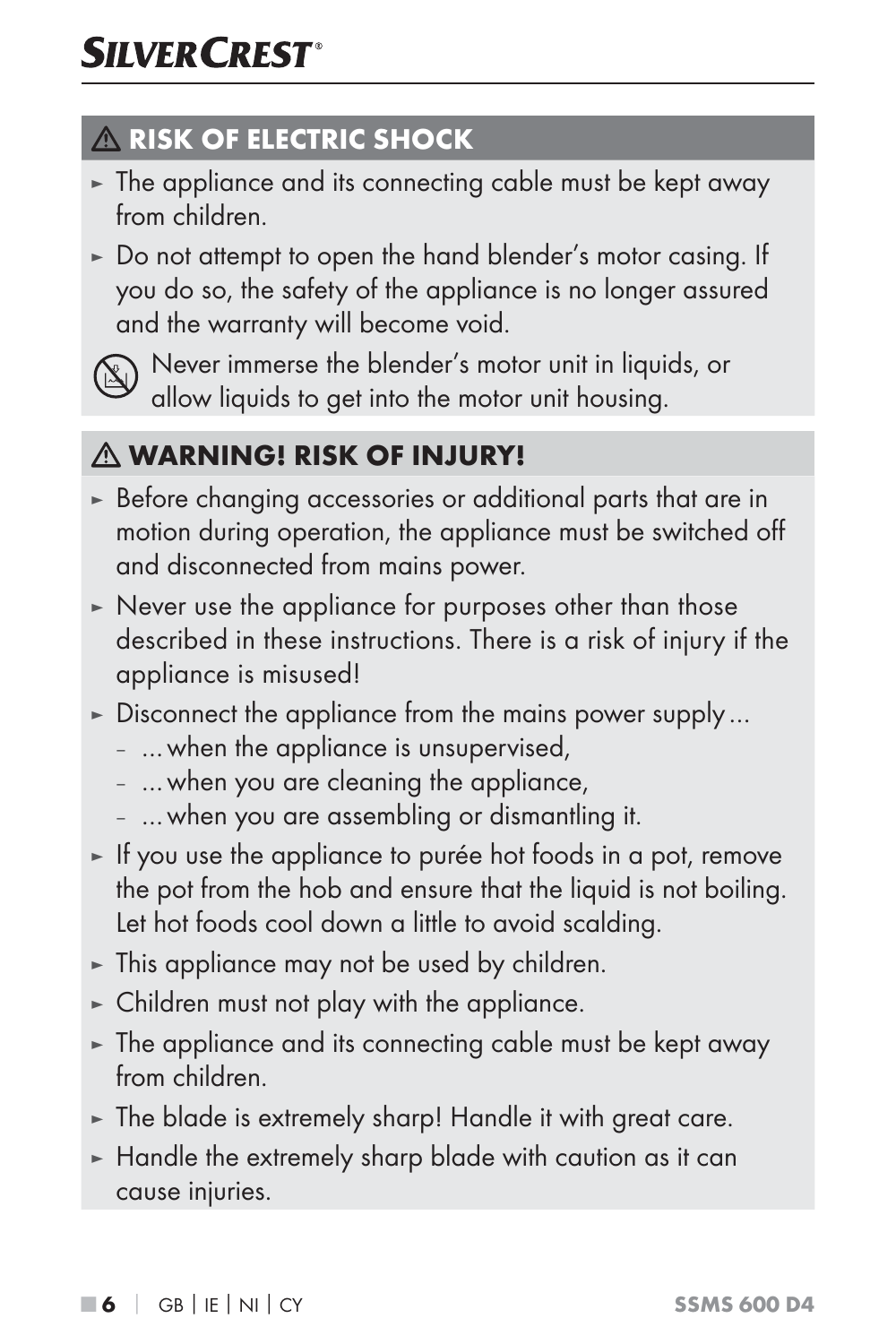### WARNING! RISK OF INJURY!

- ► Clean the appliance very carefully. The blades are extremely sharp!
- ► Always be careful when emptying the bowl! The blades are extremely sharp!
- ► The appliance should always be disconnected from the mains when unattended and before assembly, disassembly or cleaning.

### ATTENTION! PROPERTY DAMAGE!

► Do not leave the hand blender in a hot pot on the hob when it is not in use.

## Utilisation

#### **NOTICE**

- $\blacktriangleright$  With the measuring beaker  $\bm{\mathbb{O}}$  you can measure volumes of fluids up to 700 ml. For food processing, fill it to a maximun of 300 ml, otherwise fluids could overflow from the measuring beaker  $\mathbf{0}$ .
- $\blacktriangleright$  If you want to store liquids/food in the measuring beaker  $\mathbf{0}$ , you can remove the base  $\mathbf{1}$  from the measuring beaker  $\mathbf{0}$  and use it as a lid. Ensure that the spout of the measuring beaker  $\mathbf \Phi$  is also closed.



You can use the hand blender  $\bigoplus$  to prepare dips, sauces, soups or baby food or to purée fruit. We recommend using the hand blender  $\bigoplus$  for a maximum of 1 minute at a time and then letting it cool down.

#### WARNING! PROPERTY DAMAGE!

 $\blacktriangleright$  Do not use this hand blender  $\Theta$  for the preparation of solid foods. This would lead to irreparable damage to the appliance!



With the whisk  **you can whip cream,** beat egg whites and mix pastry, desserts or mayonnaise. We recommend using the whisk  $\mathbf{0}$  for a maximum of 3 minutes at a time and then letting it cool down.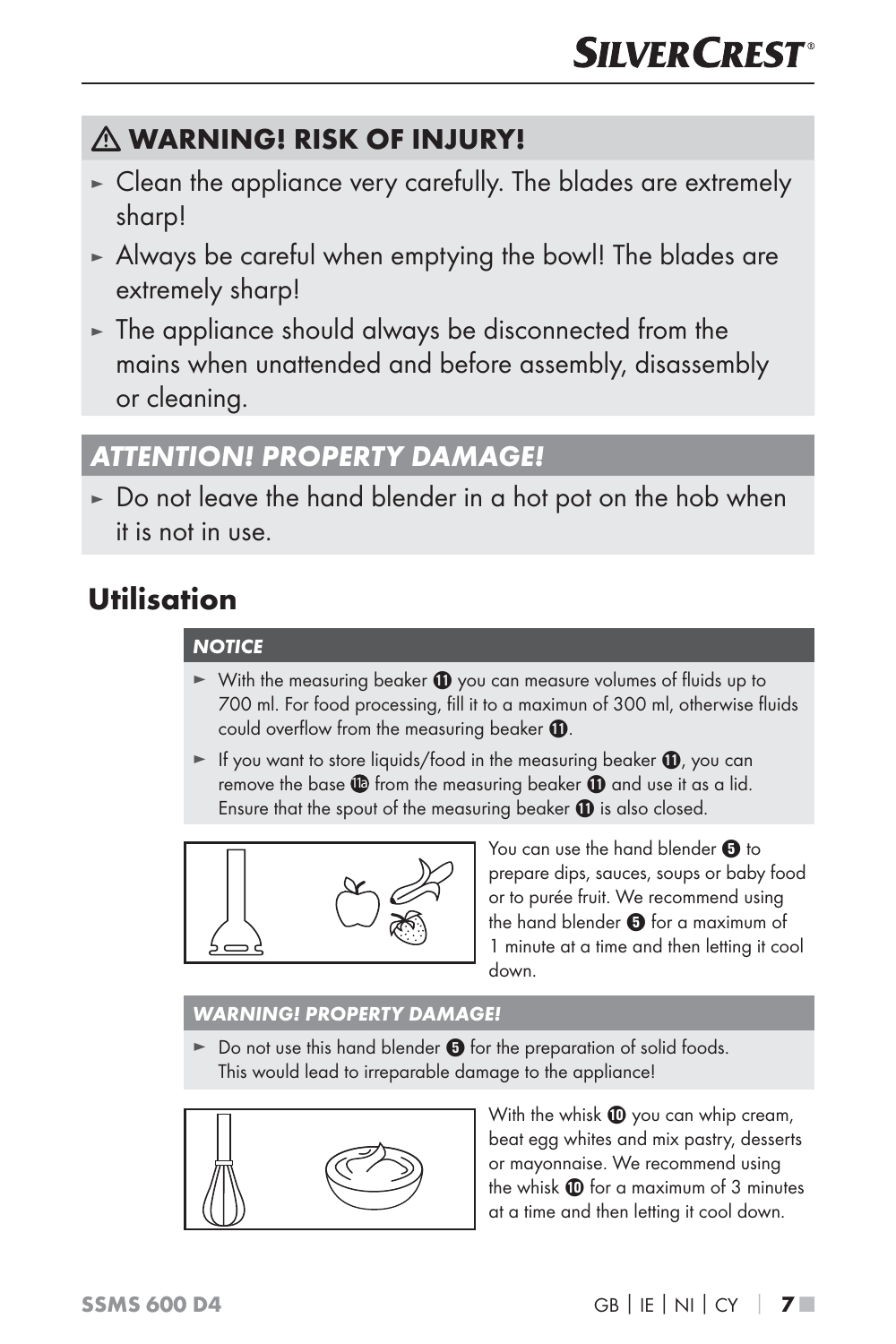# **SILVER CREST®**



You can use the liquidiser, which consists of the blade  $\bullet$ , bowl  $\bullet$  and bowl lid  $\bullet$ . to chop herbs or also harder food. We recommend using the liquidiser for a maximum of 1 minute at a time and then letting it cool down.

### Assembling

#### WARNING! RISK OF INJURY!

► Only insert the plug into the power socket after you have assembled the appliance for use.

#### **NOTICE**

► Before the first use, clean all parts as described in the chapter "Cleaning".

### To assemble the hand blender

#### WARNING! RISK OF INJURY!

- ► The blade is extremely sharp! Handle it with great care at all times.
- Place the hand blender **①** on the motor unit **4** so that the arrow **V** points to the symbol  $\Omega$ . Turn the hand blender  $\Theta$  until the arrow  $\nabla$  on the motor unit  $\bullet$  points to the symbol  $\bullet$ .

### Assembling the wire whisk

- $\blacksquare$  Press the whisk  $\blacksquare$  into the whisk holder  $\blacksquare$ , until it firmly engages.
- Place the so assembled whisk **①** onto the motor block **②** so that the arrow

 $\blacktriangledown$  points to the symbol  $\blacksquare$ . Turn the motor block  $\Omega$  until the arrow  $\blacktriangledown$  points at the symbol  $\Box$ .

### Assembling the liquidiser

#### WARNING! RISK OF INJURY!

- ► The blade is extremely sharp! Handle it with great care.
- **E** Carefully place the blade  $\bullet$  onto its retainer in the bowl  $\bullet$ . Turn the blade  $\bullet$  a little until it slides onto the holder.

#### **NOTICE**

- $\blacktriangleright$  The blade  $\bigcirc$  is not fixed firmly in the holder. This is normal. The blade  $\bigcirc$  is only sits firmly when the bowl lid  $\bullet$  is put on.
- $\blacksquare$  Fill the bowl with the foodstuffs you wish to liquidise  $\blacksquare$ .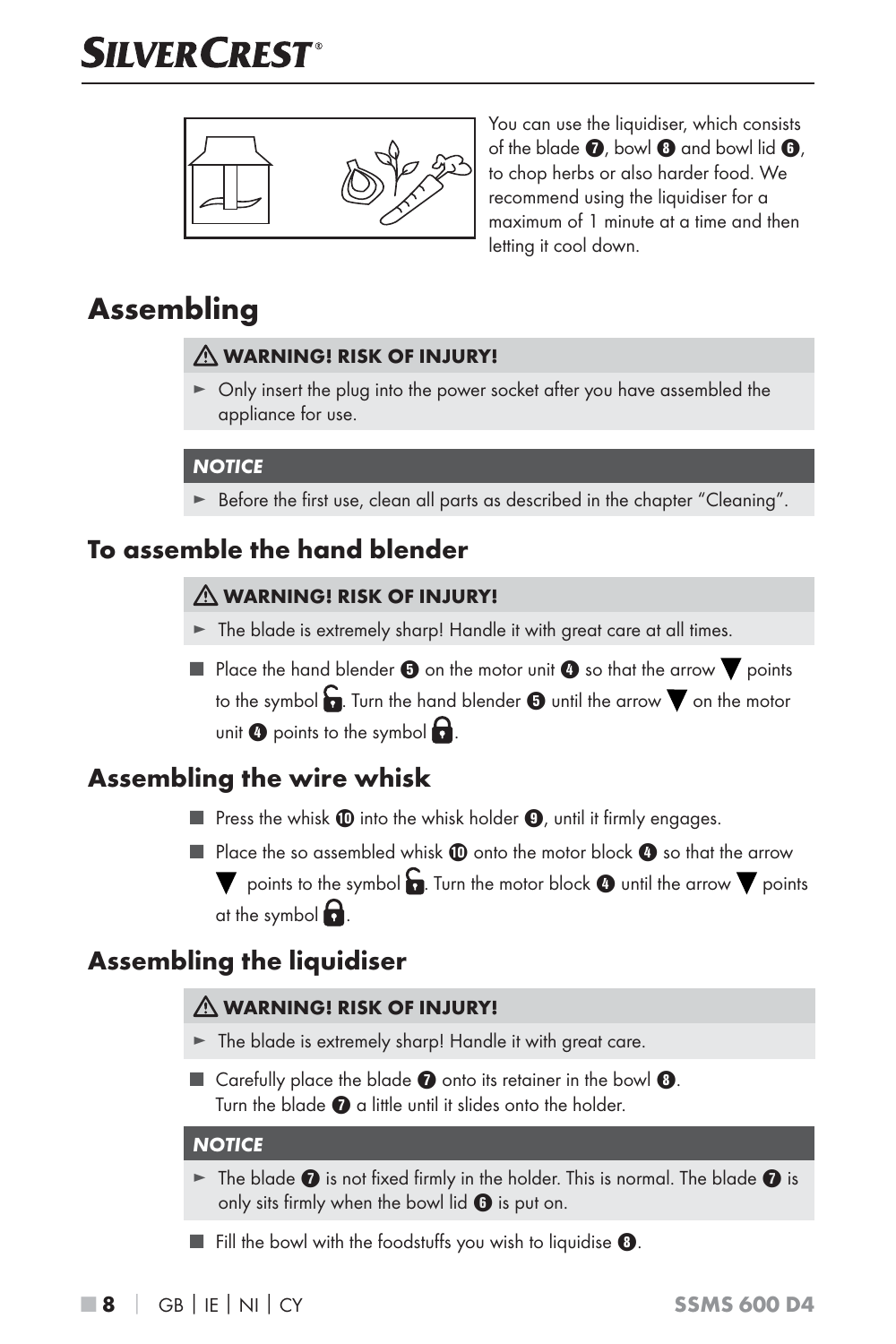#### **NOTICE**

- ► NEVER fill the bowl <sup>1</sup> BEYOND the MAX marking. Otherwise, the appliance does not function optimally.
- Place the bowl lid **the onto the bowl <b>@** and turn it until tight. Thereby, the lugs on the edge of the bowl  $\bullet$  must be guided into the rail on the bowl lid  $\bigodot$ . Please ensure that the blade  $\bigodot$  is correctly engaged in the bowl lid  $\bigodot$ .
- $\blacksquare$  Place the motor unit  $\Omega$  on the bowl lid  $\Omega$  so that the arrow  $\blacktriangledown$  points to the symbol  $\blacksquare$ . Turn the motor unit  $\Omega$  until the arrow  $\nabla$  points to the symbol  $\Omega$ .

#### **NOTICE**

► If you want to store food in the bowl <sup>1</sup> you can remove the base **8** from the bowl  $\boldsymbol{0}$  and use it as a lid. To do this, carefully remove the bowl lid  $\boldsymbol{0}$  and motor unit  $\Omega$  as well as the blade  $\Omega$ , if necessary. Remove the base  $\Omega$  from the bowl  $\bullet$  and place it on top of the bowl  $\bullet$ .

### **Operation**

#### WARNING! RISK OF INJURY!

► Foodstuffs should not be too hot. Squirting contents may cause scalding.

#### **NOTICE**

 $\triangleright$  When you beat cream with the whisk  $\mathbf{\Phi}$  hold the container at a slant during the beating. In this way the cream will be thicker quicker. Ensure that cream cannot be sprayed out of the container while it is being beaten. When whipping cream, slide the speed regulator  $\bullet$  to position "Max".

When you have assembled the blender set as you wish to use it:

- 1) Insert the plug into a mains power socket.
- 2) Press and hold the switch **2** to process foodstuffs at the standard speed. Slide the speed regulator  $\bullet$  in the direction of "Max" to increase the speed. Slide the speed regulator  $\bullet$  in the direction of "Min" to reduce the speed.

#### **NOTICE**

- ► NEVER fill the bowl <sup>1</sup> BEYOND the MAX marking. Otherwise, the appliance does not function optimally.
- 3) Press and hold the turbo-switch  $\bigcirc$  to process foodstuffs at a higher speed. By pressing the turbo-switch  $\bigcirc$  the maximum processing speed is available immediately.
- 4) Once you are done processing the food, simply release the pressed switch  $Q/\mathbf{0}$ .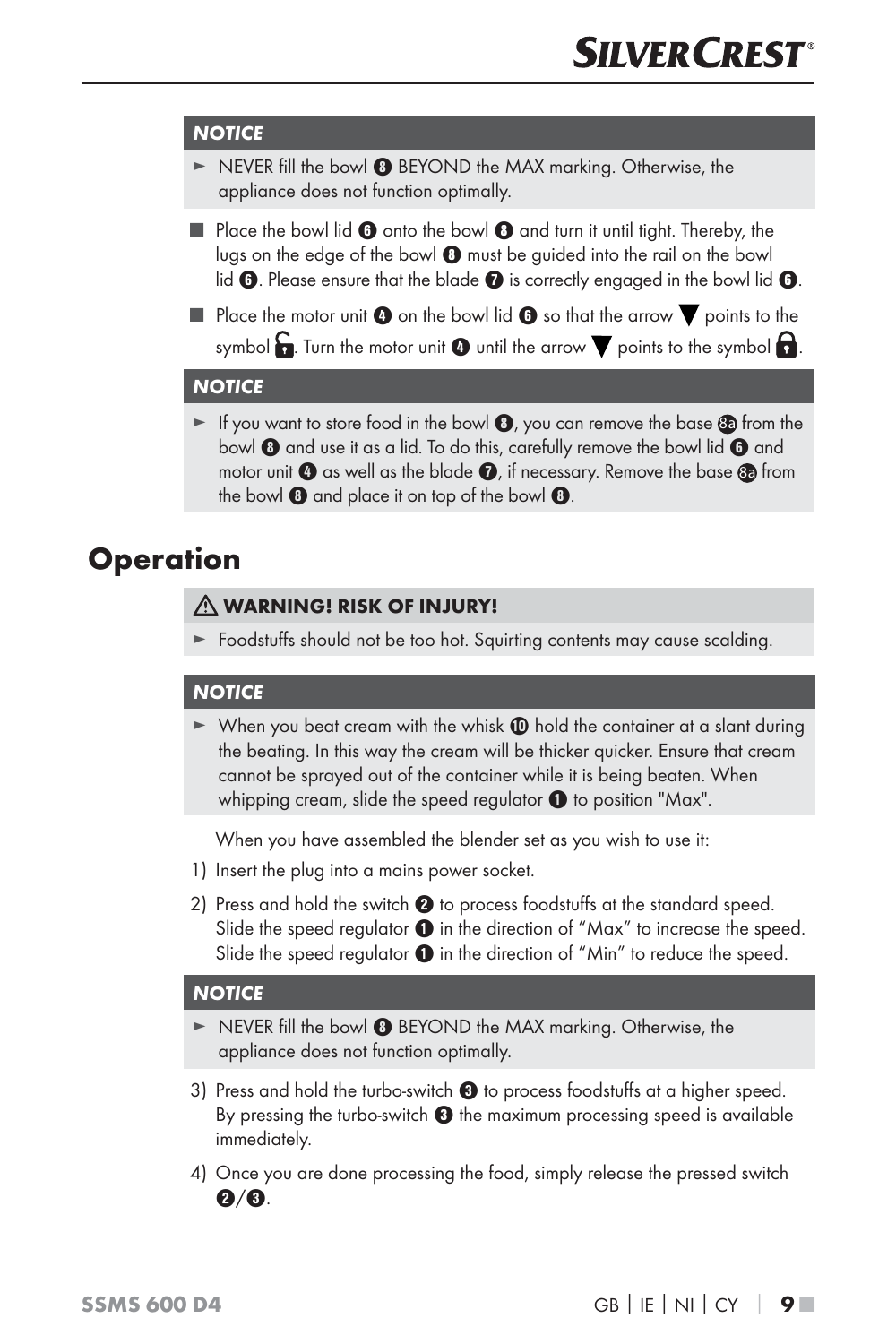# **SILVER CREST®**

#### **NOTICE**



If you hear unusual noises during operation, e.g. squeaking or similar, apply a small amount of neutral cooking oil to the drive shaft of the hand blender  $\mathbf \Theta$ .

Examples for the chopping and liquiding of various foods with the liquidiser:

| <b>Ingredients</b> | max. amount      | <b>Processing time</b> | <b>Speed</b>                    |
|--------------------|------------------|------------------------|---------------------------------|
| Onions             | 200 <sub>g</sub> | approx. 20 Sec.        | $Min - \bullet \bullet \bullet$ |
| Parsley            | 30 <sub>g</sub>  | approx. 20 Sec.        | Turbo                           |
| Garlic             | 20 cloves        | approx. 20 Sec.        | $Min - Max$                     |
| Baby-carrots       | 200 <sub>g</sub> | approx. 15 Sec.        | $Min - Max$                     |
| Hazelnuts/Almonds  | 200 <sub>g</sub> | approx. 30 Sec.        | Turbo                           |
| Walnuts            | 200 <sub>g</sub> | approx. 25 Sec.        |                                 |
| Parmesan           | 250g             | approx. 30 Sec.        | Turbo                           |

### Cleaning

#### A WARNING! RISK OF ELECTRIC SHOCK!

► Before you start to clean the hand blender, ALWAYS unplug the appliance from the mains power socket.



Under no circumstances may the motor unit  $\bullet$  be cleaned by immersing it in water or holding it under running water.

#### WARNING! RISK OF INJURY!

 $\blacktriangleright$  Handle the extremely sharp blade  $\bigcirc$  with caution as it can cause injuries. Reassemble the liquidiser after use and/or cleaning so that you do not injure yourself on the exposed blade  $\bullet$ . Keep the blade  $\bullet$  out of the reach of children.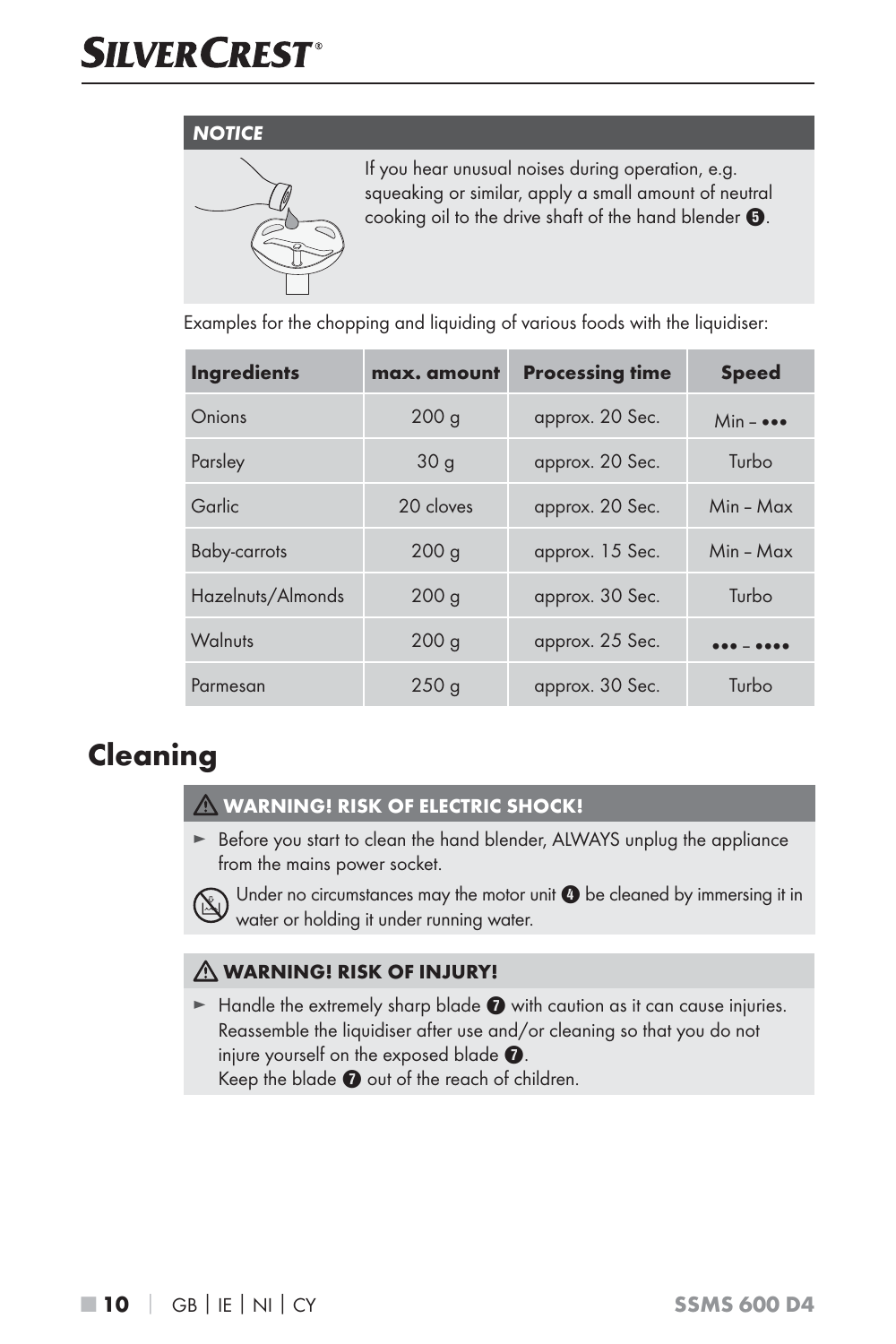#### **NOTICE**



The measuring beaker  $\mathbf 1$  with combined lid/base  $\mathbf 1$ , whisk  $\mathbf 1$ , bowl  $\boldsymbol{0}$  with combined lid/base  $\boldsymbol{3}$  and the blade  $\boldsymbol{0}$  are dishwasher-safe.

#### WARNING! PROPERTY DAMAGE!

- ► Do not use aggressive, chemical or abrasive cleaning agents! They could irreparably damage the upper surfaces!
- 1) Disconnect the power cable.
- 2) Clean the motor block  $\bullet$  and the whisk holder  $\bullet$  with a moist cloth. Ensure that water cannot permeate through the openings on the motor block  $\bullet$ . For stubborn stains, put some mild detergent on the cloth. Wipe detergent residues off with a damp cloth.
- 3) Clean the hand blender  $\Theta$ , the bowl lid  $\Theta$ , the bowl  $\Theta$  with combined lid/ base  $\mathbf{a}$ , the whisk  $\mathbf{0}$ , the measuring beaker  $\mathbf{0}$  with combined lid/base  $\mathbf{1}$ and the blade  $\bullet$  thoroughly in soapy water and then rinse off the soap with fresh water.
- 4) Dry everything well with a dish towel and ensure that the appliance is completely dry before re-use.

### Disposal of the appliance



#### Do not dispose of the appliance in your normal domestic waste. This product is subject to the provisions of European Directive 2012/19/EU.

Dispose of this appliance through an approved disposal centre or at your community waste facility. Observe the currently applicable regulations. In case of doubt, please contact your waste disposal centre.



 Your local community or municipal authorities can provide information on how to dispose of the worn-out product.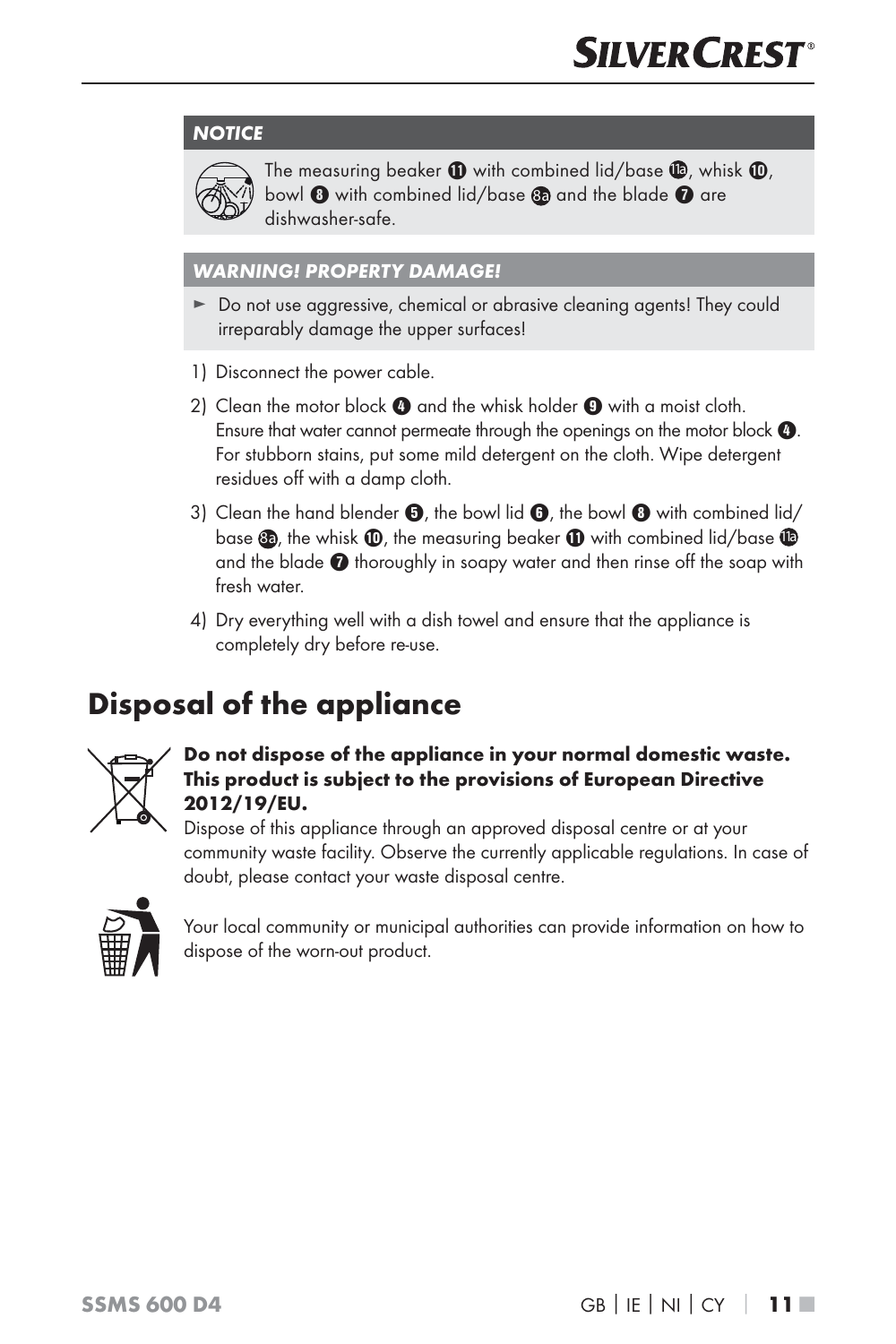### Kompernass Handels GmbH warranty

#### Dear Customer,

This appliance has a 3-year warranty valid from the date of purchase. If this product has any faults, you, the buyer, have certain statutory rights. Your statutory rights are not restricted in any way by the warranty described below.

#### Warranty conditions

The warranty period starts on the date of purchase. Please keep your receipt in a safe place. This will be required as proof of purchase.

If any material or manufacturing fault occurs within three years of the date of purchase of the product, we will either repair or replace the product for you or refund the purchase price (at our discretion). This warranty service requires that you present the defective appliance and the proof of purchase (receipt) within the three-year warranty period, along with a brief written description of the fault and of when it occurred.

If the defect is covered by the warranty, your product will either be repaired or replaced by us. The repair or replacement of a product does not signify the beginning of a new warranty period.

#### Warranty period and statutory claims for defects

The warranty period is not prolonged by repairs effected under the warranty. This also applies to replaced and repaired components. Any damage and defects present at the time of purchase must be reported immediately after unpacking. Repairs carried out after expiry of the warranty period shall be subject to a fee.

#### Scope of the warranty

This appliance has been manufactured in accordance with strict quality guidelines and inspected meticulously prior to delivery.

The warranty covers material faults or production faults. The warranty does not extend to product parts subject to normal wear and tear or to fragile parts which could be considered as consumable parts such as switches, batteries or parts made of glass.

The warranty does not apply if the product has been damaged, improperly used or improperly maintained. The directions in the operating instructions for the product regarding proper use of the product are to be strictly followed. Uses and actions that are discouraged in the operating instructions or which are warned against must be avoided.

This product is intended solely for private use and not for commercial purposes. The warranty shall be deemed void in cases of misuse or improper handling, use of force and modifications / repairs which have not been carried out by one of our authorised Service centres.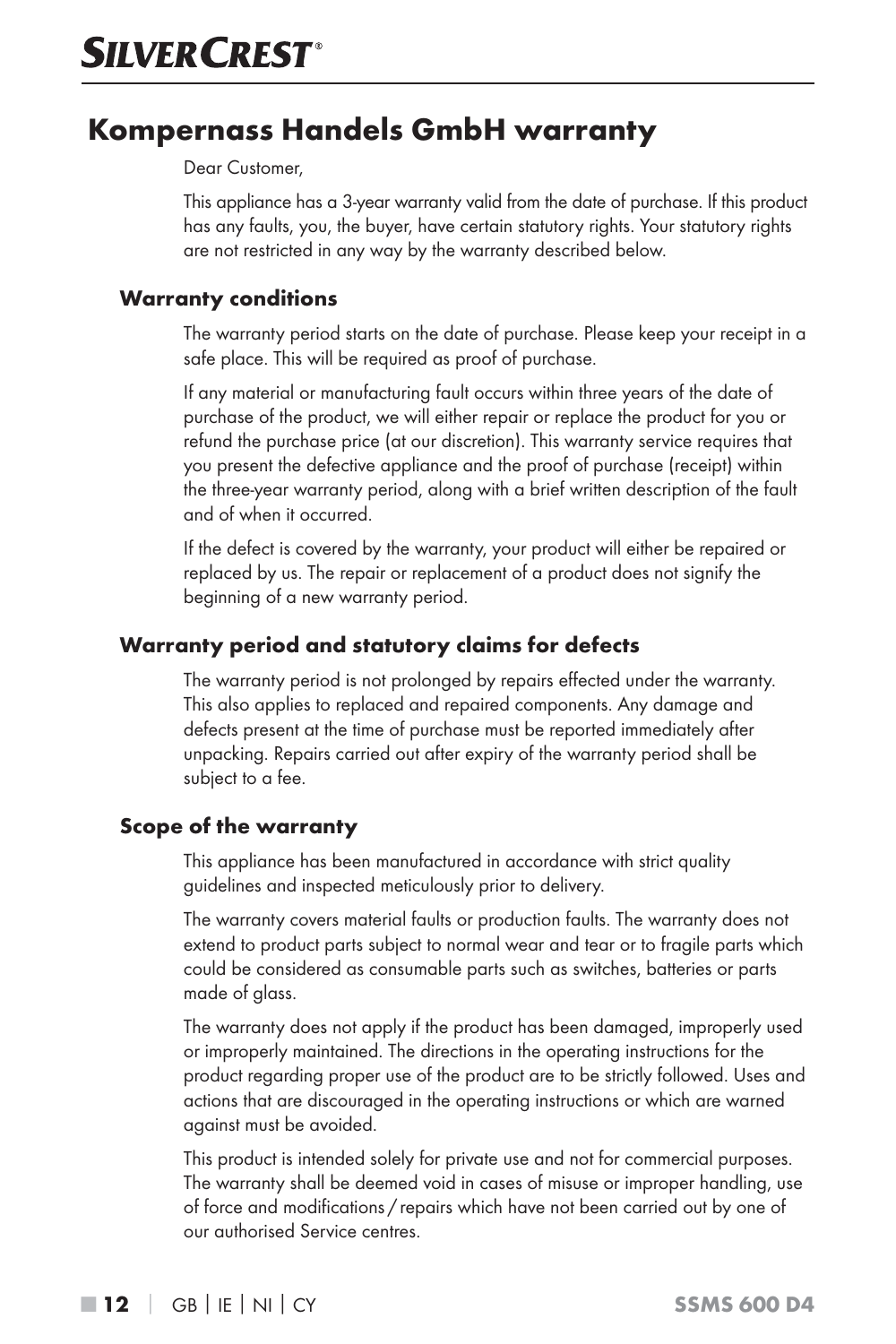#### Warranty claim procedure

To ensure quick processing of your case, please observe the following instructions:

- Please have the till receipt and the item number (IAN) 374147\_2104 available as proof of purchase.
- You will find the item number on the type plate on the product, an engraving on the product, on the front page of the operating instructions (below left) or on the sticker on the rear or bottom of the product.
- If functional or other defects occur, please contact the service department listed either by **telephone** or by **e-mail**.
- You can return a defective product to us free of charge to the service address that will be provided to you. Ensure that you enclose the proof of purchase (till receipt) and information about what the defect is and when it occurred.



 You can download these instructions along with many other manuals, product videos and installation software at www.lidl-service.com.

 This QR code will take you directly to the Lidl service page (www.lidl-service.com) where you can open your operating instructions by entering the item number (IAN) 374147\_2104.

### Service

#### **GB** Service Great Britain

Tel.: 0800 404 7657 E-Mail: kompernass@lidl.co.uk

#### Service Ireland

Tel.: 1890 930 034 (0,08 EUR / Min., (peak)) (0,06 EUR / Min., (off peak)) E-Mail: kompernass@lidl.ie

### CY Service Cyprus

Tel.: 8009 4409 E-Mail: kompernass@lidl.com.cy

IAN 374147\_2104

#### Importer

Please note that the following address is not the service address. Please use the service address provided in the operating instructions.



KOMPERNASS HANDELS GMBH BURGSTRASSE 21 44867 BOCHUM GERMANY www.kompernass.com

#### For EU market **For GB** market

Lidl Great Britain Ltd Lidl House 14 Kingston Road Surbiton KT5 9NU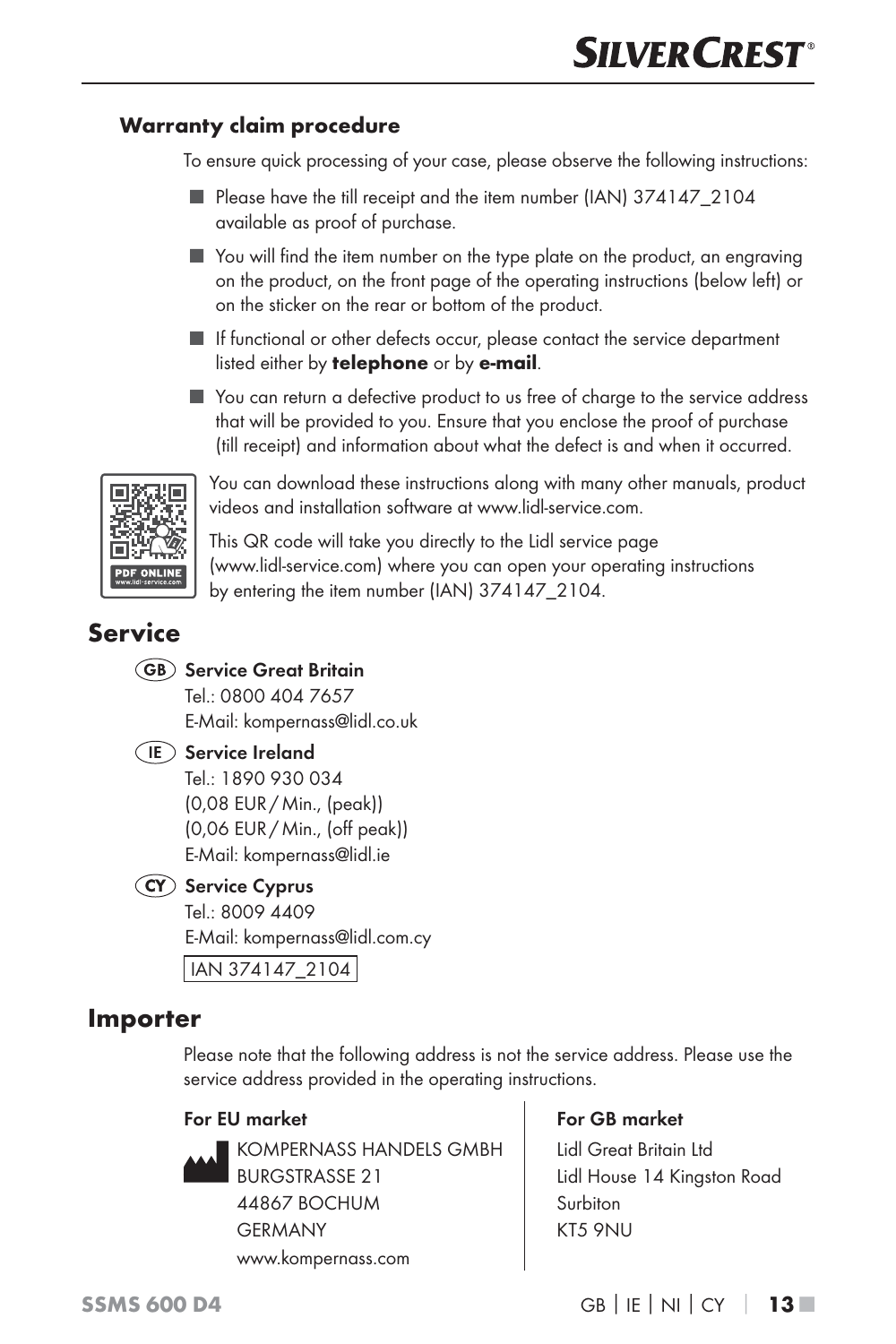### Recipes

### Cream of Vegetable Soup

2 – 4 People

#### **Ingredients**

- 2 3 tbsp Cooking oil
- 200 g Onions
- 200 g Potatoes (specially suitable are floury varieties)
- 200 g Carrots
- 350 400 ml Vegetable stock (fresh or instant)
- Salt, Pepper, Nutmeg
- 5 g Parsley

#### **Preparation**

- 1) Peel the onions and chop them with the liquidiser. Wash, peel and cut the carrots into slices. Peel and rinse the potatoes, then cut them into approx. 2 cm cubes.
- 2) Heat the oil in a pan, sauté the onions until glassy. Add the carrots and potatoes and sauté them also. Pour in sufficient broth so that the vegetables are well covered and then boil everything for 10 –15 minutes until soft. If necessary, add more broth if the vegetables are no longer completely covered.
- 3) Wash the parsley, shake it dry and remove the stems. Break the parsley into large pieces and add them to the soup. Puree everything with the hand blender  $\bigoplus$  for about 1 minute. Season with salt, pepper and grated nutmeg.

■ 14 │ GB│IE│NI│CY SSMS 600 D4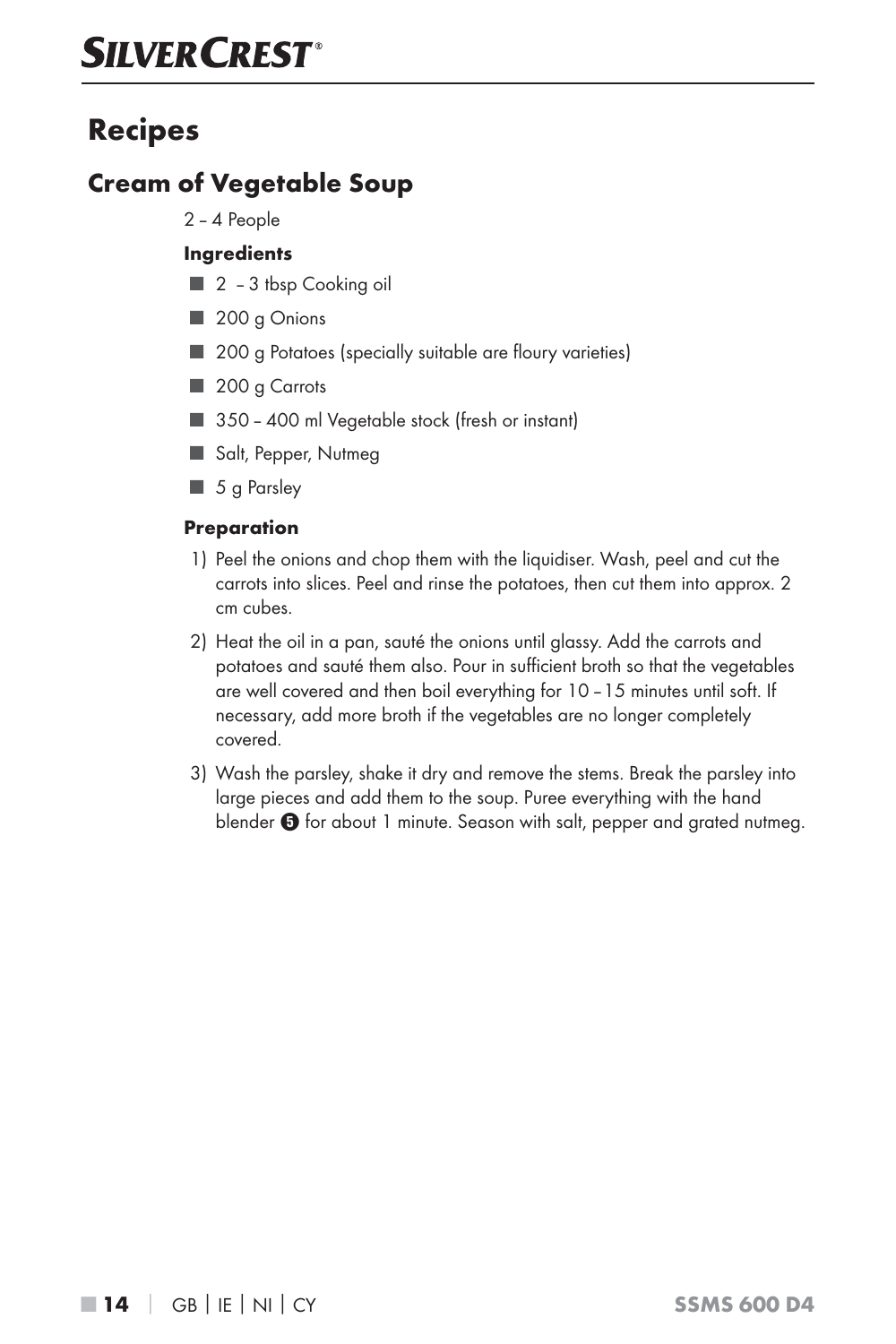# **SILVER CREST®**

#### Pumpkin Soup

4 People

#### **Ingredients**

- 1 medium-sized Onion
- 2 Garlic cloves
- 10 20 g fresh Ginger
- 3 tbsp Rapeseed oil
- 400 a Pumpkin (ideally suited is Hokkaido pumpkin, because the shell becomes soft when cooked and it does not need to be peeled)
- 250 300 ml Coconut milk
- 250 500 ml Vegetable stock
- Juice of ½ of an Orange
- some dry white wine
- 1 tsp. Sugar
- Salt, Pepper

#### Preparation

- 1) Peel the onion and chop them with the liquidiser, do the same with the garlic. Peel and finely chop the ginger. Firstly, sauté the onion and ginger in hot oil. After 2 minutes add the garlic and sauté this also.
- 2) Thoroughly clean the pumpkin under warm water with a vegetable brush, then cut it into 2 – 3 cm cubes. (If a pumpkin other than Hokkaido pumpkin is being used, it must be peeled in addition). Add the diced pumpkin to the onions and ginger and sauté them also. Fill with half the amount of coconut milk and sufficient vegetable broth to cover the pumpkin well. Cook for approx. 20 – 25 minutes with the lid on until soft. Mix everything with a hand blender  $\bigoplus$  until smooth. Thereby, add additional coconut milk until the soup has the correct soft and creamy consistency.
- 3) Season the soup with orange juice, white wine, sugar, salt and pepper so that it has both a sweet and a balanced sour-salty note in addition to the sharp flavour.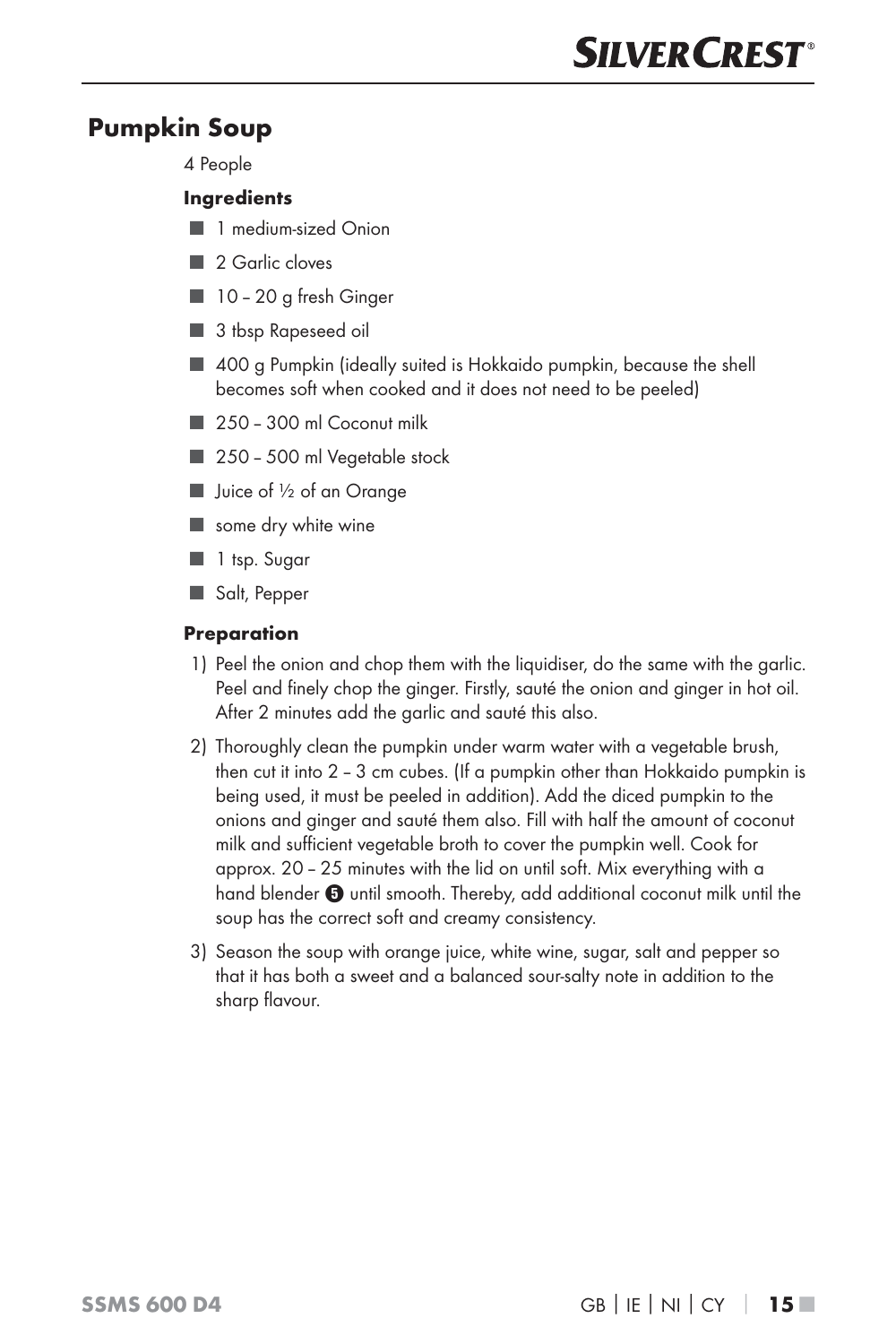#### Jam

#### **Ingredients**

- 250 g strawberries or other fruit (fresh or frozen)
- $\blacksquare$  125 g jam sugar (2:1)
- A splash of lemon juice
- The pulp of one vanilla pod

#### **Preparation**

- 1) Wash and clean the strawberries. Remove the leaves. Put them in a sieve to shake off any excess water and to prevent the jam from becoming too runny. Cut up larger strawberries.
- 2) Weigh off 250 g of strawberries and add them to a suitable mixing bowl.
- 3) Add a splash of lemon juice.
- 4) If desired, scrape out the pulp from a vanilla pod and add it.
- 5) Add the jam sugar and mix thoroughly with the hand blender  $\bullet$  for about 45–60 seconds. If there are still any lumps, let mixture rest for 2 minutes and then purée again for 60 seconds.
- 6) Bring the mix to boil over medium heat, then simmer for about 2–3 minutes, stirring well throughout.
- 7) You can eat the jam straight away or pour it into a glass jar with a screw cap and seal it firmly.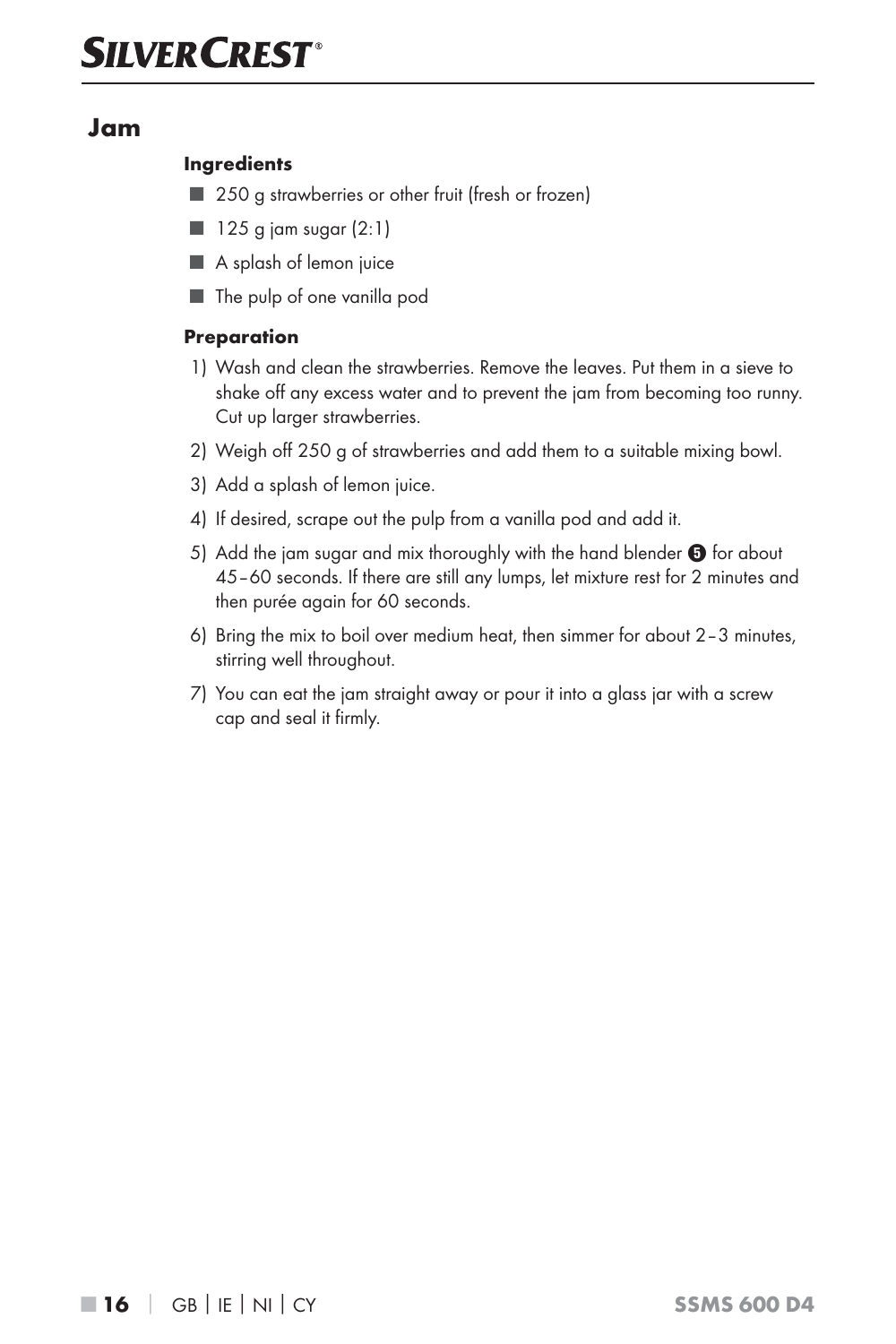#### Chocolate Cream

For 4 people

#### **Ingredients**

- 350 g Whipping cream
- 200 g Dark chocolate (> 60% Cocoa)
- ½ Vanilla pod (Pulp)

#### **Preparation**

- 1) Bring the cream to a boil, crumble the chocolate and melt it slowly over low heat. Scrape out the pulp of half a vanilla pod and blend it into the mixture.
- 2) Allow it to cool and set completely in the refrigerator.
- 3) Before serving, stir with the whisk  **until creamy.**

Tip: This tastes good with fresh fruit.

#### Mayonnaise

#### **Ingredients**

- 200 ml neutral vegetable oil, e.g. Rapeseed oil
- 1 Egg yolk
- 10 g mild Vinegar or Lemon juice
- Salt and Pepper to taste

#### **Preparation**

- 1) Place the egg yolk and lemon juice in the mixing jug, hold the whisk  $\mathbf D$ perpendicular to the jug and press and hold the turbo switch  $\bigcirc$ .
- 2) Slowly add the cooking oil in a thin uniform stream (within 1minute), so that the oil combines with the other ingredients.
- 3) Finally, season to taste with salt and pepper.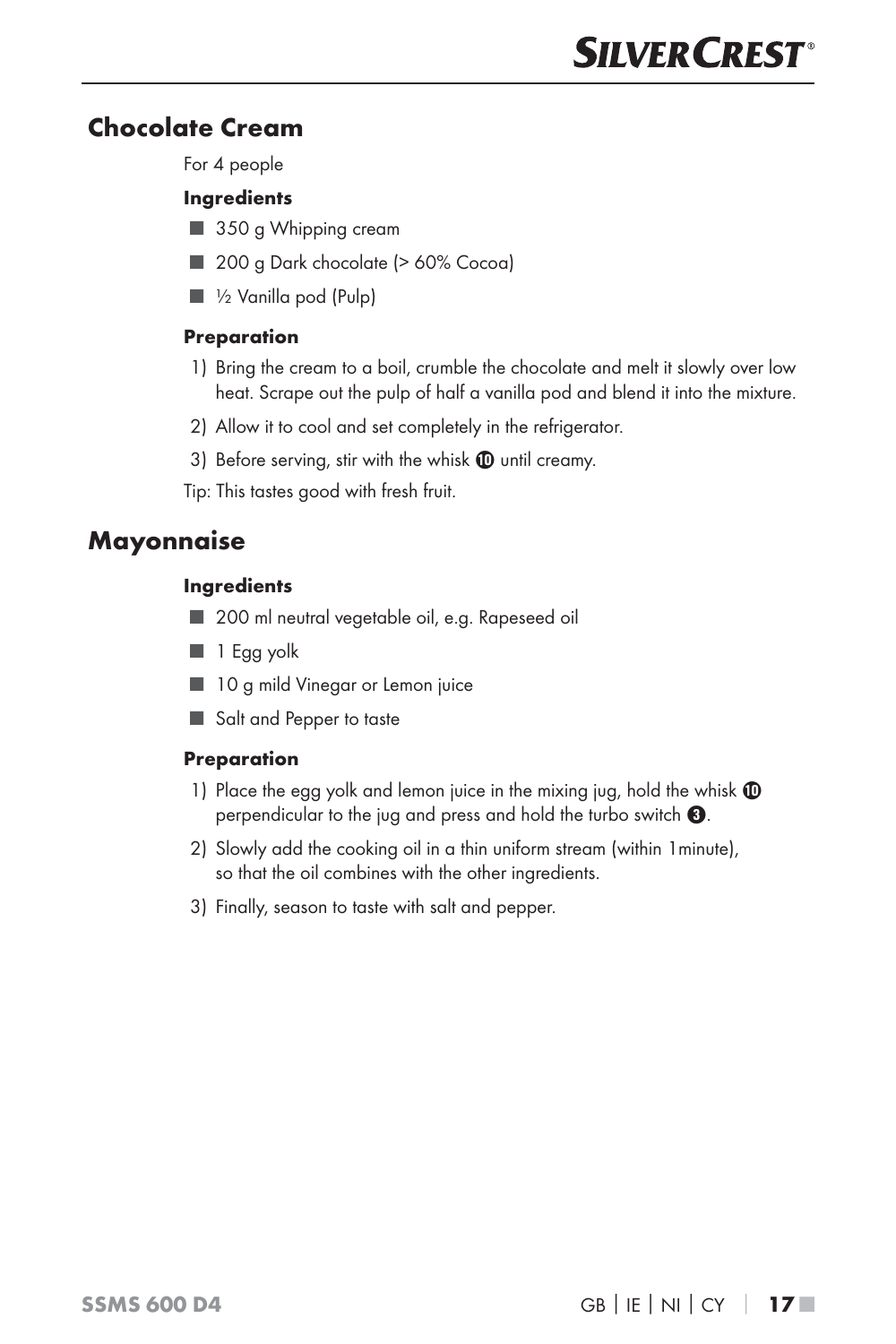■ 18 │ GB│IE│NI│CY SSMS 600 D4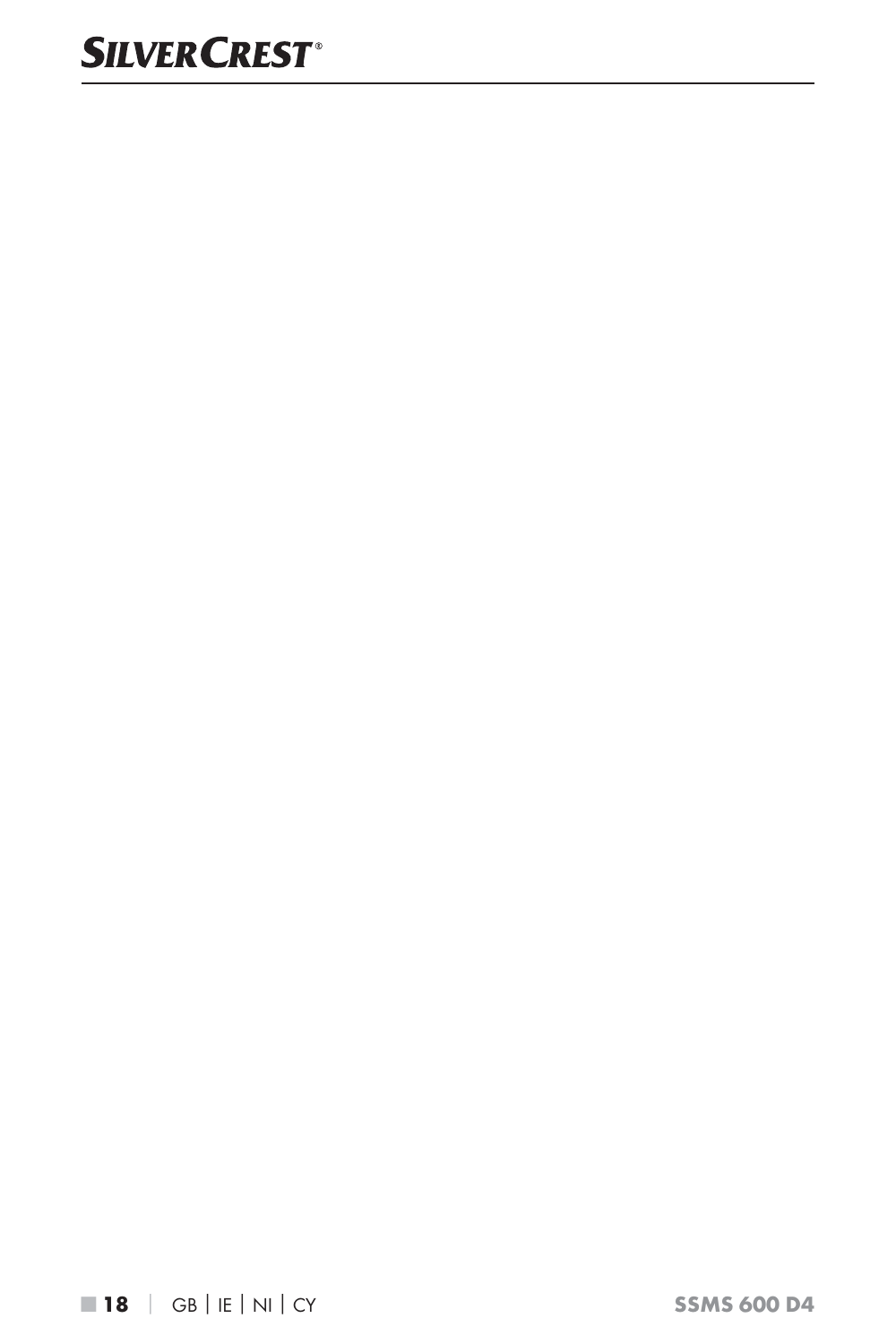# Περιεχόμενα

| Eyyunon The Kompernass Handels GmbH 31 |
|----------------------------------------|
|                                        |
|                                        |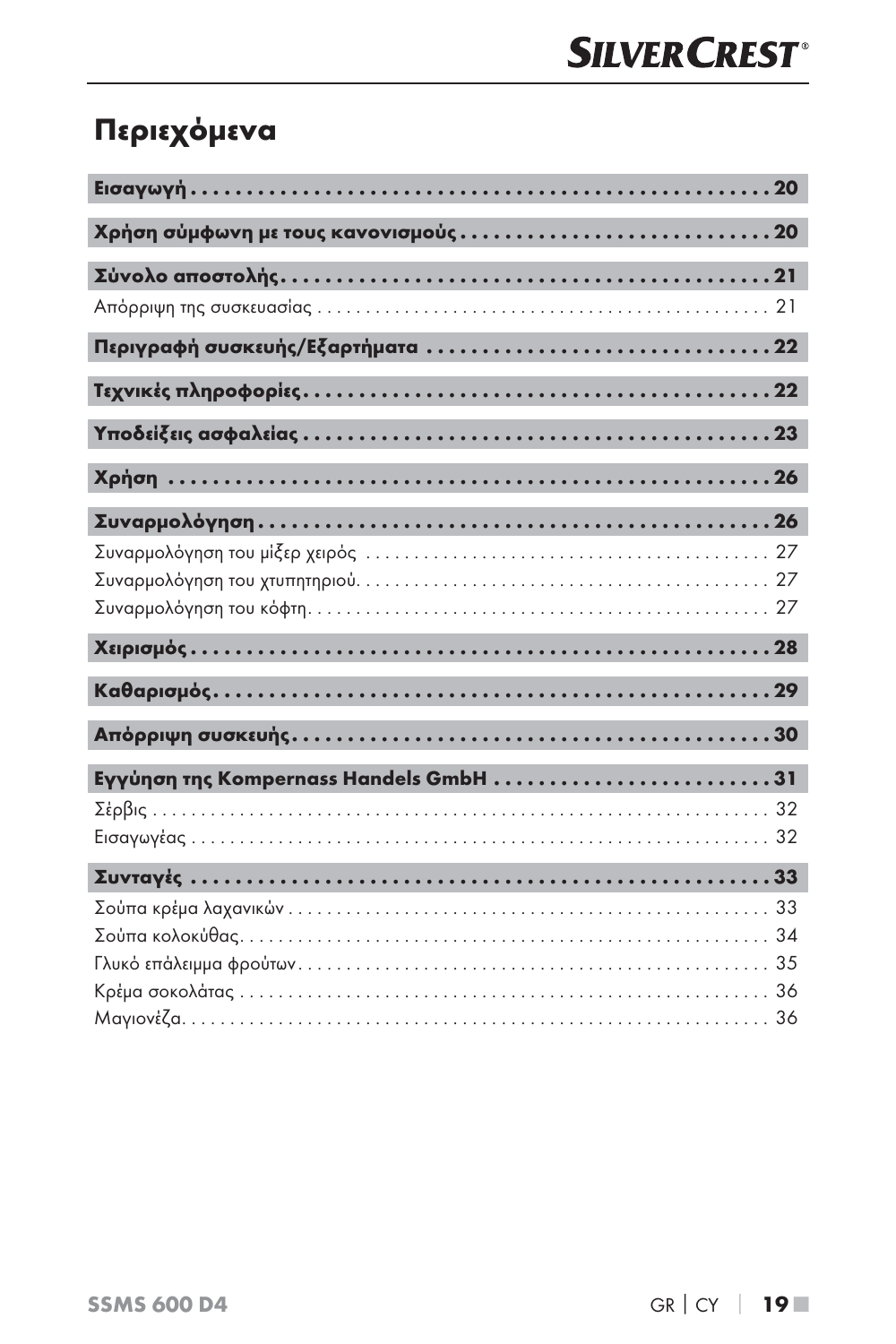### Εισαγωγή

Συγχαρητήρια για την αγορά της νέας σας συσκευής.

Αποφασίσατε έτσι την απόκτηση ενός προϊόντος υψηλής ποιότητας. Οι οδηγίες χειρισμού είναι τμήμα αυτού του προϊόντος. Περιέχουν σημαντικές υποδείξεις για την ασφάλεια, τη χρήση και την απόρριψη.Πριν από τη χρήση του προϊόντος εξοικειωθείτε με όλες τις υποδείξεις χειρισμού και ασφάλειας. Χρησιμοποιείτε το προϊόν μόνο όπως περιγράφεται και για τα αναφερόμενα πεδία χρήσης. Σε περίπτωση παράδοσης του προϊόντος σε τρίτους, παραδίδετε και όλα τα έγγραφα.

### Χρήση σύμφωνη με τους κανονισμούς

Το σετ αυτό προορίζεται αποκλειστικά για την επεξεργασία τροφίμων σε μικρές ποσότητες. Προορίζεται αποκλειστικά για την ιδιωτική οικιακή χρήση. Το μίξερ χειρός δεν προβλέπεται για επαγγελματική χρήση.

### ΠΡΟΕΙΔΟΠΟΙΗΣΗ

Κίνδυνος μέσω μη σύμφωνης με τους κανονισμούς χρήσης! Μπορεί να προκύψουν κίνδυνοι από τη συσκευή σε μη σύμφωνη με τους κανονισμούς χρήση και/ή σε άλλου είδους χρήση.

- ► Χρησιμοποιείτε αποκλειστικά τη συσκευή με τρόπο σύμφωνο με τους κανονισμούς.
- ► Τηρείτε τις περιγραφόμενες διαδικασίες σε αυτές τις οδηγίες χειρισμού.

#### ΥΠΟΔΕΙΞΗ

► Απαιτήσεις κάθε είδους λόγω ζημιών από χρήση μη σύμφωνη με τους κανονισμούς, από ακατάλληλες επισκευές, από μη επιτρεπόμενες διεξαχθείσες τροποποιήσεις ή από χρήση μη εγκεκριμένων ανταλλακτικών, αποκλείονται. Την ευθύνη φέρει αποκλειστικά ο χρήστης.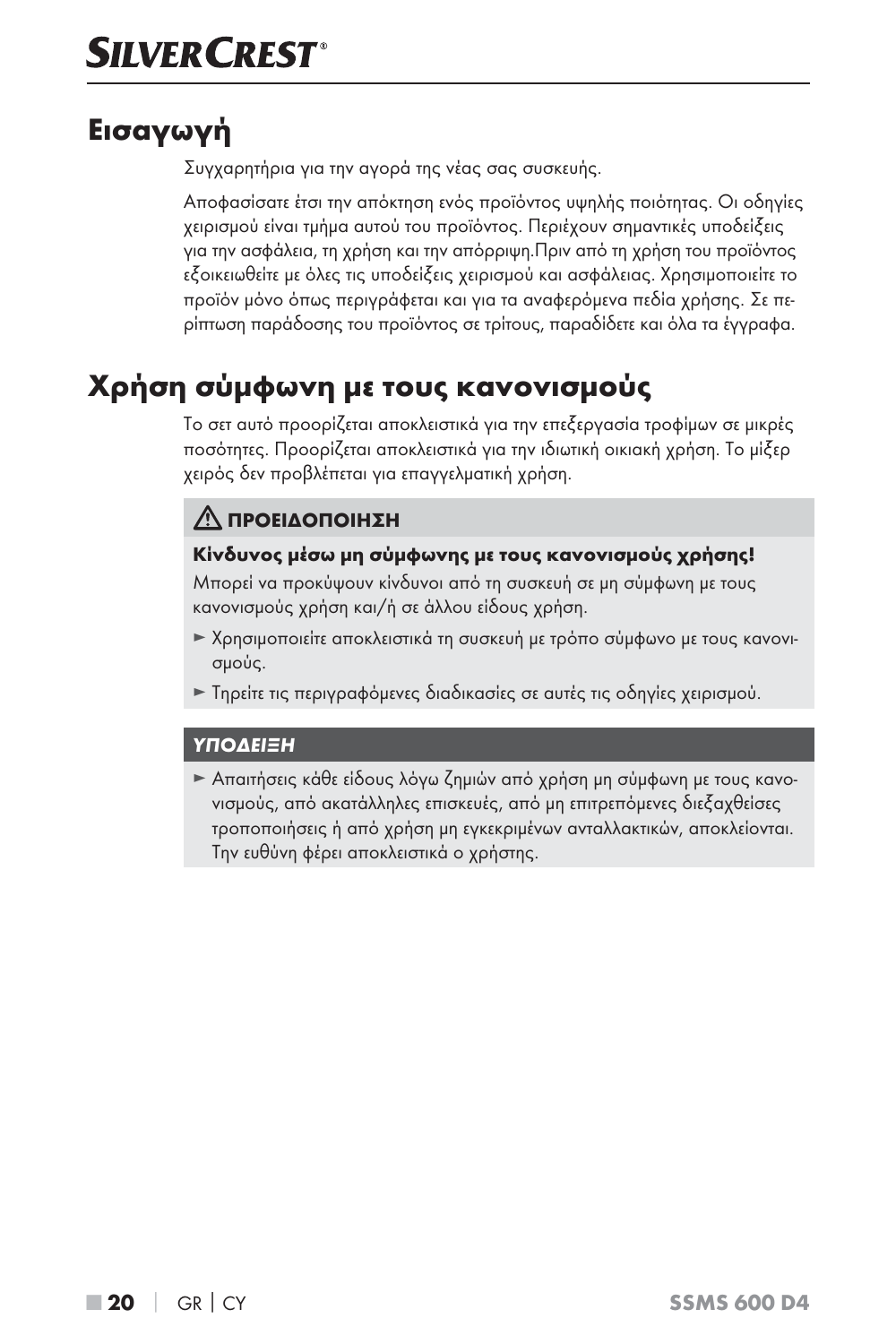### Σύνολο αποστολής

Η συσκευή παραδίδεται κανονικά με τα εξής στοιχεία:

- ▯ Σετ μπλέντερ ράβδος
- ▯ Δοχείο μέτρησης με αντίστοιχο κάλυμμα/πόδι βάση
- ▯ Χτυπητήρι
- ▯ Κόφτης (Μαχαίρι και μπολ με αντίστοιχο κάλυμμα/πόδι βάση)
- ▯ Οδηγίες χρήσης
- 1) Απομακρύνετε όλα τα εξαρτήματα της συσκευής και τις Οδηγίες χειρισμού από το χαρτοκιβώτιο.
- 2) Αφαιρέστε όλα τα υλικά της συσκευασίας.
- 3) Καθαρίζετε όλα τα τμήματα της συσκευής όπως περιγράφεται στο Κεφάλαιο «Καθαρισμός».

#### ΥΠΟΔΕΙΞΗ

- ► Ελέγχετε την παράδοση ως προς την πληρότητα και εμφανείς φθορές.
- ► Σε μία ελλιπή παράδοση ή σε φθορές από ελλιπή συσκευασία ή από τη μεταφορά απευθυνθείτε στη γραμμή του σέρβις (βλέπε Κεφάλαιο Σέρβις).

### Απόρριψη της συσκευασίας

Η συσκευασία προστατεύει τη συσκευή από φθορές κατά τη μεταφορά. Τα υλικά συσκευασίας έχουν επιλεγεί σύμφωνα με τους οικολογικούς παράγοντες και τους παράγοντες της τεχνικής απόρριψης και για το λόγο αυτό είναι ανακυκλώσιμα.



Η επιστροφή της συσκευασίας σε σημεία ανακύκλωσης εξοικονομεί πρώτες ύλες και μειώνει την ποσότητα των απορριμμάτων. Απορρίπτετε τα υλικά συσκευασίας που δεν χρησιμοποιούνται πλέον σύμφωνα με τις κατά τόπους ισχύουσες προδιαγραφές.



 Απορρίπτετε τη συσκευασία με φιλικό τρόπο προς το περιβάλλον. Λαμβάνετε υπόψη τη σήμανση στα διαφορετικά υλικά συσκευασίας και, εφόσον απαιτείται, ξεχωρίζετέ τα. Τα υλικά συσκευασίας φέρουν σήμανση με συντομογραφίες (a) και ψηφία (b) με την εξής σημασία:

1–7: Πλαστικά,

20–22: Χαρτί και χαρτόνι,

80–98: Συνθετικά υλικά.

#### ΥΠΟΔΕΙΞΗ

► Εάν είναι δυνατόν, φυλάξτε τη γνήσια συσκευασία κατά τη διάρκεια της εγγύησης, για να μπορείτε σε περίπτωση εγγύησης να συσκευάσετε τη συσκευή σωστά.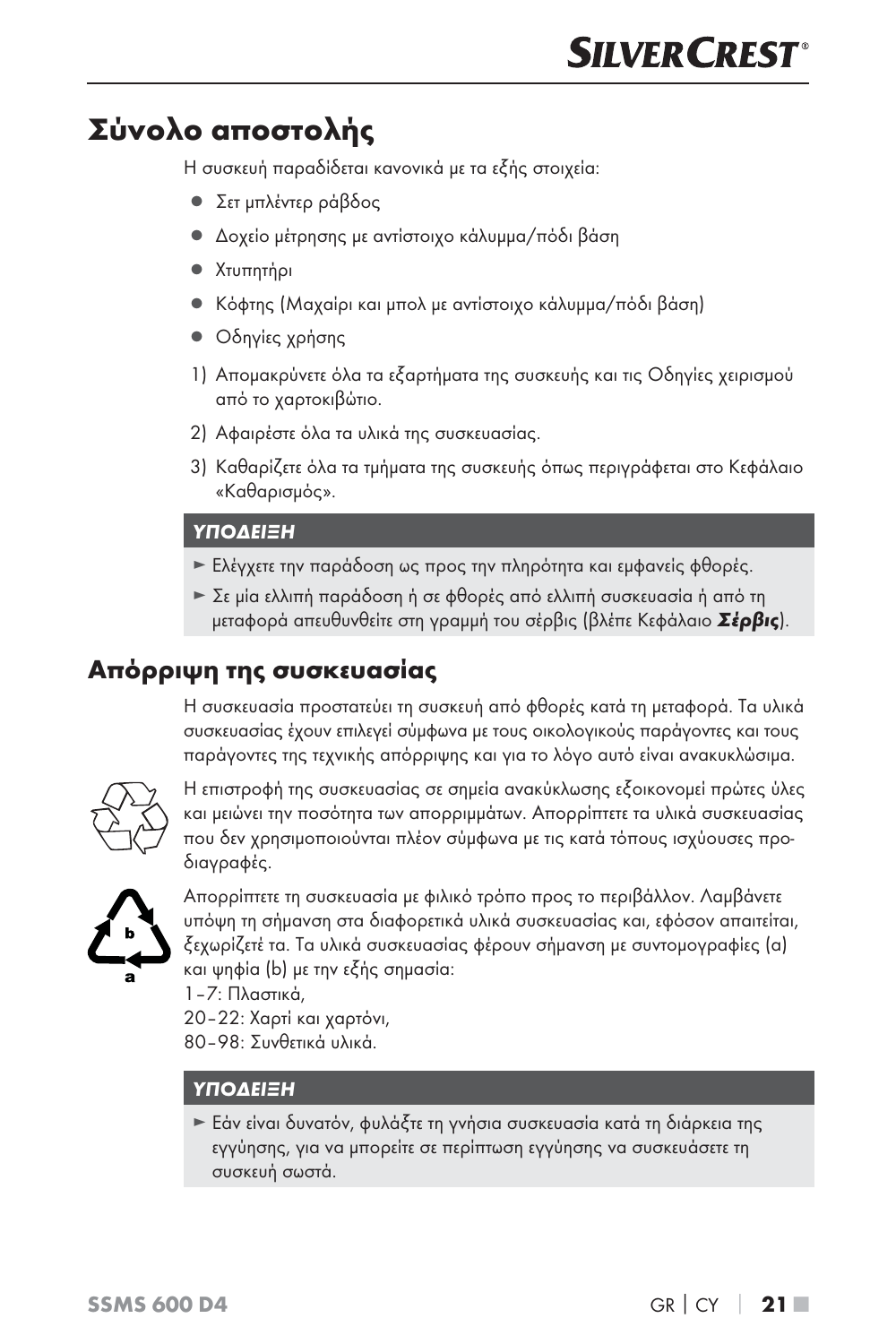# **SILVER CREST®**

### Περιγραφή συσκευής/Εξαρτήματα

Εικόνα Α (Μίξερ χειρός):

- 1 Ρυθμιστής ταχύτητας
- 2 Διακόπτης (κανονική ταχύτητα)
- 3 Διακόπτης τούρμπο (γρήγορη ταχύτητα)
- 4 Σώμα μοτέρ
- 5 Μίξερ χειρός

Εικόνα Β (Κόφτης):

- 6 Κάλυμμα μπολ
- 7 Λεπίδα
- 8 Μπολ (με αντίστοιχο κάλυμμα/πόδι βάση 8a)

Εικόνα C (Χτυπητήρι):

- 9 Συγκρατητήρας για το χτυπητήρι
- 0 Χτυπητήρι

Εικόνα D (Αξεσουάρ):

**Φ** Δοχείο μέτρησης (με αντίστοιχο κάλυμμα/πόδι βάση **18**)

## Τεχνικές πληροφορίες

| Τάση δικτύου         | 220 - 240 V ~ (εναλλασσόμενο ρεύμα), 50 - 60 Hz                                                                                      |
|----------------------|--------------------------------------------------------------------------------------------------------------------------------------|
| Ονομαστική απόδοση   | 600 W                                                                                                                                |
| Κατηγορία προστασίας |                                                                                                                                      |
| リッ                   | Όλα τα εξαρτήματα αυτής της συσκευής που έρχο-<br>νται σε επαφή με τρόφιμα μπορούν να χρησιμοποι-<br>ούνται με ασφάλεια στα τρόφιμα. |

| Δοχείο μέτρησης Φ                           |                                                                  |  |  |
|---------------------------------------------|------------------------------------------------------------------|--|--|
| Χωρητικότητα                                | 930 ml                                                           |  |  |
| Κλίμακα μέτρησης                            | 700 ml                                                           |  |  |
| Μέγ. ποσότητα πλήρωσης για επε-<br>ξεργασία | 300 ml                                                           |  |  |
| Мпол <sup>6</sup>                           |                                                                  |  |  |
| Χωρητικότητα                                | 1000 ml                                                          |  |  |
| Μέγ. ποσότητα πλήρωσης για επε-<br>ξεργασία | Τρόφιμα έως τη σήμανση 500 ml $\bigoplus\limits_{\sim}^{\infty}$ |  |  |
|                                             | Υγρά έως τη σήμανση 300 ml $\circledcirc$                        |  |  |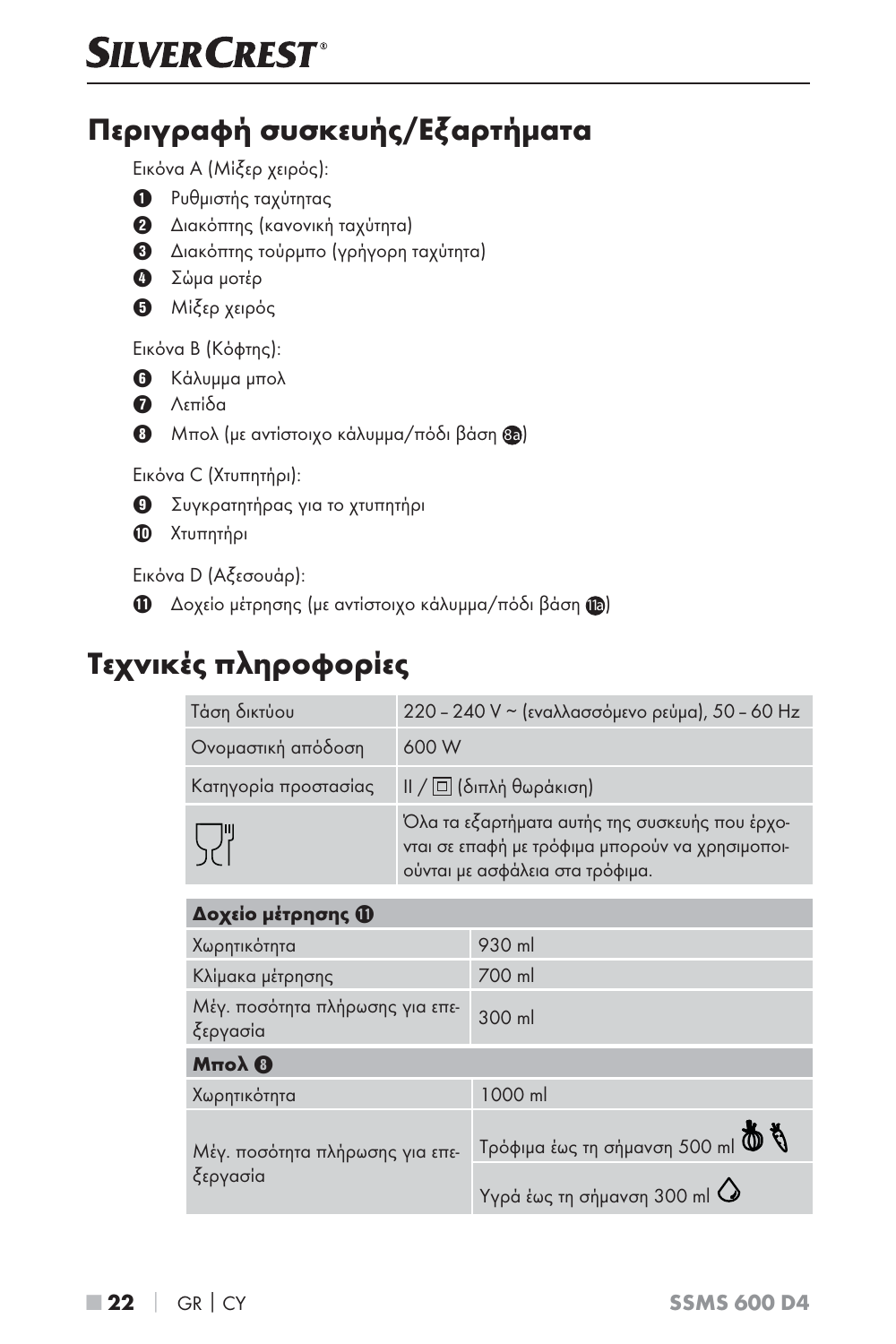Προτείνουμε τους ακόλουθους χρόνους λειτουργίας:

Αφήνετε το μίξερ χειρός <sup>5</sup> να κρυώσει για περ. 2 λεπτά μετά από λειτουργία 1 λεπτού. Αφήνετε τον πολυκόφτη να κρυώσει για περ. 2 λεπτά μετά από λειτουργία 1 λεπτού. Αφήνετε το χτυπητήρι 0 να κρυώσει για περ. 3 λεπτά μετά από λειτουργία 10 λεπτών. Εάν γίνει υπέρβαση αυτών των χρόνων λειτουργίας, ενδέχεται να προκληθούν ζημιές στη συσκευή λόγω υπερθέρμανσης!



Με αυτό το σύμβολο επιβεβαιώνεται ότι το προϊόν πληροί τις απαιτήσεις περί ασφάλειας προϊόντων που ισχύουν στη Μεγάλη Βρετανία.

# Υποδείξεις ασφαλείας

## ΚΙΝΔΥΝΟΣ ΗΛΕΚΤΡΟΠΛΗΞΙΑΣ

- ► Συνδέετε τη συσκευή μόνο σε μία σύμφωνα με τις προδιαγραφές εγκατεστημένη πρίζα με τάσηa δικτύου220 – 240 V ∼, 50 – 60 Hz an.
- ► Σε περίπτωση βλαβών λειτουργίας και πριν από τον καθαρισμό της συσκευής αποσυνδέετε το βύσμα από την πρίζα.
- ► Απαγορεύεται η έκθεση της συσκευής σε υγρασία, καθώς και η χρήση της σε εξωτερικούς χώρους.
- ► Στην περίπτωση που εισχωρήσει πάντως υγρό στο περίβλημα της συσκευής, αποσυνδέστε αμέσως το βύσμα της συσκευής από την πρίζα και αναθέστε την επισκευή σε εξειδικευμένο προσωπικό.
- ► Τραβάτε το καλώδιο από την υποδοχή κρατώντας πάντα το βύσμα και ποτέ το ίδιο το καλώδιο.
- ► Μην τσακίζετε ή συμπιέζετε το καλώδιο και τοποθετείτε το κατά τέτοιο τρόπο ώστε να μην μπορεί κανείς να το πατήσει ή να σκοντάψει σε αυτό.
- ► Αναθέτετε την αντικατάσταση βυσμάτων ή καλωδίων δικτύου που έχουν υποστεί ζημιά άμεσα σε εξουσιοδοτημένο εξειδικευμένο προσωπικό ή στο τμήμα εξυπηρέτησης πελατών ή σε άτομα με παρόμοια εξειδίκευση, ώστε να αποφεύγονται τυχόν κίνδυνοι.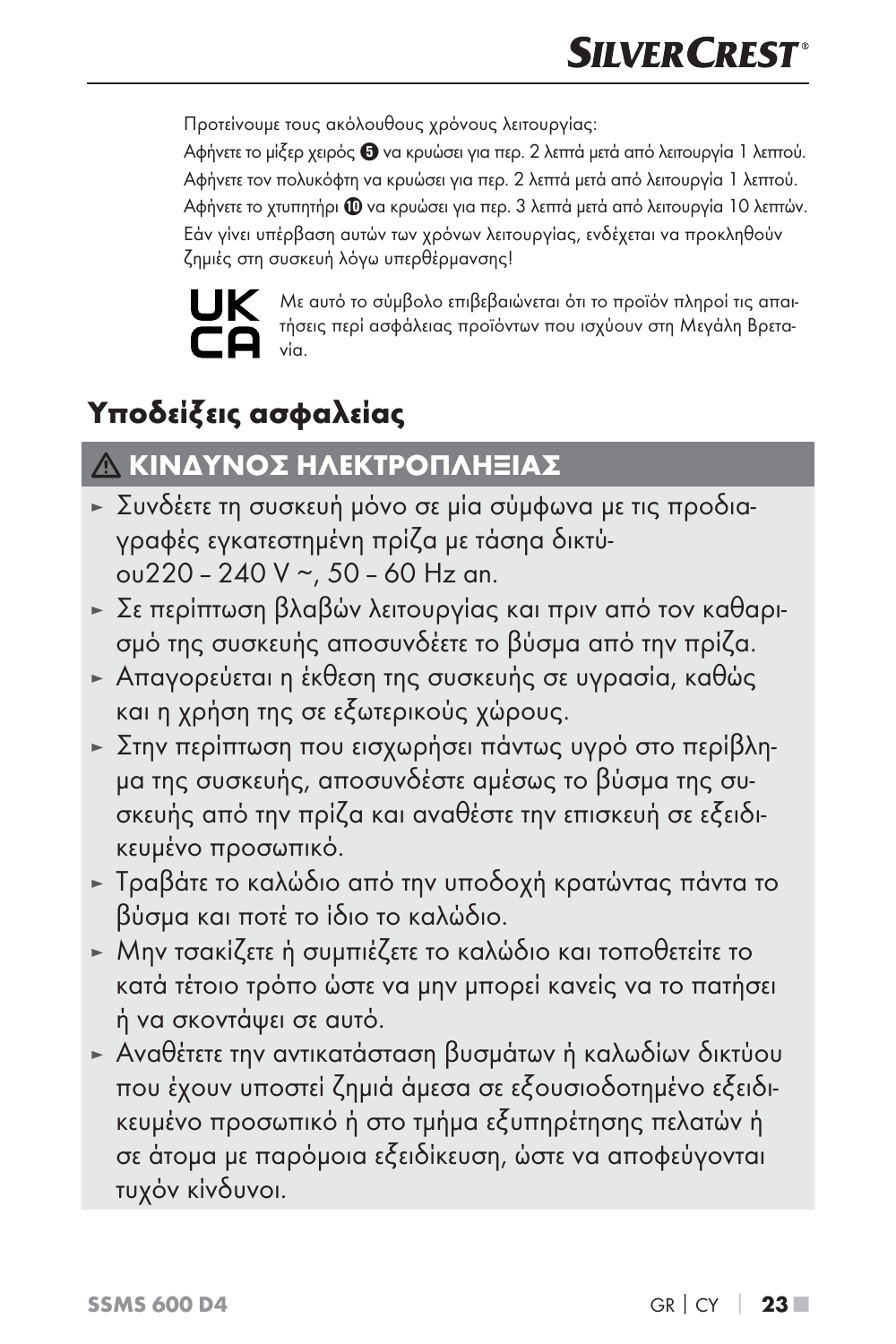## ΚΙΝΔΥΝΟΣ ΗΛΕΚΤΡΟΠΛΗΞΙΑΣ

- ► Μπορεί να γίνεται χρήση αυτής της συσκευής από άτομα με μειωμένες φυσικές, αισθητηριακές ή νοητικές ικανότητες ή με έλλειψη εμπειρίας και/ή γνώσεων, εφόσον επιτηρούνται ή έχουν εκπαιδευτεί αναφορικά με την ασφαλή χρήση της συσκευής και έχουν κατανοήσει τους επακόλουθους κινδύνους.
- ► Η συσκευή και το καλώδιο σύνδεσής της πρέπει να φυλάσσονται μακριά από παιδιά.
- ► Δεν επιτρέπεται να ανοίγετε το περίβλημα του μοτέρ του μίξερ χειρός. Σε αυτήν την περίπτωση δεν διασφαλίζεται πλέον η ασφαλής λειτουργία και ακυρώνεται η εγγύηση.



Δεν επιτρέπεται σε καμία περίπτωση να βυθίζετε το μοτέρ του μίξερ χειρός σε υγρά, ούτε και να εισχωρούν υγρά μέσα στο περίβλημά του.

### ΠΡΟΕΙΔΟΠΟΙΗΣΗ! ΚΙΝΔΥΝΟΣ ΤΡΑΥΜΑΤΙΣΜΟΥ!

- ► Πριν από την αντικατάσταση αξεσουάρ ή επιπρόσθετων εξαρτημάτων, τα οποία κινούνται κατά τη λειτουργία, η συσκευή πρέπει να απενεργοποιηθεί και να αποσυνδεθεί από το δίκτυο.
- ► Μη χρησιμοποιείτε τη συσκευή για άλλους σκοπούς από τους περιγραφόμενους στις παρούσες οδηγίες. Σε περίπτωση εσφαλμένης χρήσης της συσκευής, υφίσταται κίνδυνος τραυματισμού!
- ► Αποσυνδέετε τη συσκευή κατά βάση από το δίκτυο ρεύματος …
	- … όταν η συσκευή είναι ανεπιτήρητη,
	- … όταν καθαρίζετε τη συσκευή,
	- … όταν τη συναρμολογείτε ή αποσυναρμολογείτε.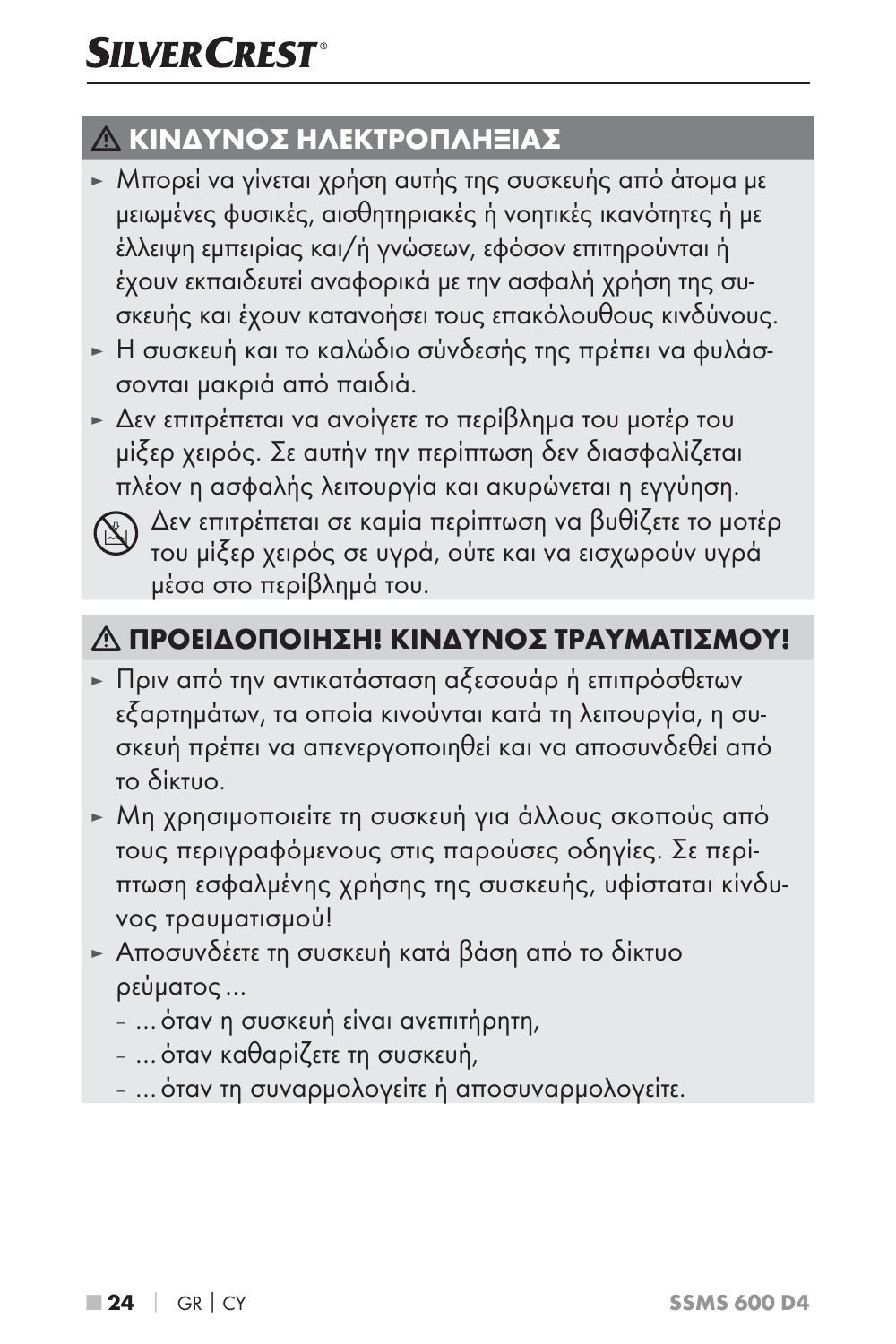### ΠΡΟΕΙΔΟΠΟΙΗΣΗ! ΚΙΝΔΥΝΟΣ ΤΡΑΥΜΑΤΙΣΜΟΥ!

- ► Όταν χρησιμοποιείτε τη συσκευή για την πολτοποίηση καυτών τροφίμων σε μια κατσαρόλα, απομακρύνετέ την από την εστία και φροντίζετε να μη βράσει το υγρό. Αφήνετε τα καυτά φαγητά να κρυώνουν ελαφρώς, ώστε να αποφευχθούν τυχόν εγκαύματα.
- ► Αυτή η συσκευή δεν επιτρέπεται να χρησιμοποιείται από παιδιά.
- ► Τα παιδιά δεν επιτρέπεται να παίζουν με τη συσκευή.
- ► Η συσκευή και το καλώδιο σύνδεσής της πρέπει να φυλάσσονται μακριά από παιδιά.
- ► Το μαχαίρι είναι εξαιρετικά κοφτερό! Να το μεταχειρίζεστε πάντα με προσοχή.
- ► Κίνδυνος τραυματισμού κατά το χειρισμό υπερβολικά κοφτερών μαχαιριών.
- ► Καθαρίζετε τη συσκευή πολύ προσεκτικά. Τα μαχαίρια είναι εξαιρετικά αιχμηρά!
- ► Να είστε πάντα προσεκτικοί κατά το άδειασμα του μπολ! Τα μαχαίρια είναι εξαιρετικά αιχμηρά!
- ► Η συσκευή πρέπει να αποσυνδέεται πάντα από το δίκτυο όταν δεν επιτηρείται και πριν από τη συναρμολόγηση, την αποσυναρμολόγηση ή τον καθαρισμό.

### ΠΡΟΣΟΧΗ! ΥΛΙΚΕΣ ΖΗΜΙΕΣ!

► Μην αφήνετε το μίξερ χειρός μέσα σε καυτή κατσαρόλα πάνω στην εστία, όταν δεν το χρησιμοποιείτε.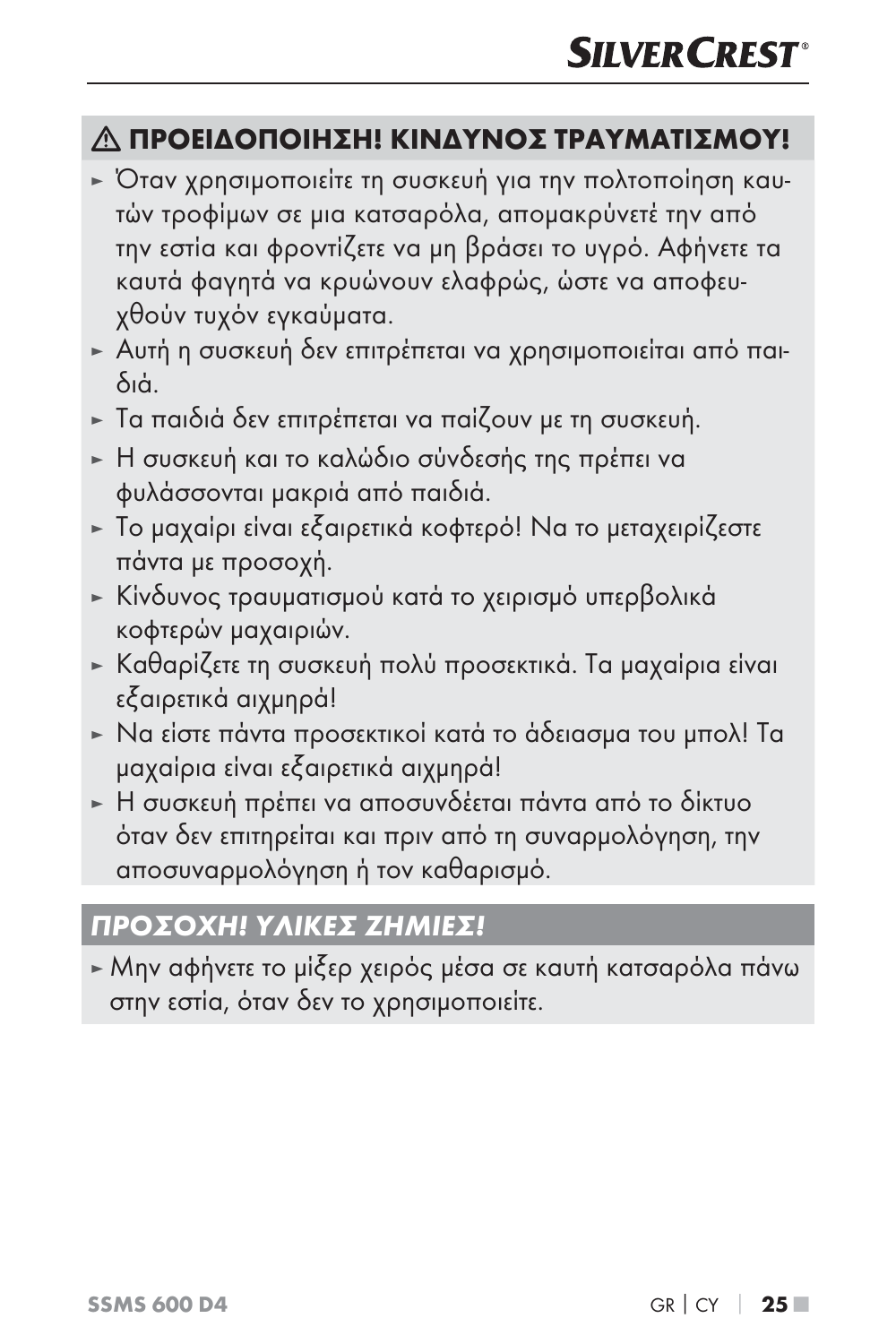# **SIIVER CREST®**

# Χρήση

#### ΥΠΟΔΕΙΞΗ

- ► Με το δοχείο μέτρησης  $\bf{①}$  μπορείτε να μετράτε υγρά έως και 700 ml. Γεμίστε για την επεξεργασία το μέγιστο 300 ml, σε αντίθετη περίπτωση μπορεί να εκρεύσει υγρό έξω από το δοχείο μέτρησης  $\bm{0}$ .
- ► Εάν θέλετε να αποθηκεύσετε υνρά/τρόφιμα στο δοχείο μέτρησης  $\bf{0}$ , μπορείτε να αφαιρέσετε τη βάση στήριξης  $\mathbf \Phi$  του δοχείου μέτρησης  $\mathbf \Phi$  και να τη χρησιμοποιήσετε ως καπάκι. Προσέξτε ότι και η εκροή στο δοχείο μέτρησης q είναι ασφαλισμένη.



Με το μίξερ χειρός  $\boldsymbol{\Theta}$  μπορείτε να παρασκευάζετε ντιπ, σάλτσες, σούπες και βρεφικές τροφές ή να πολτοποιείτε φρούτα. Προτείνουμε να χρησιμοποιείτε το μίξερ χειρός 5 το μέγ. 1 λεπτό κάθε φορά και στη συνέχεια να το αφήνετε να κρυώνει.

#### ΠΡΟΣΟΧΗ! ΥΛΙΚΕΣ ΖΗΜΙΕΣ!

 $\blacktriangleright$  Μη χρησιμοποιείτε το μίξερ χειρός  $\bigoplus$  για την επεξεργασία στέρεων τροφίμων. Αυτό οδηγεί σε ανεπανόρθωτες βλάβες στη συσκευή!



Με το χτυπητήρι  $\bm{\mathbb{D}}$  μπορείτε να κάνετε μαγιονέζα, να χτυπήσετε κρέμα γάλακτος και ασπράδια ή να φτιάξετε επιδόρπιο. Προτείνουμε να χρησιμοποιείτε το χτυπητήρι 0 το μέγ. 3 λεπτά κάθε φορά και στη συνέχεια να το αφήνετε να κρυώνει.

Με τον πολυκόφτη, που αποτελείται από τη λεπίδα 7, το μπολ 8 και το καπάκι του μπολ 6, μπορείτε να ψιλοκόβετε λαχανικά ή ακόμη και πιο σκληρά τρόφιμα. Προτείνουμε να χρησιμοποιείτε τον κόφτη το μέγ. 1 λεπτό κάθε φορά και στη συνέχεια να τον αφήνετε να κρυώνει.

## Συναρμολόγηση

#### ΠΡΟΕΙΔΟΠΟΙΗΣΗ! ΚΙΝΔΥΝΟΣ ΤΡΑΥΜΑΤΙΣΜΟΥ!

► Βάλτε το φις στην πρίζα μόνο μετά τη συναρμολόγηση.

#### ΥΠΟΔΕΙΞΗ

► Πριν την πρώτη χρήση καθαρίστε όλα τα εξαρτήματα της συσκευής όπως περιγράφεται στο κεφάλαιο «καθαρισμός». .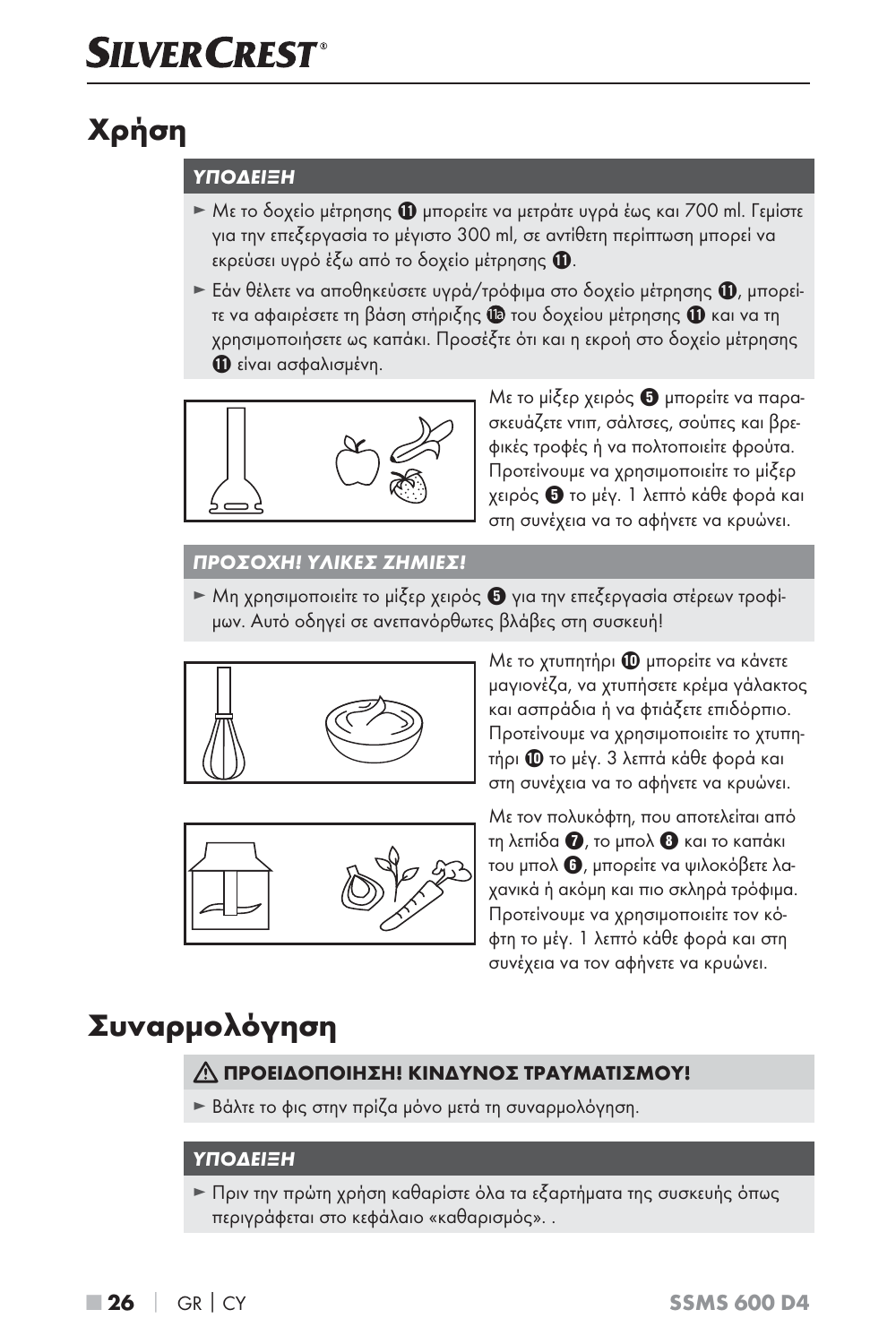### Συναρμολόγηση του μίξερ χειρός

#### ΠΡΟΕΙΔΟΠΟΙΗΣΗ! ΚΙΝΔΥΝΟΣ ΤΡΑΥΜΑΤΙΣΜΟΥ!

- ► Η λεπίδα είναι εξαιρετικά κοφτερή! Να είστε πάντα ιδιαίτερα προσεκτικοί.
- Τοποθετήστε το μίξερ χειρός <sup>5</sup> επάνω στο μπλοκ μοτέρ <sup>6</sup>, έτσι ώστε το  $\beta$ έλος  $\blacktriangledown$  να δείχνει στο σύμβολο  $\Omega$ . Περιστρέψτε το μίζερ χειρός  $\Theta$ , έως ότου το βέλος  $\blacktriangledown$  στο μπλοκ κινητήρα  $\bm{o}$  δείχνει στο σύμβολο  $\bm{\Omega}$ .

### Συναρμολόγηση του χτυπητηριού

- $\blacksquare$  Πιέστε το χτυπητήρι  $\blacksquare$  στο συγκρατητήρα για το χτυπητήρι  $\blacksquare$ , μέχρι να ασφαλίσει.
- $\blacksquare$  Τοποθετήστε το κατ΄ αυτόν τον τρόπο συναρμολογημένο χτυπητήρι  $\blacksquare$  στο μπλοκ μοτέρ <sup>α</sup> έτσι ώστε το βέλος ▼ να δείχνει στο σύμβολο <del>Ω</del>. Περιστρέψτε το μπλοκ μοτέρ  $\bullet$ , έως ότου το βέλος  $\blacktriangledown$  δείχνει στο σύμβολο  $\blacksquare$ .

### Συναρμολόγηση του κόφτη

#### ΠΡΟΕΙΔΟΠΟΙΗΣΗ! ΚΙΝΔΥΝΟΣ ΤΡΑΥΜΑΤΙΣΜΟΥ!

- ► Το μαχαίρι είναι εξαιρετικά κοφτερό! Να το μεταχειρίζεστε πάντα με προσοχή.
- $\blacksquare$  Τοποθετήστε προσεκτικά το μαχαίρι  $\clubsuit$  στη συγκράτηση στο μπολ  $\spadesuit$ . Περιστρέψτε τότε λίγο τη λεπίδα 7, έτσι ώστε να γλιστρήσει στο στήριγμα.

#### ΥΠΟΔΕΙΞΗ

- ► Η λεπίδα 7 δεν εδράζεται τότε εντελώς σταθερά στο στήριγμα. Αυτό είναι φυσιολογικό. Η λεπίδα 7 εδράζεται εντελώς σταθερά μόνο όταν τοποθετηθεί το κάλυμμα μπολ  $\mathbf \Theta$ .
- Γεμίστε το μπολ 8 με τα τρόφιμα προς κοπή.

#### ΥΠΟΔΕΙΞΗ

- ► Γεμίζετε το μπολ 8 πάντα μόνο έως το σύμβολο MAX. Αλλιώς η συσκευή δεν λειτουργεί με τον καλύτερο τρόπο.
- Τοποθετήστε το κάλυμμα του μπολ 6 στο μπολ 8 και περιστρέψτε το σφιχτά. Εδώ πρέπει οι προεξοχές στα άκρα του μπολ 8 να οδηγούνται στη ράγα στο κάλυμμα του μπολ 6. Προσέξτε ώστε η λεπίδα 7 να κουμπώνει σωστά στο κάλυμμα του μπολ 6.
- $\blacksquare$  Τοποθετήστε το μπλοκ μοτέρ  $\spadesuit$  επάνω στο κάλυμμα του μπολ  $\spadesuit$ , έτσι ώστε το βέλος  $\blacktriangledown$  να δείχνει στο σύμβολο  $\blacksquare$ . Περιστρέψτε το μπλοκ κινητήρα  $\spadesuit$ , έως ότου το βέλος  $\blacktriangledown$  δείχνει στο σύμβολο  $\Box$ .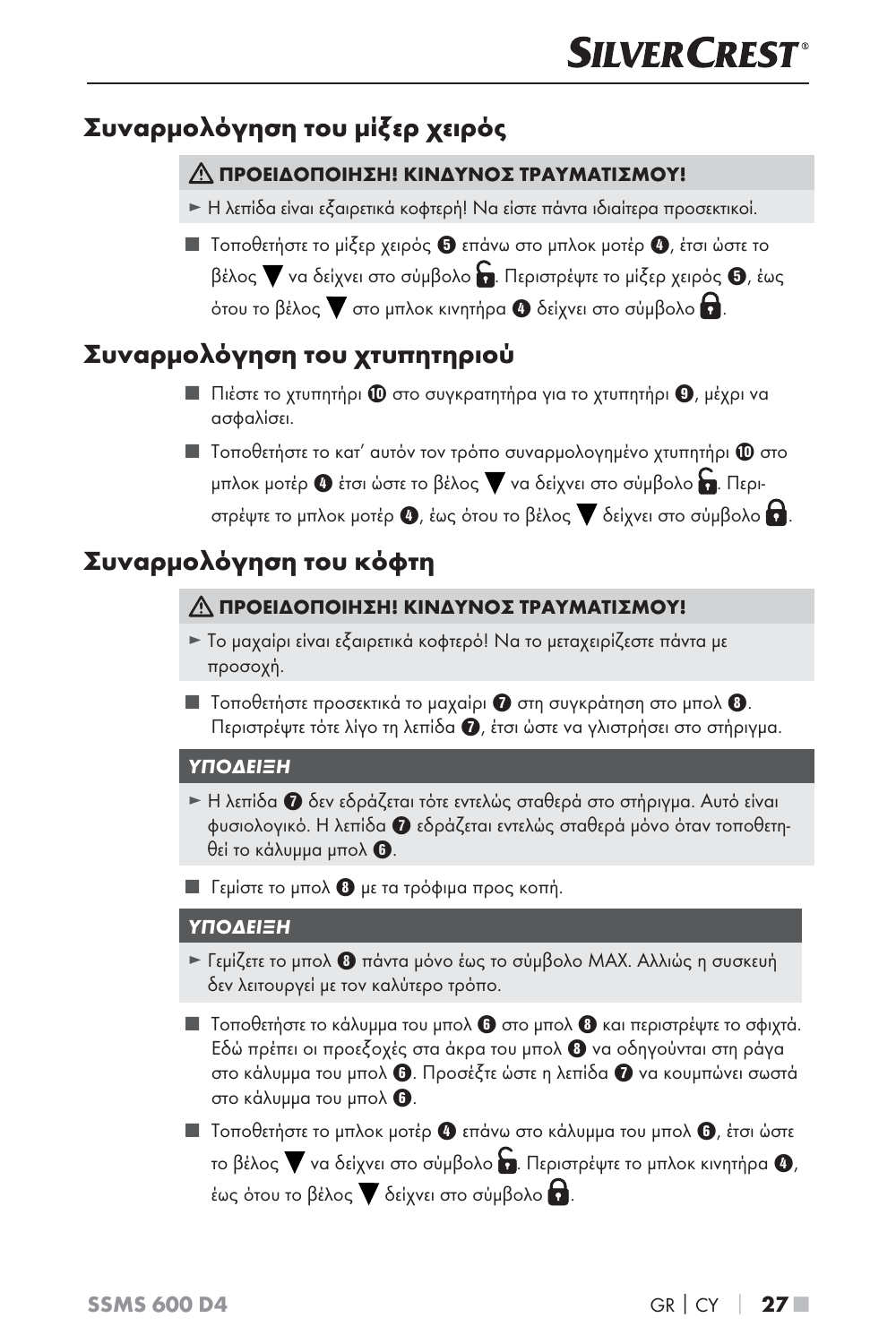#### ΥΠΟΔΕΙΞΗ

► Εάν θέλετε να αποθηκεύσετε τρόφιμα στο μπολ 8, μπορείτε να αφαιρέσετε τη βάση στήριξης 8a του μπολ 8 και να τη χρησιμοποιήσετε ως καπάκι. Για τον σκοπό αυτό, αφαιρέστε προσεκτικά το καπάκι του μπολ  $\bm{\Theta}$  και το μοτέρ **4** καθώς και τη λεπίδα  $\bullet$ . Αφαιρέστε τη βάση στήριξης **8**a του μπολ  $\bullet$ και τοποθετήστε τη επάνω στο μπολ  $\mathbf{\Theta}$ .

### Χειρισμός

#### ΠΡΟΕΙΔΟΠΟΙΗΣΗ! ΚΙΝΔΥΝΟΣ ΤΡΑΥΜΑΤΙΣΜΟΥ!

► Τα τρόφιμα δεν επιτρέπεται να είναι πολύ καυτά! Το περιεχόμενο που θα εκτοξευθεί προς τα έξω μπορεί να προκαλέσει εγκαύματα.

#### ΥΠΟΔΕΙΞΗ

► Εάν θέλετε να χτυπήσετε κρέμα με το χτυπητήρι  $, κρατήστε το δοχείο κατά το$ χτύπημα λοξά. Έτσι η κρέμα σφίγγει γρηγορότερα. Προσέχετε ώστε να μην εκτοξεύεται κρέμα προς τα έξω κατά το χτύπημα. Για το χτύπημα κρέμας ωθήστε τον ρυθμιστή ταχύτητας 1 στο "Max".

Εάν έχετε συναρμολογήσει το σετ μίξερ χειρός όπως επιθυμείται:

- 1) Εισάγετε το βύσμα στην πρίζα.
- 2) Κρατήστε τον διακόπτη 2 πατημένο ώστε να επεξεργαστείτε τα τρόφιμα με κανονική ταχύτητα. Ωθήστε τον ρυθμιστή ταχύτητας ● στην κατεύθυνση "Μαχ", ώστε να αυξήσετε την ταχύτητα. Ωθήστε τον ρυθμιστή ταχύτητας  $\bm{\mathsf{O}}$ στην κατεύθυνση "Min", ώστε να μειώσετε την ταχύτητα.

#### ΥΠΟΔΕΙΞΗ

- ► Γεμίζετε το μπολ 8 πάντα μόνο έως το σύμβολο MAX. Αλλιώς η συσκευή δεν λειτουργεί με τον καλύτερο τρόπο.
- 3) Κρατήστε το διακόπτη τούρμπο 3 πατημένο, ώστε να επεξεργαστείτε τα τρόφιμα με υψηλή ταχύτητα. Με πίεση του διακόπτη τούρμπο 3 είναι αμέσως στη διάθεση σας η μέγιστη ταχύτητα επεξεργασίας.
- 4) Αφού ολοκληρωθεί η επεξεργασία των τροφίμων, απλώς αφήστε ελεύθερο τον διακόπτη  $\mathbf{Q}/\mathbf{O}$ .

#### ΥΠΟΔΕΙΞΗ



Σε περίπτωση ασυνήθιστων θορύβων κατά τη λειτουργία, όπως τριξίματα ή άλλα παρόμοια, προσθέστε μικρή ποσότητα ουδέτερου λαδιού μαγειρικής στον άξονα μετάδοσης κίνησης του μίξερ χειρός 6.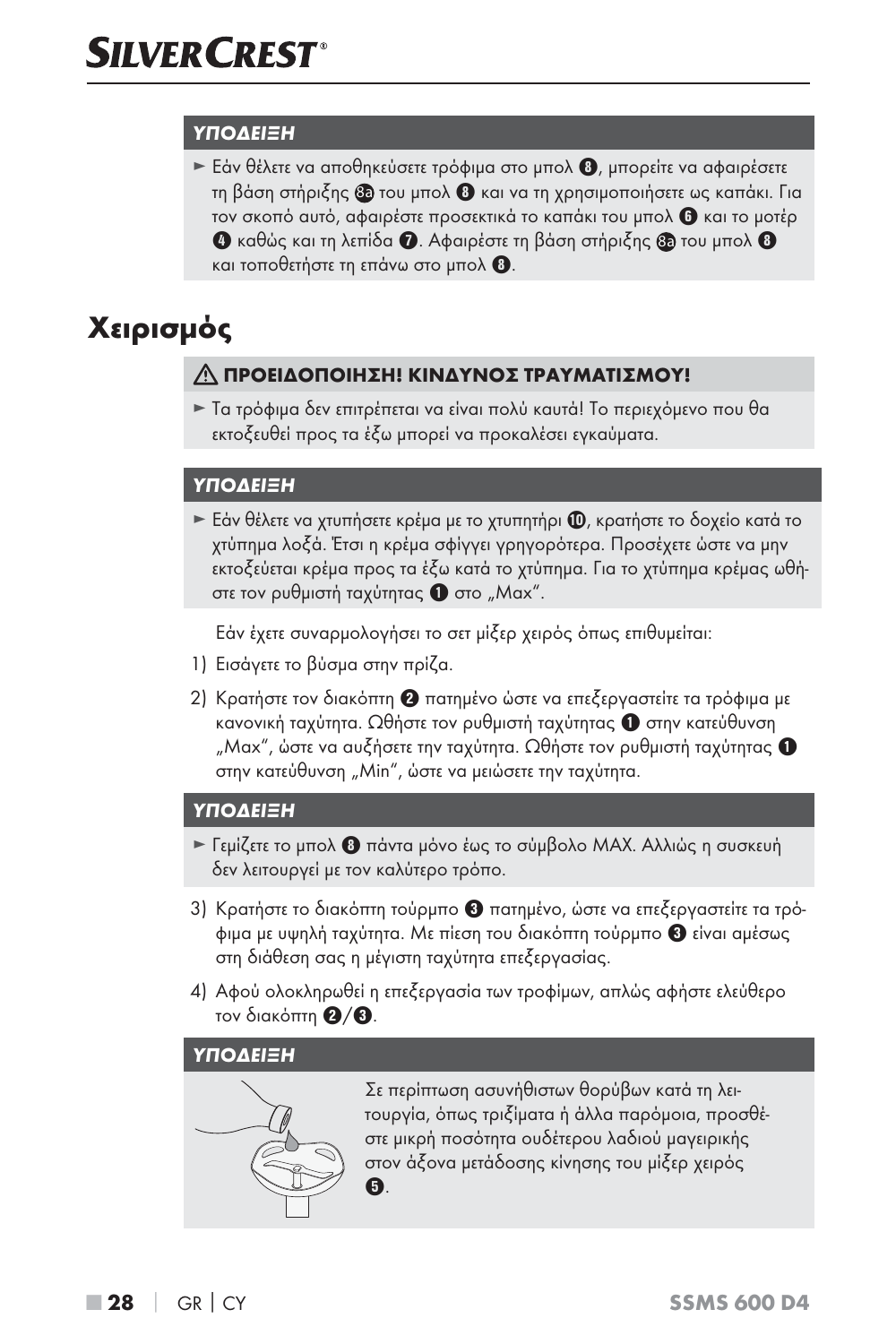Παραδείγματα για την κοπή και το θρυμματισμό διαφόρων τροφίμων με τον κόφτη:

| Συστατικά                | Μέν.<br>ποσότητα | Χρόνος επεξερ-<br>γασίας | Ταχύτητα                                                 |
|--------------------------|------------------|--------------------------|----------------------------------------------------------|
| Κρεμμύδια                | 200 γρ.          | περ. 20 δευτ.            | $Min - \bullet \bullet \bullet$                          |
| Μαϊντανός                | 30 γρ.           | περ. 20 δευτ.            | Turbo                                                    |
| Σκόρδο                   | 20 σκελίδες      | περ. 20 δευτ.            | Min - Max                                                |
| Καρότα                   | 200 γρ.          | περ. 15 δευτ.            | Min - Max                                                |
| Φουντούκια/Αμύ-<br>γδαλα | 200 γρ.          | περ. 30 δευτ.            | Turbo                                                    |
| Καρύδια                  | 200 γρ.          | περ. 25 δευτ.            | $\bullet\bullet\bullet\ -\ \bullet\bullet\bullet\bullet$ |
| Παρμεζάνα                | 250 γρ.          | περ. 30 δευτ.            | Turbo                                                    |

### Καθαρισμός

#### ΠΡΟΕΙΔΟΠΟΙΗΣΗ! ΚΙΝΔΥΝΟΣ ΗΛΕΚΤΡΟΠΛΗΞΙΑΣ!

► Πριν καθαρίσετε το μίξερ χειρός τραβάτε πάντα το φις από την πρίζα.

 $\setminus$  Δεν επιτρέπεται σε καμία περίπτωση να βυθίσετε το μπλοκ κινητήρα  $\spadesuit$ κατά τον καθαρισμό σε νερό ή να το κρατήσετε κάτω από ρέον νερό.

#### ΠΡΟΕΙΔΟΠΟΙΗΣΗ! ΚΙΝΔΥΝΟΣ ΤΡΑΥΜΑΤΙΣΜΟΥ!

► Υπάρχει κίνδυνος τραυματισμού κατά τη χρήση της υπερβολικά κοφτερής λεπίδας 7. Συναρμολογείτε ξανά τον πολυκόφτη μετά τη χρήση και τον καθαρισμό για να μην τραυματιστείτε από την κινούμενη λεπίδα  $\bullet$ . Κρατάτε τη λεπίδα 7 μακριά από τα παιδιά.

#### ΥΠΟΔΕΙΞΗ



Το δοχείο μέτρησης  $\mathbf 0$  με συνδυασμένο καπάκι/βάση στήριξης  $\mathbf 1$ , το χτυπητήρι 0, το μπολ 8 με συνδυασμένο καπάκι/βάση στήριξης 8a και η λεπίδα 7 μπορούν να πλυθούν στο πλυντήριο πιάτων.

#### ΠΡΟΣΟΧΗ! ΥΛΙΚΕΣ ΖΗΜΙΕΣ!

► Μη χρησιμοποιείτε επιθετικά, χημικά ή τριβικά καθαριστικά μέσα! Αυτά μπορεί να προσβάλλουν ανεπανόρθωτα την επιφάνεια!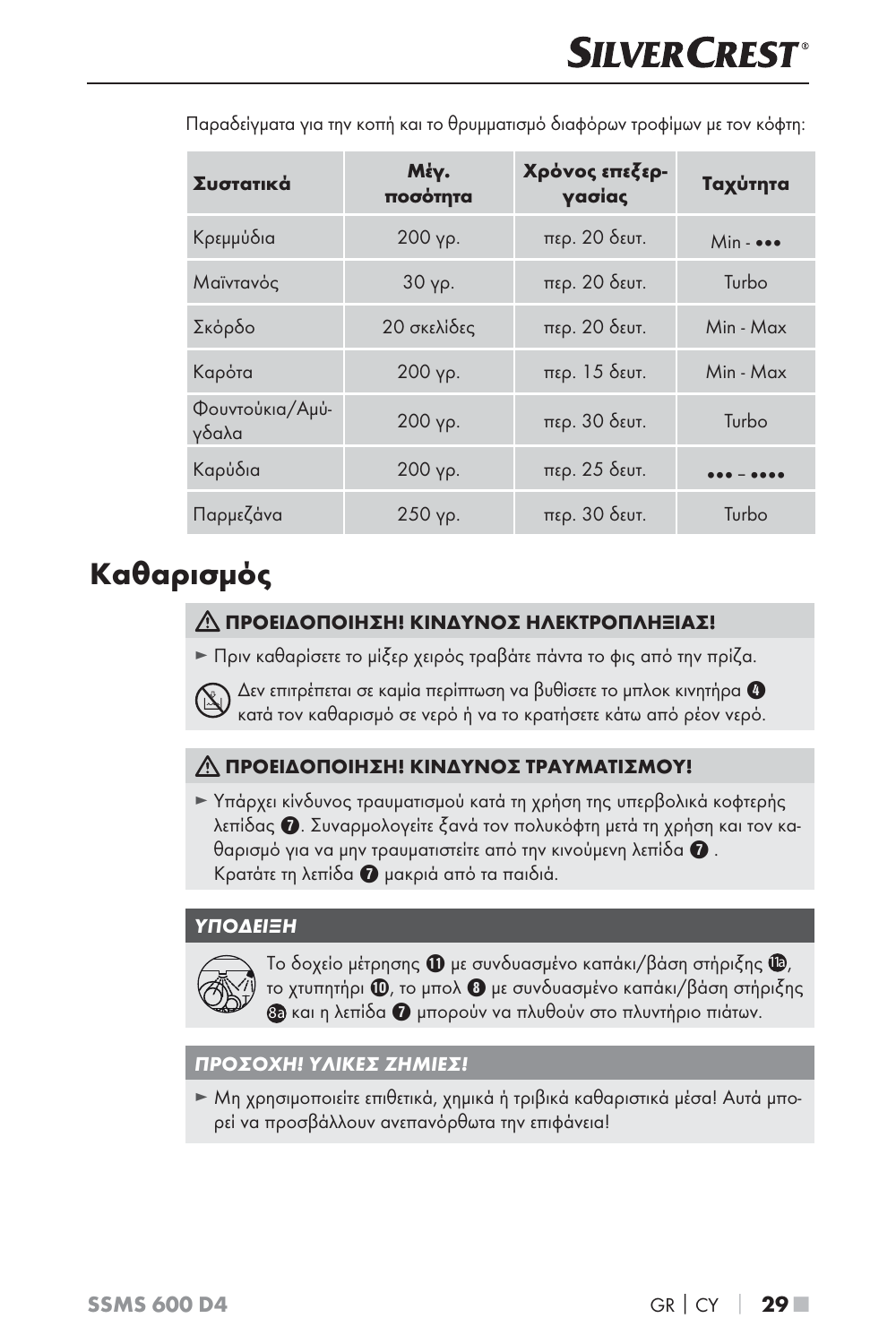- 1) Τραβήξτε το βύσμα δικτύου.
- 2) Καθαρίζετε το σώμα μοτέρ  $\bullet$  και το συγκρατητήρα για το χτυπητήρι  $\bullet$  με ένα νωπό πανί. Εξασφαλίζετε ότι δεν φτάνει νερό στα ανοίγματα του μπλοκ μοτέρ  $\bullet$ . Σε σκληρές ακαθαρσίες προσθέτετε λίγο ήπιο απορρυπαντικό στο πανί. Σκουπίζετε τα υπολείμματα απορρυπαντικού με ένα νωπό πανί.
- 3) Καθαρίστε καλά το μίξερ χειρός  $\bm{\Theta}$ , το καπάκι του μπολ  $\bm{\Theta}$ , το μπολ  $\bm{\Theta}$  με συνδυασμένο καπάκι/βάση στήριξης 8a, το χτυπητήρι 0, το δοχείο μέτρησης  $\mathbf 0$  με συνδυασμένο καπάκι/βάση στήριξης  $\mathbf 0$  και τη λεπίδα  $\mathbf 0$  σε νερό πλύσης και κατόπιν απομακρύνετε υπολείμματα απορρυπαντικού με καθαρό νερό.
- 4) Στεγνώνετε καλά όλα τα εξαρτήματα με ένα στεγνό πανί και εξασφαλίζετε ότι η συσκευή είναι εντελώς στεγνή πριν από μια νέα χρήση.

### Απόρριψη συσκευής



#### Σε καμία περίπτωση μην πετάξετε τη συσκευή στα οικιακά απορρίμματα. Αυτό το προϊόν υπόκειται στην ευρωπαϊκή Οδηγία 2012/19/EU.

Απομακρύνετε τη συσκευή μέσω μιας εγκεκριμένης επιχείρησης απόρριψης ή μέσω της κοινοτικής επιχείρησης απόρριψης. Να τηρείτε τους ισχύοντες κανονισμούς. Σε περίπτωση αμφιβολιών ελάτε σε επαφή με την επιχείρηση απόρριψης.



Για πληροφορίες σχετικά με τις δυνατότητες απόρριψης του προϊόντος που δεν χρησιμοποιείται πλέον, απευθυνθείτε στις αρμόδιες υπηρεσίες της κοινότητας ή του δήμου σας.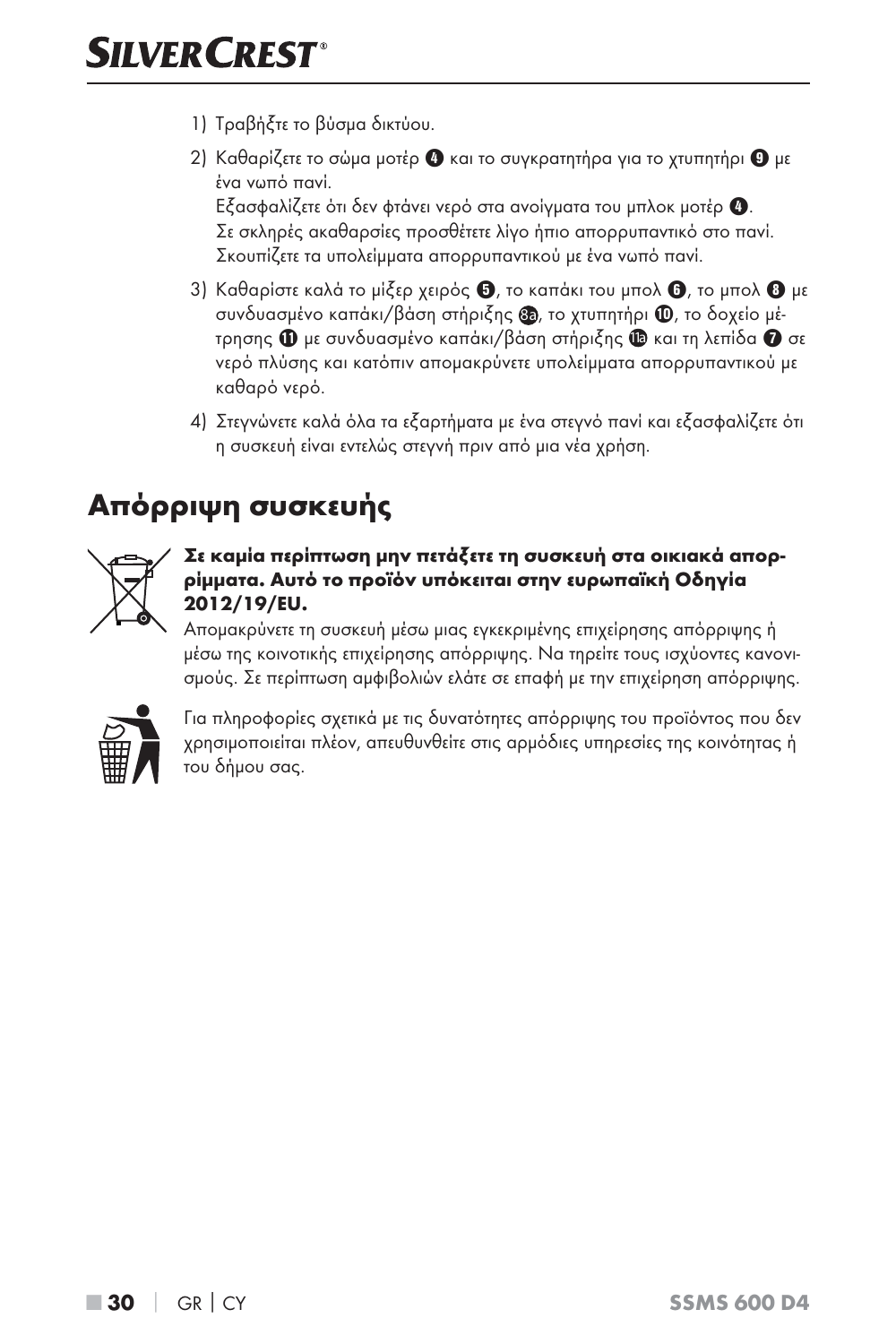### Εγγύηση της Kompernass Handels GmbH

Αξιότιμη πελάτισσα, αξιότιμε πελάτη,

Η παρούσα συσκευή διαθέτει 3 χρόνια εγγύηση από την ημερομηνία αγοράς. Στην περίπτωση ελλείψεων στο προϊόν έχετε νομικά δικαιώματα έναντι του πωλητή του προϊόντος. Αυτά τα νομικά δικαιώματα δεν περιορίζονται μέσω της κατωτέρω αναφερόμενης εγγύησης.

#### Προϋποθέσεις εγγύησης

Η περίοδος εγγύησης ξεκινά την ημερομηνία αγοράς. Φυλάσσετε την απόδειξη αγοράς. Απαιτείται ως αποδεικτικό αγοράς.

Εάν, εντός τριών ετών από την ημερομηνία αγοράς, παρατηρηθεί κάποιο σφάλμα υλικού ή κατασκευής στο προϊόν, θα επισκευάσουμε ή θα αντικαταστήσουμε (κατόπιν κρίσης μας) το προϊόν δωρεάν ή θα σας επιστραφεί το ποσό αγοράς. Η παρούσα εγγύηση προϋποθέτει ότι η ελαττωματική συσκευή και η απόδειξη αγοράς θα υποβληθούν μαζί με μια σύντομη περιγραφή αναφορικά με το πού βρίσκεται η έλλειψη και πότε παρατηρήθηκε, εντός της περιόδου των τριών ετών.

Εάν το ελάττωμα καλύπτεται από την εγγύησή μας, θα λάβετε το επισκευασμένο ή ένα νέο προϊόν. Η αντικατάσταση του προϊόντος συνεπάγεται, σύμφωνα με τον ΝΟΜΟΣ 2251/1994, ανανέωση του χρόνου εγγύησης. Για την Κύπρο ισχύει: Η επισκευή ή η αντικατάσταση του προïόντος δε συνεπάγεται ανανέωση του χρόνου εγγύησης.

### Περίοδος εγγύησης και νομικές απαιτήσεις λόγω ελλείψεων

Ο χρόνος εγγύησης δεν παρατείνεται μέσω της παροχής εγγύησης. Αυτό ισχύει και για εξαρτήματα, τα οποία έχουν αντικατασταθεί και επισκευαστεί. Ενδεχόμενες ήδη υπάρχουσες ζημιές και ελλείψεις κατά την αγορά πρέπει να γνωστοποιούνται αμέσως μετά την αποσυσκευασία. Μετά τη λήξη του χρόνου εγγύησης, τυχόν εμφανιζόμενες επισκευές χρεώνονται.

#### Εύρος εγγύησης

Η συσκευή κατασκευάστηκε σύμφωνα με αυστηρές οδηγίες ποιότητας και ελέγχθηκε προσεκτικά πριν από την αποστολή.

Η εγγύηση ισχύει για σφάλματα υλικού ή κατασκευής. Η παρούσα εγγύηση δεν καλύπτει εξαρτήματα του προϊόντος που υπόκεινται σε φυσιολογική φθορά και, ως εκ τούτου, θεωρούνται αναλώσιμα εξαρτήματα ή ζημιές σε εύθραυστα εξαρτήματα, π.χ. διακόπτες, συσσωρευτές ή γυάλινα εξαρτήματα. Η παρούσα εγγύηση ακυρώνεται εάν προκληθεί ζημιά στο προϊόν, εάν δεν γίνεται σωστή χρήση ή συντήρηση. Για μια σωστή χρήση του προϊόντος πρέπει να τηρούνται επακριβώς οι αναφερόμενες υποδείξεις στις οδηγίες χειρισμού. Σκοποί χρήσης και χειρισμοί που δεν συνιστώνται ή για τους οποίους υπάρχει προειδοποίηση πρέπει απαραίτητα να αποφεύγονται. Το προϊόν προορίζεται μόνο για ιδιωτική και όχι για επαγγελματική χρήση. Σε περίπτωση κακής μεταχείρισης και ακατάλληλης χρήσης, χρήσης βίας και παρεμβάσεων, οι οποίες δεν διεξήχθησαν από το εξουσιοδοτημένο μας τμήμα σέρβις, η εγγύηση παύει να ισχύει.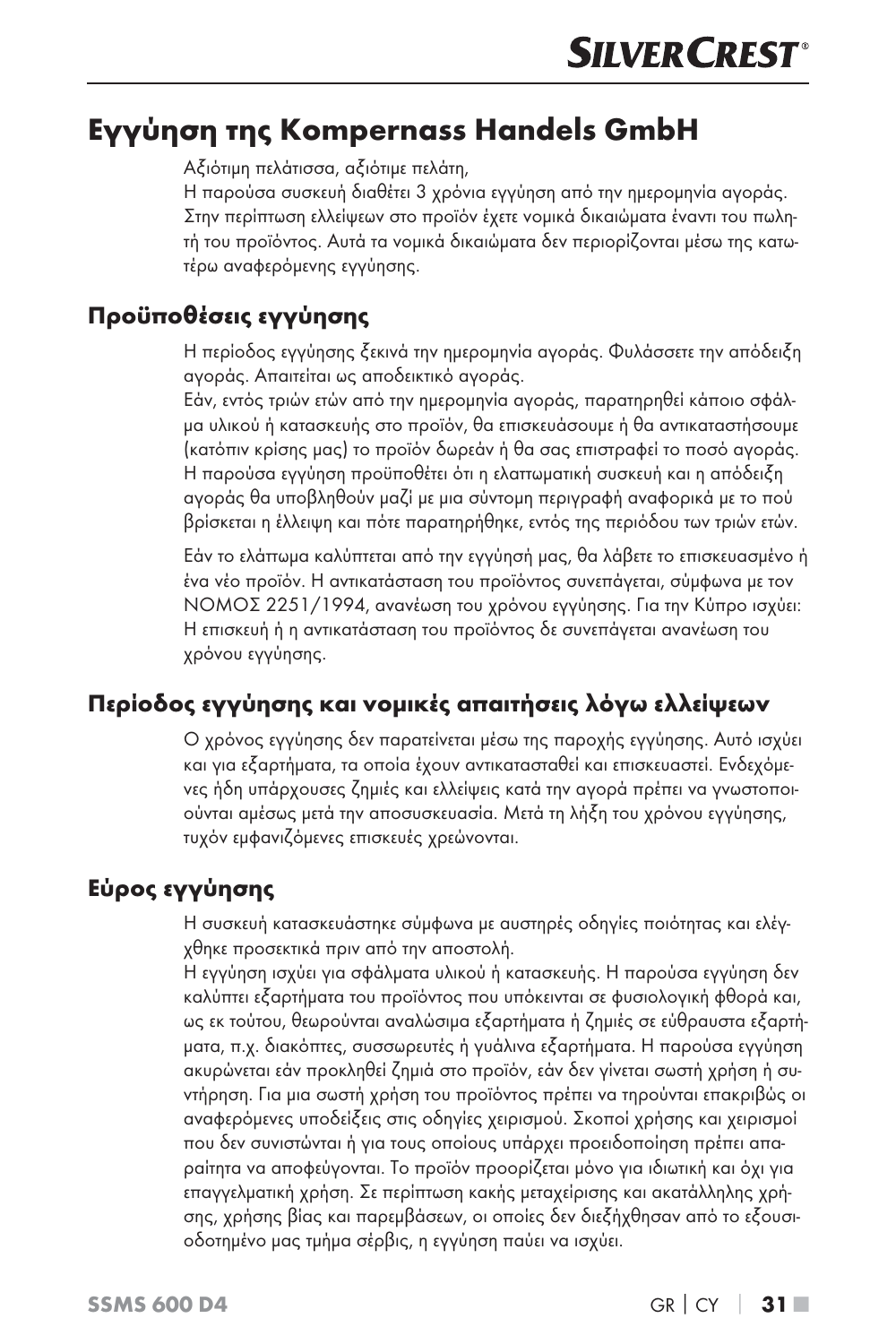# **SIIVER CREST®**

#### Διαδικασία σε περίπτωση εγγύησης

Για την εξασφάλιση γρήγορης επεξεργασίας του ζητήματός σας, τηρείτε τις ακόλουθες υποδείξεις:

- Για όλες τις ερωτήσεις έχετε έτοιμη την απόδειξη αγοράς και τον κωδικό προϊόντος (IAN) 374147\_2104 ως απόδειξη για την αγορά.
- Για τον κωδικό προϊόντος, ανατρέξτε στην πινακίδα τύπου στο προϊόν, σε μια ετικέτα στο προϊόν, στο εξώφυλλο των οδηγιών χρήσης (κάτω αριστερά) ή σε ένα αυτοκόλλητο στην πίσω ή κάτω πλευρά του προϊόντος.
- Εάν προκύψουν σφάλματα λειτουργίας ή άλλες ελλείψεις, επικοινωνήστε κατ' αρχήν με το ακόλουθο αναφερόμενο τμήμα σέρβις τηλεφωνικά ή με E-Mail.
- Ένα προϊόν που θεωρείται ελαττωματικό μπορείτε να το αποστείλετε ατελώς στην αναφερόμενη διεύθυνση του σέρβις επισυνάπτοντας την απόδειξη αγοράς (απόδειξη ταμείου) και αναφέροντας που βρίσκεται η έλλειψη και πότε εμφανίστηκε.



 Στην ιστοσελίδα www.lidl-service.com μπορείτε να πραγματοποιήσετε λήψη των παρόντων ή άλλων οδηγιών χρήσης, βίντεο προϊόντων και λογισμικού.

Με αυτόν τον κωδικό QR μεταβαίνετε απευθείας στη σελίδα εξυπηρέτησης Lidl (www.lidl-service.com) και εισαγάγοντας τον κωδικό προϊόντος (IAN) 374147\_2104 μπορείτε να ανοίξετε τις αντίστοιχες οδηγίες χρήσης.

### Σέρβις

 Σέρβις Ελλάδα Tel.: 801 5000 019 (0,03 EUR / Min.) E-Mail: kompernass@lidl.gr

Σέρβις Κύπρος

Tel.: 8009 4409 E-Mail: kompernass@lidl.com.cy

IAN 374147\_2104

### Εισαγωγέας

Η ακόλουθη διεύθυνση δεν είναι διεύθυνση σέρβις. Επικοινωνήστε, κατ' αρχήν, με την αναφερόμενη υπηρεσία σέρβις.



KOMPERNASS HANDELS GMBH BURGSTRASSE 21 44867 BOCHUM ΓΕΡΜΑΝΙΑ www.kompernass.com

Για την αγορά της ΕΕ Για την αγορά της ΜΒ Lidl Great Britain Ltd Lidl House 14 Kingston Road Surbiton KT5 9NU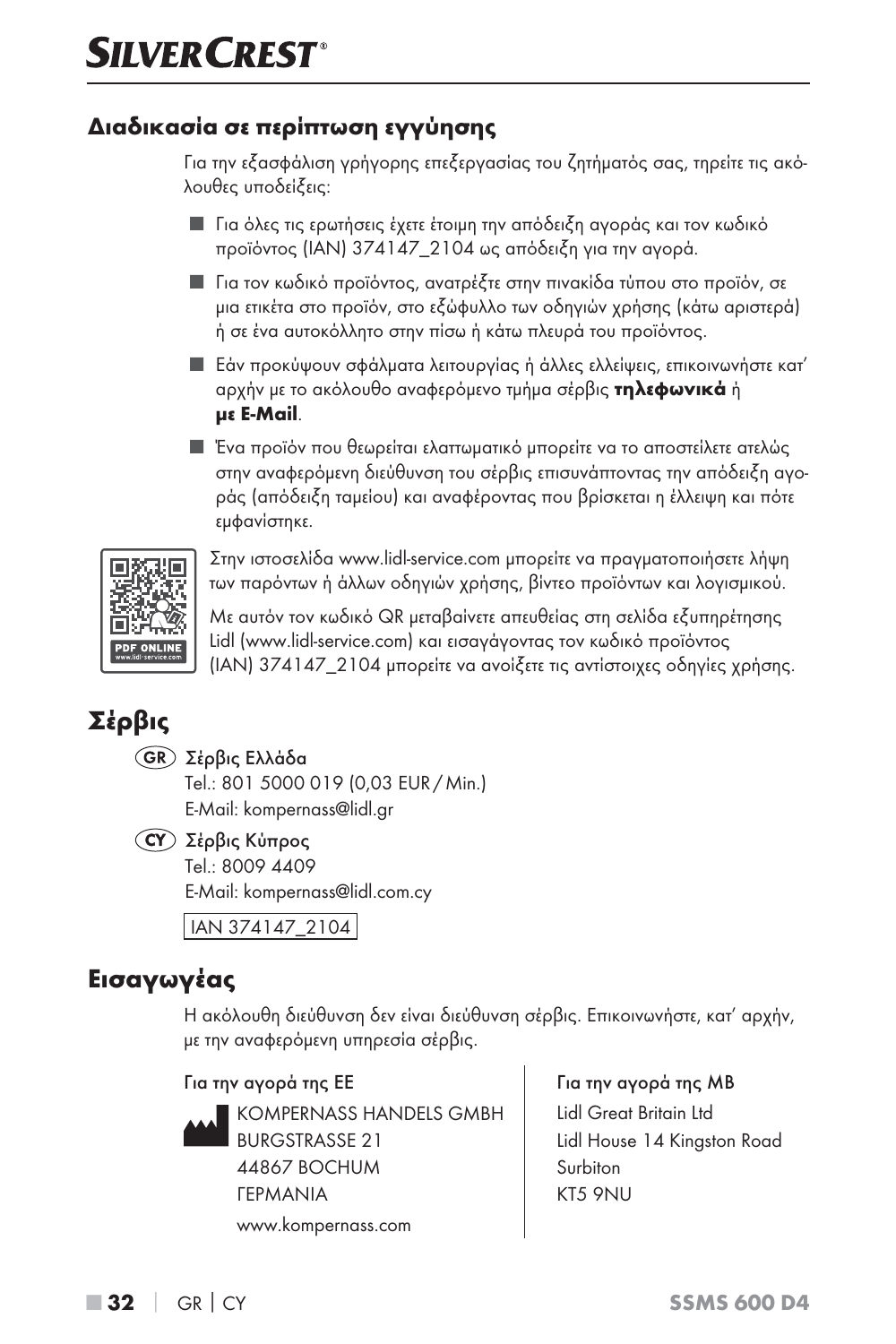### Συνταγές

### Σούπα κρέμα λαχανικών

2 – 4 άτομα

#### Συστατικά

- 2 3 ΚΣ λάδι
- 200 γρ. κρεμμύδι
- 200 γρ. πατάτες (ενδείκνυνται ιδιαίτερα τα είδη που όταν βράζουν έχουν μαλακή υφή)
- 200 γρ. καρότα
- 350 400 ml ζωμός λαγανικών (φρέσκος ή στινμιαίος)
- Αλάτι, πιπέρι, μοσχοκάρυδο
- 5 γρ. μαϊντανός

#### Ετοιμασία

- 1) Ξεφλουδίζετε τα κρεμμύδια και τα ψιλοκόβετε με τον πολυκόφτη. Πλένετε τα καρότα, τα καθαρίζετε και τα κόβετε σε φέτες. Καθαρίζετε τις πατάτες, τις πλένετε και τις κόβετε σε κύβους περ. 2 εκ.
- 2) Ζεσταίνετε λάδι σε μια κατσαρόλα, τσιγαρίζετε εκεί τα κρεμμύδια. Προσθέτετε τα καρότα και τις πατάτες και τα τσιγαρίζετε και αυτά. Βάζετε τόσο ζωμό ώστε να καλύπτονται τα λαχανικά καλά και τα αφήνετε όλα να βράσουν για 10 –15 λεπτά έως ότου μαλακώσουν. Εάν απαιτείται ρίχνετε ενδιάμεσα ζωμό, στην περίπτωση που δεν καλύπτονται πλέον τα λαχανικά.
- 3) Πλένετε το μαϊντανό, τον στεγνώνετε και απομακρύνετε τα κοτσάνια. Τον κόβετε σε χοντρά κομμάτια και τον βάζετε στη σούπα. Τα πολτοποιείτε όλα με το μίξερ χειρός 5 περίπου για 1 λεπτό. Καρυκεύετε με αλάτι, πιπέρι και τριμμένο μοσχοκάρυδο.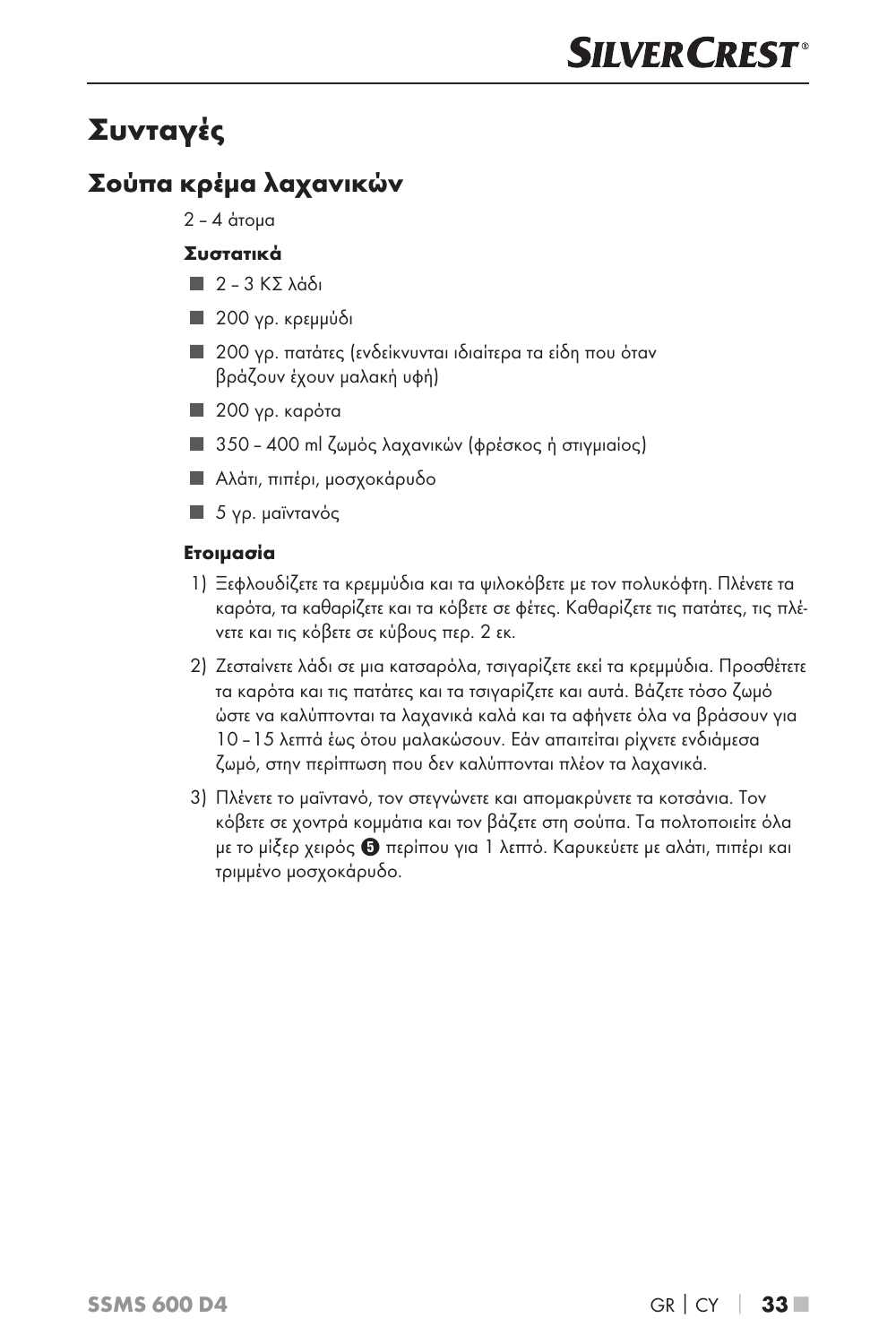### Σούπα κολοκύθας

4 άτομα

#### Συστατικά

- 1 μεσαίο κρεμμύδι
- 2 σκελίδες σκόρδο
- 10 20 γρ. φρέσκια πιπερόριζα
- 3 ΚΣ λάδι ελαιοκράμβης
- 400 γρ. ψαχνό κολοκύθας (ενδείκνυνται καλύτερα οι κολοκύθες τύπου Hokkaido, διότι η φλούδα μαλακώνει κατά το μαγείρεμα και έτσι δεν χρειάζονται καθάρισμα)
- 250 300 ml γάλα ινδικής καρύδας
- 250 500 ml ζωμός λαχανικών
- Χυμός ½ πορτοκαλιού
- Λίγο ξηρό λευκό κρασί
- 1 ΚΤ ζάχαρη
- Αλάτι, πιπέρι

#### Ετοιμασία

- 1) Ξεφλουδίζετε τα κρεμμύδια και τα ψιλοκόβετε με τον πολυκόφτη. Κάντε το ίδιο με το σκόρδο. Καθαρίζετε την πιπερόριζα και την κόβετε σε λεπτούς κύβους. Στη συνέχεια τσιγαρίζετε τα κρεμμύδια και την πιπερόριζα σε καυτό λάδι. Μετά από 2 λεπτά προσθέτετε και το σκόρδο και το τσιγαρίζετε μαζί.
- 2) Καθαρίζετε την κολοκύθα λεπτομερώς κάτω από ζεστό νερό με μια βούρτσα λαχανικών, μετά την κόβετε σε κύβους 2 – 3 εκ. (Εάν χρησιμοποιείται διαφορετικός τύπος κολοκύθας από τον τύπο Hokkaido, πρέπει επιπρόσθετα να καθαριστεί). Προσθέτετε τους κύβους της κολοκύθας στα κρεμμύδια και στην πιπερόριζα και τσιγαρίζετε μαζί. Προσθέτετε τη μισή ποσότητα γάλα ινδικής καρύδας και τόσο ζωμό ώστε να καλυφθεί καλά η κολοκύθα. Με κλειστό καπάκι βράζετε για περ. 20 – 25 λεπτά έως ότου μαλακώσει. Αναμειγνύετε όλα αυτά τα υλικά με το μίξερ χειρός **Θ** έως ότου γίνει ένα λείο μείγμα. Προσθέτετε τότε γάλα ινδικής καρύδας έως ότου η σούπα αποκτήσει μια σωστή, κρεμώδη υφή.
- 3) Καρυκεύετε τη σούπα με χυμό πορτοκάλι, λευκό κρασί, ζάχαρη, αλάτι και πιπέρι ώστε η σούπα να έχει μια δυνατή αλλά και παράλληλα γλυκιά και ισορροπημένη υπόξινη – αλμυρή γεύση.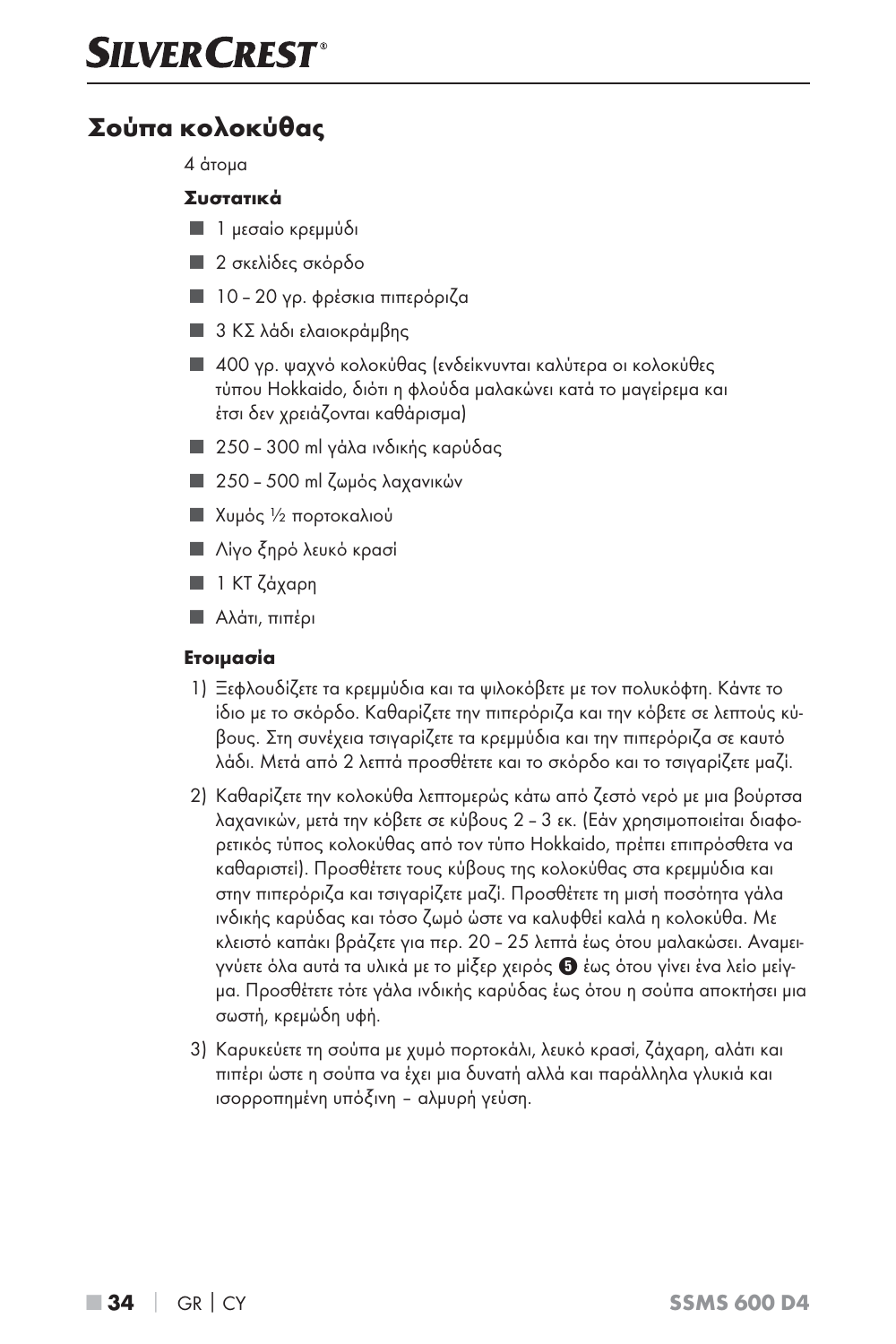### Γλυκό επάλειμμα φρούτων

#### Υλικά

- 250 γρ. φράουλες ή άλλα φρούτα (φρέσκα ή κατεψυγμένα)
- 125 γρ. ζάχαρη για μαρμελάδα 2:1
- Λίγος χυμός λεμονιού
- 1 ψίχα από ξυλαράκι βανίλιας (στη μύτη του μαχαιριού)

#### Παρασκευή

- 1) Πλένετε και καθαρίζετε τις φράουλες, αφαιρώντας το πράσινο κοτσανάκι. Τις αφήνετε να στεγνώσουν καλά σε ένα σουρωτήρι, ώστε να φύγει το περιττό νερό και το επάλειμμα να μην είναι πολύ υγρό. Κόβετε τις μεγάλες φράουλες σε μικρά κομμάτια.
- 2) Ζυγίζετε 250 γρ. φράουλες και τις βάζετε σε κατάλληλο δοχείο ανάμειξης.
- 3) Προσθέτετε λίγο χυμό λεμονιού.
- 4) Εάν χρειάζεται, προσθέτετε την ψίχα από ένα ξυλαράκι βανίλιας.
- 5) Προσθέτετε τη ζάχαρη μαρμελάδας και ανακατεύετε καλά με το μίξερ χειρός  $\bm{\Theta}$ για 45 – 60 δευτερόλεπτα. Εάν υπάρχουν ακόμη μεγάλα κομμάτια, αφήνετε το μείγμα να ηρεμήσει για 2 λεπτά και, στη συνέχεια, πολτοποιείτε για άλλα 60 δευτερόλεπτα.
- 6) Αφήνετε να βράσει σε μέτρια θερμοκρασία και μετά σιγοβράζετε για περίπου 2-3 λεπτά, ανακατεύοντας καλά καθ' όλη τη διαδικασία.
- 7) Απολαμβάνετε αμέσως ή βάζετε το επάλειμμα σε ένα γυάλινο δοχείο με βιδωτό καπάκι και το σφραγίζετε..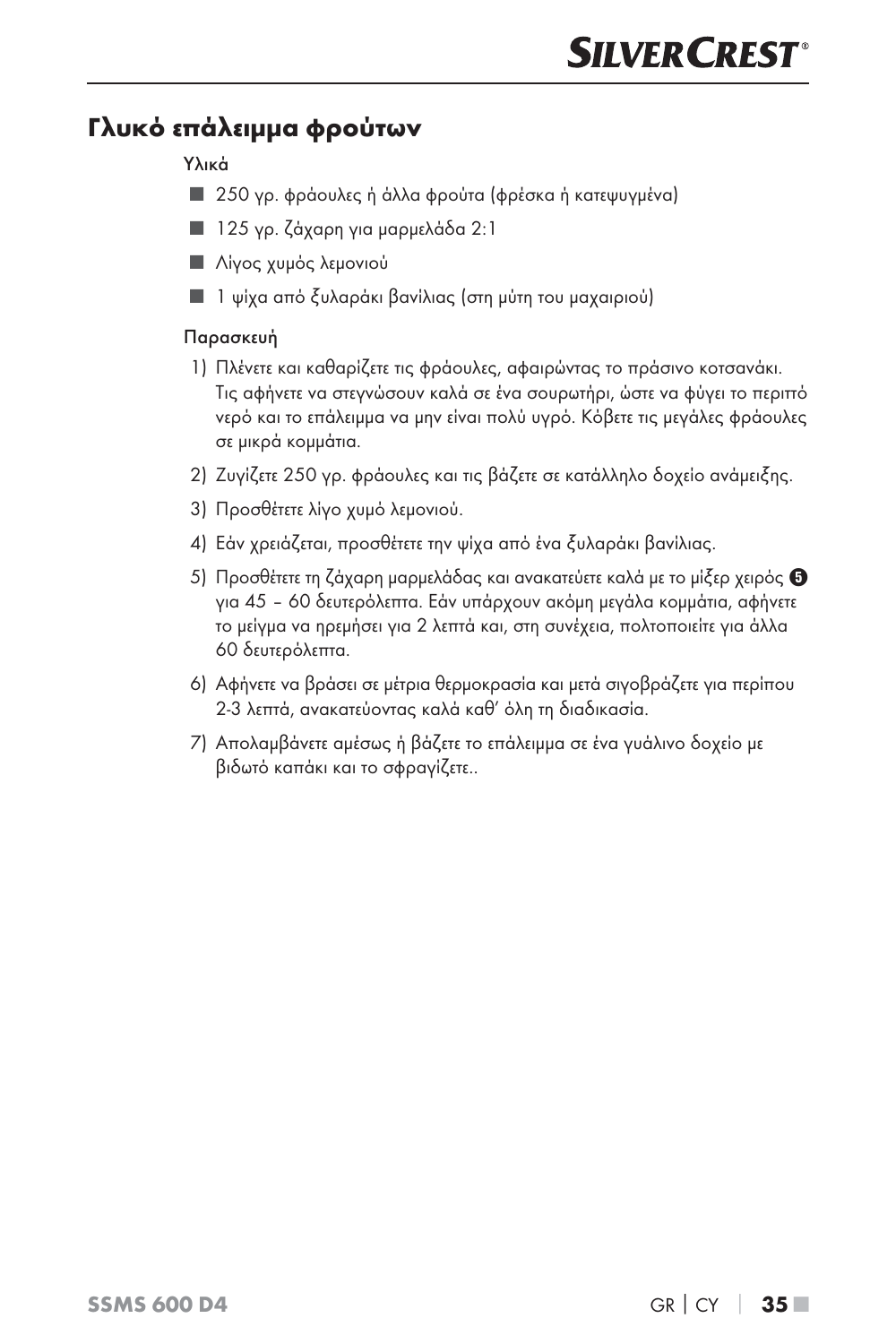### Κρέμα σοκολάτας

Για 4 άτομα

#### Συστατικά

- 350 γρ. κρέμα γάλακτος
- 200 γρ. μαύρη σοκολάτα (> 60% αναλογία κακάου)
- ½ λουβί βανίλιας (πυρήνας)

#### Ετοιμασία

- 8) Βράζετε την κρέμα, κόβετε σε κομμάτια τη σοκολάτα και την αφήνετε να λιώσει αργά εκεί μέσα σε χαμηλή φωτιά. Χαράζετε τον πυρήνα από μισό λουβί βανίλιας και ανακατεύετε σε αυτή τη μάζα.
- 9) Αφήνετε στο ψυγείο να κρυώσει και να σφίξει καλά.
- 10) Πριν από το σερβίρισμα ανακατεύετε με το χτυπητήρι Φέως ότου γίνει κρεμώδης.

Υπόδειξη: Ταιριάζουν μαζί τα φρέσκα φρούτα.

### Μαγιονέζα

#### Συστατικά

- 200 ml ουδέτερο φυτικό λάδι π.χ. λάδι ελαιοκράμβης
- 1 Αυγό κρόκος
- 10 γρ. ήπιο ξίδι ή χυμός λεμόνι
- Αλάτι και πιπέρι κατόπιν επιθυμίας

#### Ετοιμασία

- 1) Βάζετε το αυγό κρόκος και το χυμό λεμόνι στο δοχείο ανάμειξης, κρατάτε το χτυπητήρι 0 κάθετα στο δοχείο και πατάτε το πλήκτρο τούρμπο 3.
- 2) Προσθέτετε αργά και ομοιόμορφα το λάδι (εντός περ. 1 λεπτό), έτσι ώστε να δέσει με τα άλλα συστατικά.
- 3) Τέλος καρυκεύετε κατόπιν επιθυμίας με αλάτι και πιπέρι.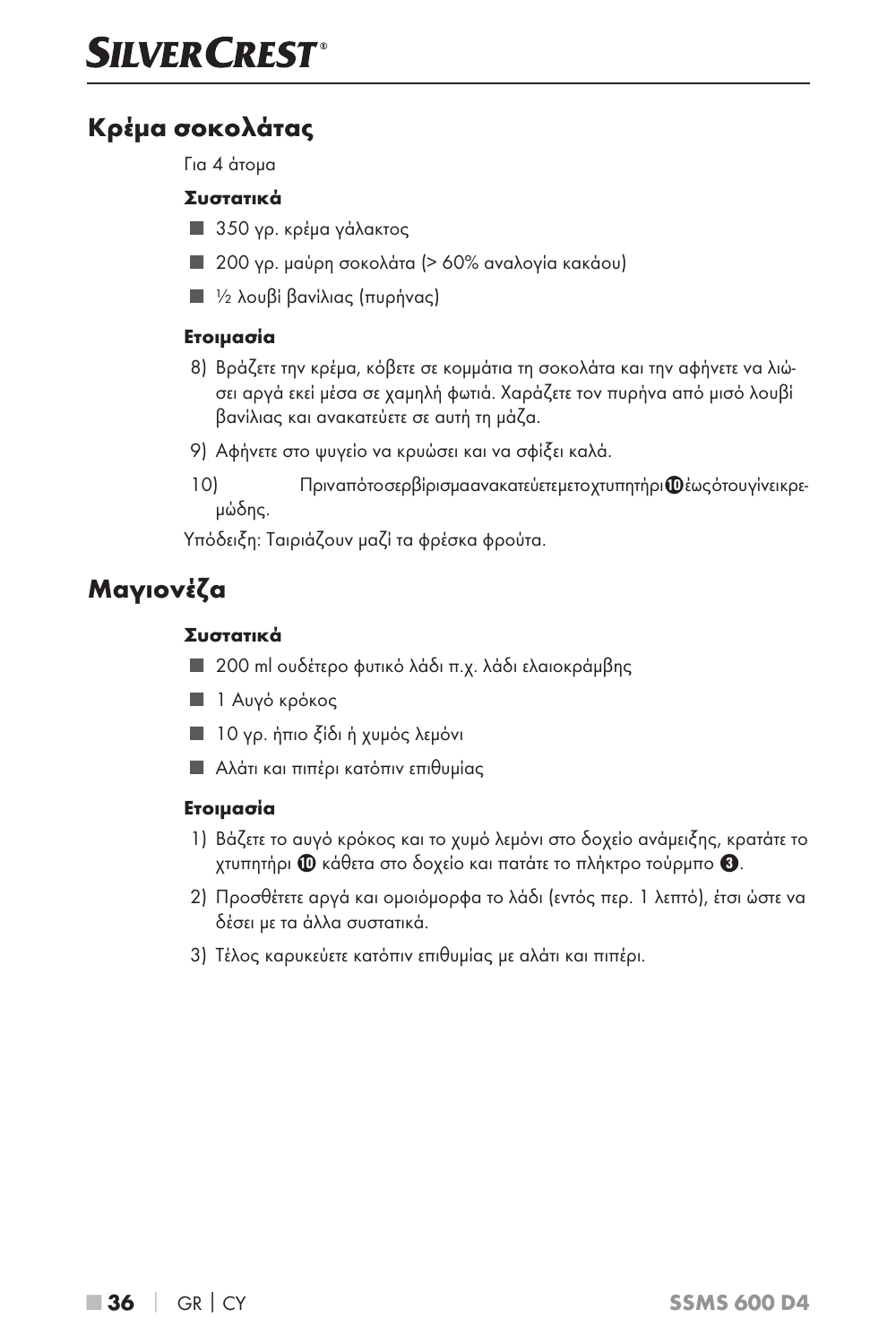### Inhaltsverzeichnis

| Bestimmungsgemäße Verwendung 38        |
|----------------------------------------|
|                                        |
|                                        |
|                                        |
|                                        |
|                                        |
|                                        |
|                                        |
|                                        |
|                                        |
|                                        |
|                                        |
| Garantie der Kompernaß Handels GmbH 48 |
|                                        |
|                                        |
|                                        |
|                                        |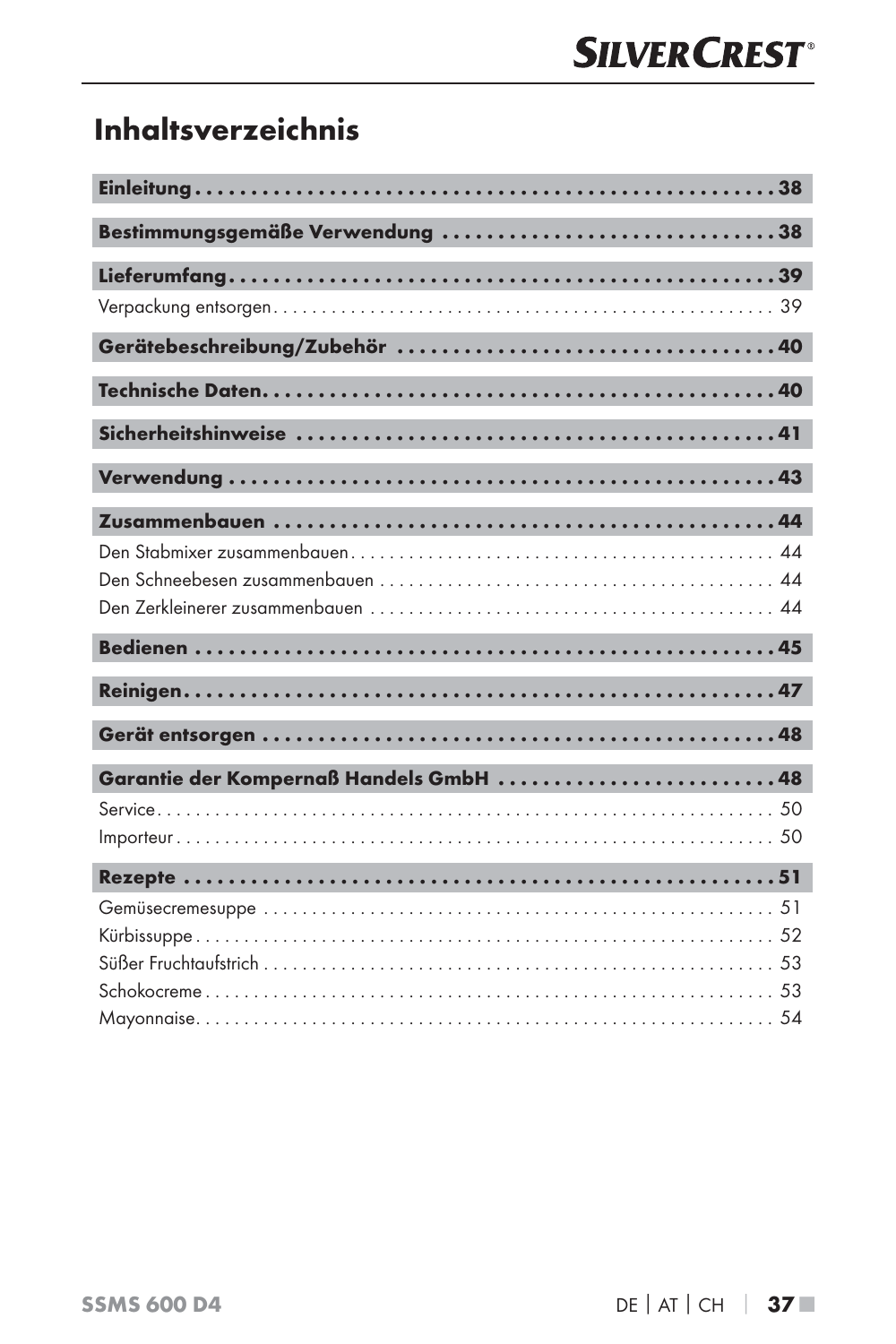### **Einleitung**

Herzlichen Glückwunsch zum Kauf Ihres neuen Gerätes.

Sie haben sich damit für ein hochwertiges Produkt entschieden. Die Bedienungsanleitung ist Bestandteil dieses Produkts. Sie enthält wichtige Hinweise für Sicherheit, Gebrauch und Entsorgung. Machen Sie sich vor der Benutzung des Produkts mit allen Bedien- und Sicherheitshinweisen vertraut. Benutzen Sie das Produkt nur wie beschrieben und für die angegebenen Einsatzbereiche. Händigen Sie alle Unterlagen bei Weitergabe des Produkts an Dritte mit aus.

### Bestimmungsgemäße Verwendung

Das Stabmixer-Set dient ausschließlich der Verarbeitung von Lebensmitteln in kleinen Mengen. Es ist ausschließlich für die Benutzung im privaten Haushalt bestimmt. Das Stabmixer-Set ist nicht für den gewerblichen Gebrauch vorgesehen.

#### A WARNUNG!

#### Gefahr durch nicht bestimmungsgemäße Verwendung!

Von dem Gerät können bei nicht bestimmungsgemäßer Verwendung und/oder andersartiger Nutzung Gefahren ausgehen.

- ► Das Gerät ausschließlich bestimmungsgemäß verwenden.
- ► Die in dieser Bedienungsanleitung beschriebenen Vorgehensweisen einhalten.

#### **HINWEIS**

► Ansprüche jeglicher Art wegen Schäden aus nicht bestimmungsgemäßer Verwendung, unsachgemäßen Reparaturen, unerlaubt vorgenommenen Veränderungen oder Verwendung nicht zugelassener Ersatzteile sind ausgeschlossen. Das Risiko trägt allein der Benutzer.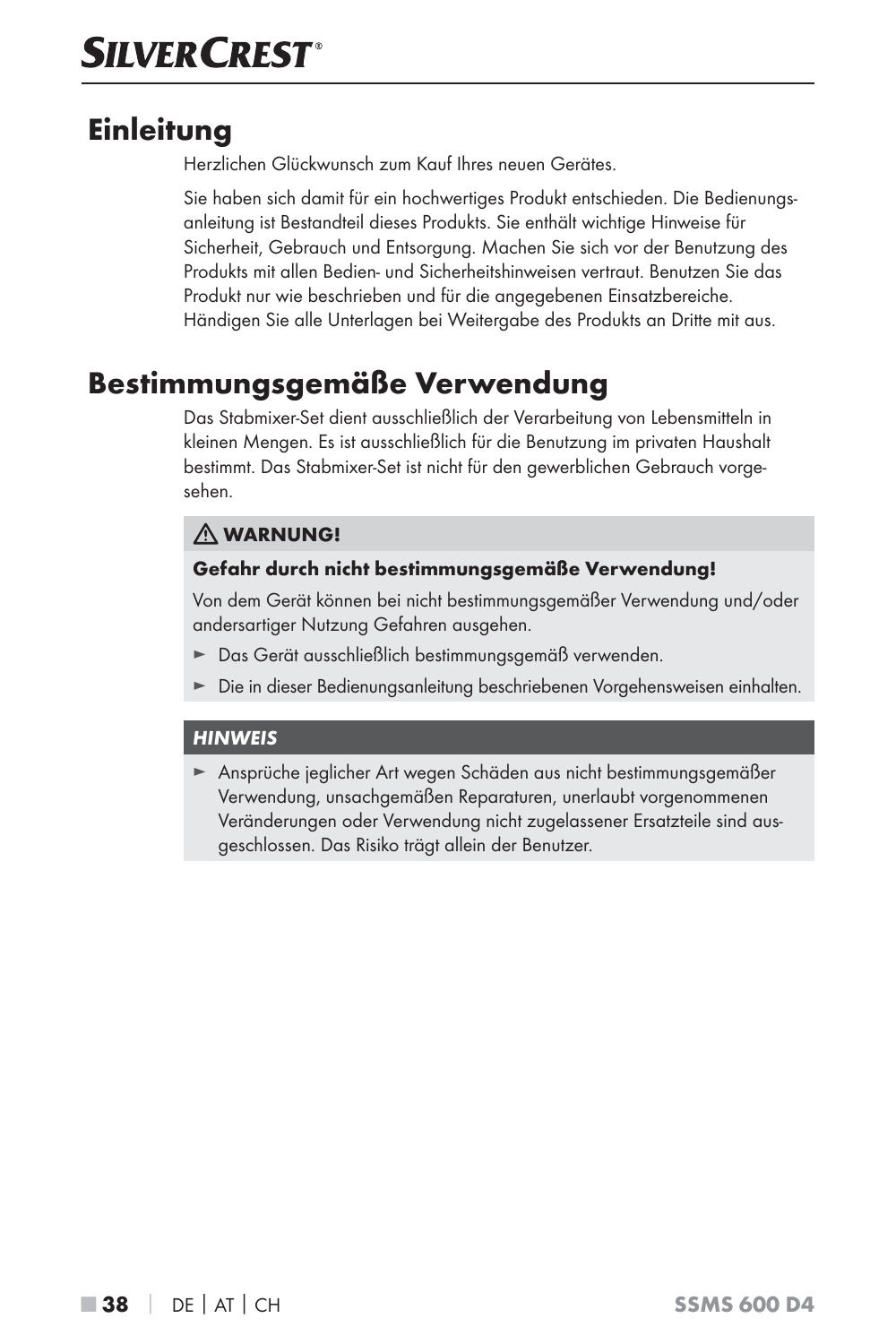### Lieferumfang

Das Gerät wird standardmäßig mit folgenden Komponenten geliefert:

- Stabmixer-Set
- ▯ Messbecher mit kombiniertem Deckel/Standfuß
- Schneebesen
- ▯ Zerkleinerer (Messer und Schüssel mit kombiniertem Deckel/Standfuß)
- Bedienungsanleitung
- 1) Entnehmen Sie alle Teile des Gerätes und die Bedienungsanleitung aus dem Karton.
- 2) Entfernen Sie sämtliches Verpackungsmaterial.
- 3) Reinigen Sie alle Teile des Gerätes wie im Kapitel "Reinigen" beschrieben.

#### **HINWEIS**

- ► Prüfen Sie die Lieferung auf Vollständigkeit und auf sichtbare Schäden.
- ► Bei einer unvollständigen Lieferung oder Schäden infolge mangelhafter Verpackung oder durch Transport wenden Sie sich an den Service (siehe Kapitel Service).

### Verpackung entsorgen

Die Verpackung schützt das Gerät vor Transportschäden. Die Verpackungsmaterialien sind nach umweltverträglichen und entsorgungstechnischen Gesichtspunkten ausgewählt und deshalb recyclebar.



Die Rückführung der Verpackung in den Materialkreislauf spart Rohstoffe und verringert das Abfallaufkommen. Entsorgen Sie nicht mehr benötigte Verpackungsmaterialien gemäß den örtlich geltenden Vorschriften.



Entsorgen Sie die Verpackung umweltgerecht.

Beachten Sie die Kennzeichnung auf den verschiedenen Verpackungsmaterialien und trennen Sie diese gegebenenfalls gesondert. Die Verpackungsmaterialien sind gekennzeichnet mit Abkürzungen (a) und Ziffern (b) mit folgender Bedeutung: 1–7: Kunststoffe, 20–22: Papier und Pappe, 80–98: Verbundstoffe.

#### **HINWEIS**

► Heben Sie, wenn möglich, die Originalverpackung während der Garantiezeit des Gerätes auf, um das Gerät im Garantiefall ordnungsgemäß verpacken zu können.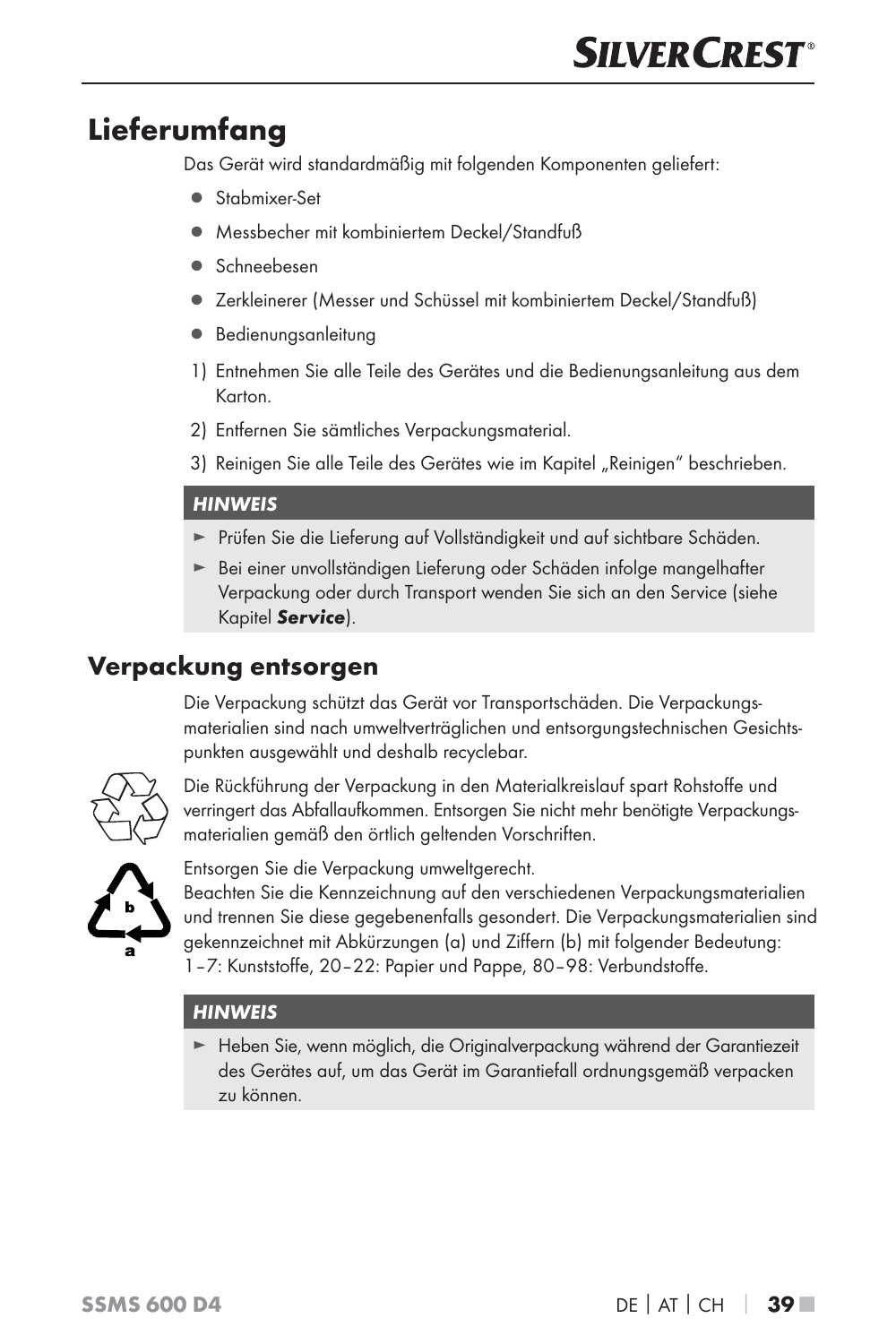### Gerätebeschreibung/Zubehör

Abbildung A (Stabmixer):

- **1** Geschwindigkeitsregler
- **2** Schalter (normale Geschwindigkeit)
- **3** Turboschalter (schnelle Geschwindigkeit)
- 4 Motorblock
- **6** Stabmixer

Abbildung B (Zerkleinerer):

- **6** Schüsseldeckel
- *D* Messer
- 8 Schüssel (mit kombiniertem Deckel/Standfuß 8a)

Abbildung C (Schneebesen):

- **9** Schneebesen-Halter
- 0 Schneebesen

Abbildung D (Zubehör):

**T** Messbecher (mit kombiniertem Deckel/Standfuß **1**a)

### Technische Daten

| Netzspannung                     | 220-240 V ~ (Wechselstrom), 50-60 Hz                                                               |  |  |
|----------------------------------|----------------------------------------------------------------------------------------------------|--|--|
| Nennleistung                     | 600W                                                                                               |  |  |
| Schutzklasse                     | $II / \Box$ (Doppelisolierung)                                                                     |  |  |
| ۳J<br>ا                          | Alle Teile dieses Gerätes, die mit<br>Lebensmitteln in Berührung kommen,<br>sind lebensmittelecht. |  |  |
| Messbecher <b>10</b>             |                                                                                                    |  |  |
| Fassungsvermögen                 | 930 ml                                                                                             |  |  |
| Skala zum Abmessen               | 700 ml                                                                                             |  |  |
| Max. Einfüllmenge zum Bearbeiten | 300 ml                                                                                             |  |  |
| Schüssel <sup>®</sup>            |                                                                                                    |  |  |
| Fassungsvermögen                 | 1000 ml                                                                                            |  |  |
| Max. Einfüllmenge zum Bearbeiten | Lebensmittel bis<br>O J<br>zur 500 ml-Markierung                                                   |  |  |
|                                  | Flüssigkeiten bis<br>zur 300 ml-Markierung                                                         |  |  |

Wir empfehlen folgende Betriebszeiten:

Den Stabmixer  $\bigcirc$  nach 1 Minute Betrieb ca. 2 Minuten abkühlen lassen. Den Zerkleinerer nach 1 Minute Betrieb ca. 2 Minuten abkühlen lassen. Den Schneebesen  $\Phi$  nach 3 Minuten Betrieb ca. 10 Minuten abkühlen lassen. Wenn diese Betriebszeiten überschritten werden, kann es durch Überhitzung zu Schäden am Gerät führen!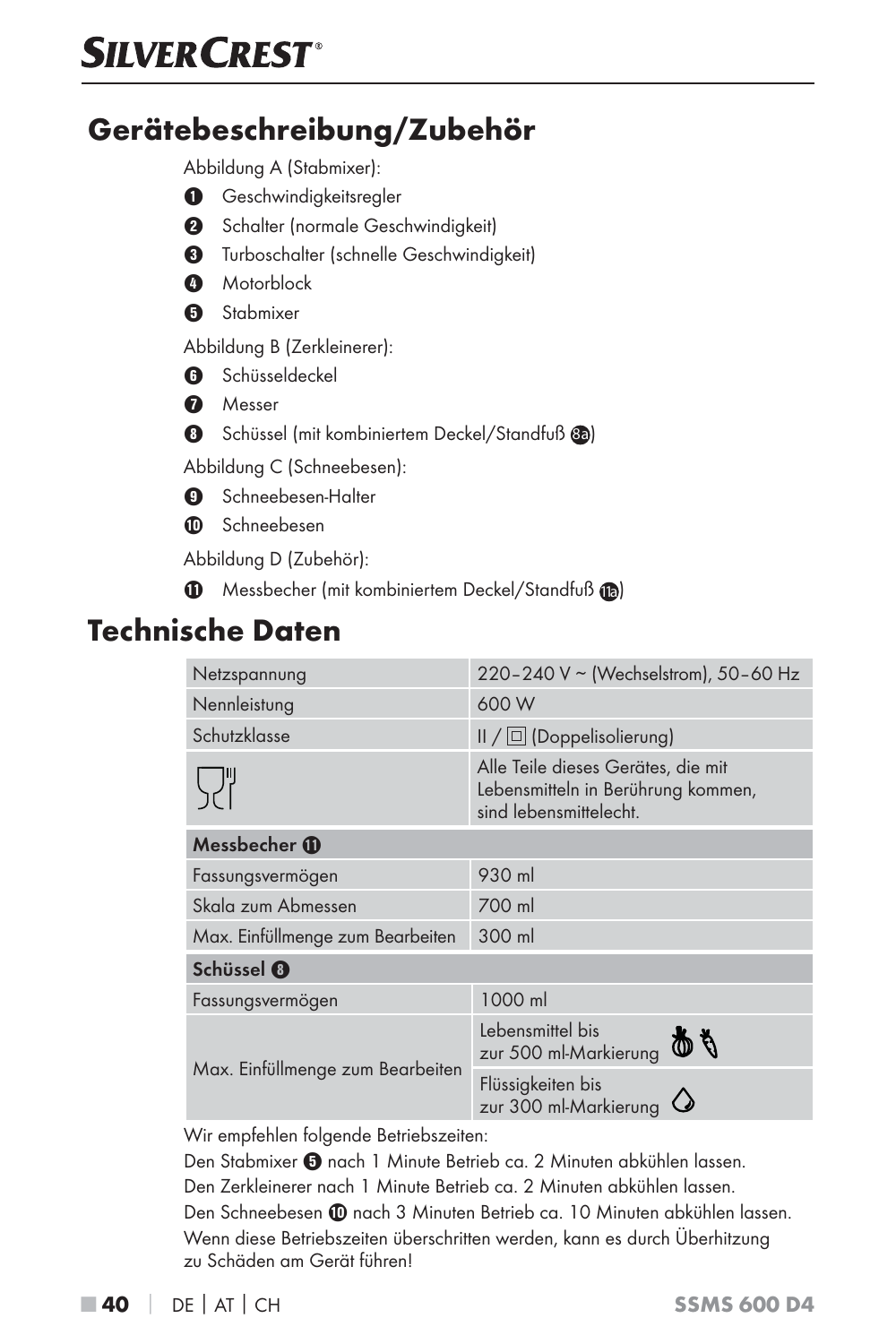UK. Dieses Zeichen bestätigt, dass das Produkt den in Großbritannien geltenden Anforderungen an die Produktsicherheit entspricht.

### Sicherheitshinweise

### A STROMSCHLAGGEFAHR

- ► Schließen Sie das Gerät nur an eine vorschriftsmäßig installierte Netzsteckdose mit einer Netzspannung von 220–240 V ∼, 50–60 Hz an.
- ► Ziehen Sie bei Betriebsstörungen und bevor Sie das Gerät reinigen den Netzstecker aus der Netzsteckdose.
- ► Sie dürfen das Gerät keiner Feuchtigkeit aussetzen und nicht im Freien benutzen.
- ► Falls doch einmal Flüssigkeit in das Gerätegehäuse gelangt, ziehen Sie sofort den Netzstecker des Geräts aus der Netzsteckdose und lassen Sie es von qualifiziertem Fachpersonal reparieren.
- ► Ziehen Sie das Netzkabel stets am Netzstecker aus der Netzsteckdose, ziehen Sie nicht am Kabel selbst.
- ► Knicken oder quetschen Sie das Netzkabel nicht und verlegen Sie das Netzkabel so, dass niemand darauf treten oder darüber stolpern kann.
- ► Lassen Sie beschädigte Netzstecker oder Netzkabel sofort von autorisiertem Fachpersonal, dem Kundenservice oder von einer ähnlich qualifizierten Person austauschen, um Gefährdungen zu vermeiden.
- ► Dieses Gerät kann von Personen mit reduzierten physischen, sensorischen oder mentalen Fähigkeiten oder Mangel an Erfahrung und/oder Wissen benutzt werden, wenn sie beaufsichtigt oder bezüglich des sicheren Gebrauchs des Gerätes unterwiesen wurden und die daraus resultierenden Gefahren verstanden haben.
- ► Das Gerät und seine Anschlussleitung sind von Kindern fernzuhalten.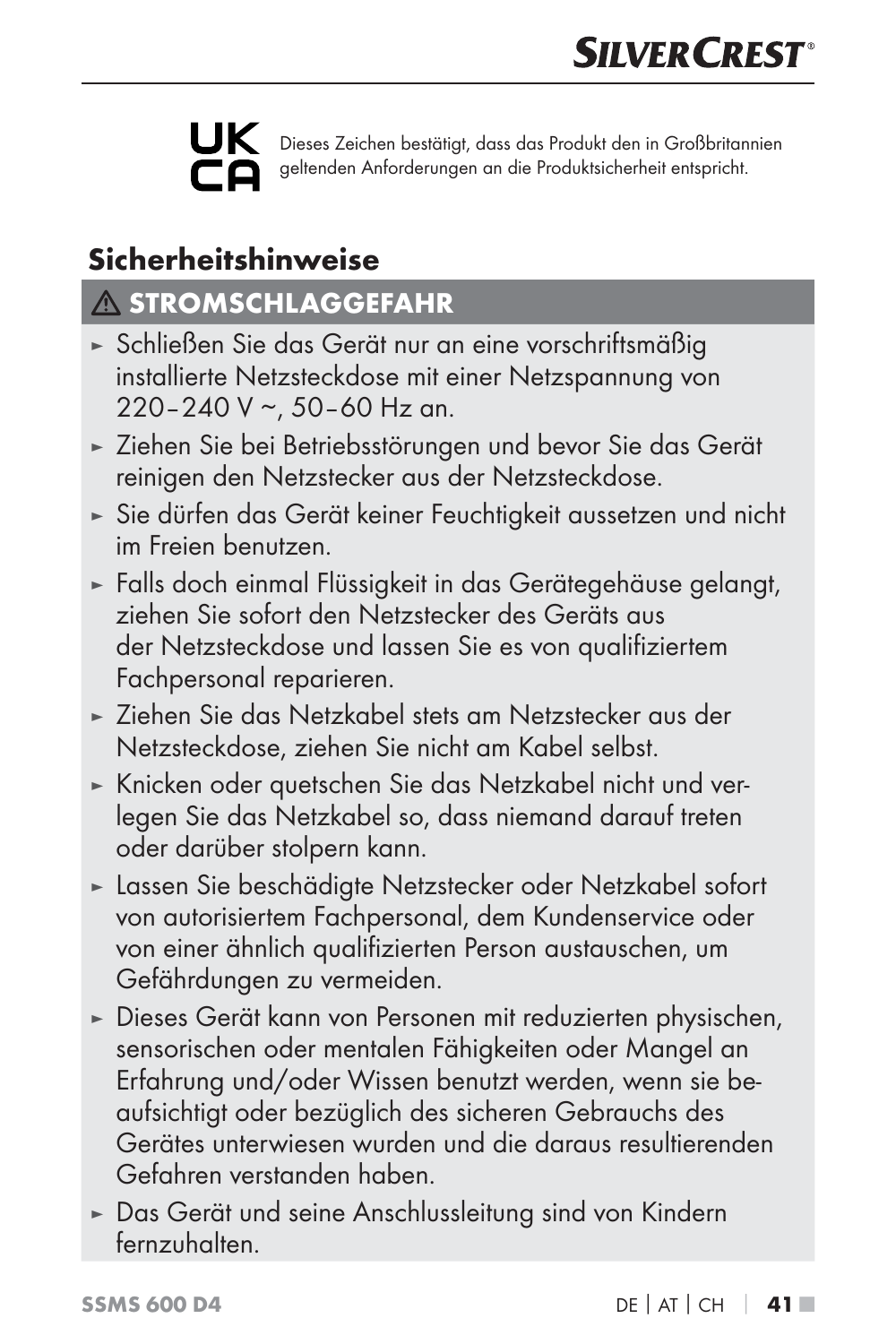### A STROMSCHLAGGEFAHR

► Sie dürfen das Motorblockgehäuse des Stabmixers nicht öffnen. In diesem Falle ist die Sicherheit nicht gegeben und die Gewährleistung erlischt.



Sie dürfen den Motorblock des Stabmixers keinesfalls in Flüssigkeit tauchen und keine Flüssigkeiten in das Gehäuse des Motorblocks gelangen lassen.

### WARNUNG! VERLETZUNGSGEFAHR!

- ► Vor dem Auswechseln von Zubehör oder Zusatzteilen, die im Betrieb bewegt werden, muss das Gerät ausgeschaltet und vom Netz getrennt werden.
- ► Missbrauchen Sie das Gerät nicht für andere Zwecke, als in dieser Anleitung beschrieben. Bei Missbrauch des Gerätes besteht Verletzungsgefahr!
- ► Trennen Sie das Gerät grundsätzlich vom Stromnetz, …

– … wenn das Gerät unbeaufsichtigt ist,

– … wenn Sie das Gerät reinigen,

- … wenn Sie es zusammenbauen oder auseinandernehmen.
- ► Wenn Sie das Gerät zum Pürieren heißer Lebensmittel in einem Topf verwenden, nehmen Sie diesen von der Kochplatte und achten Sie darauf, dass die Flüssigkeit nicht kocht. Lassen Sie heiße Lebensmittel etwas abkühlen, um Verbrühungen zu vermeiden.
- ► Dieses Gerät darf nicht von Kindern benutzt werden.
- ► Kinder dürfen nicht mit dem Gerät spielen.
- ► Das Gerät und seine Anschlussleitung sind von Kindern fernzuhalten.
- ► Die Messer sind extrem scharf! Gehen Sie stets vorsichtig damit um.
- ► Beim Umgang mit den extrem scharfen Messern besteht Verletzungsgefahr.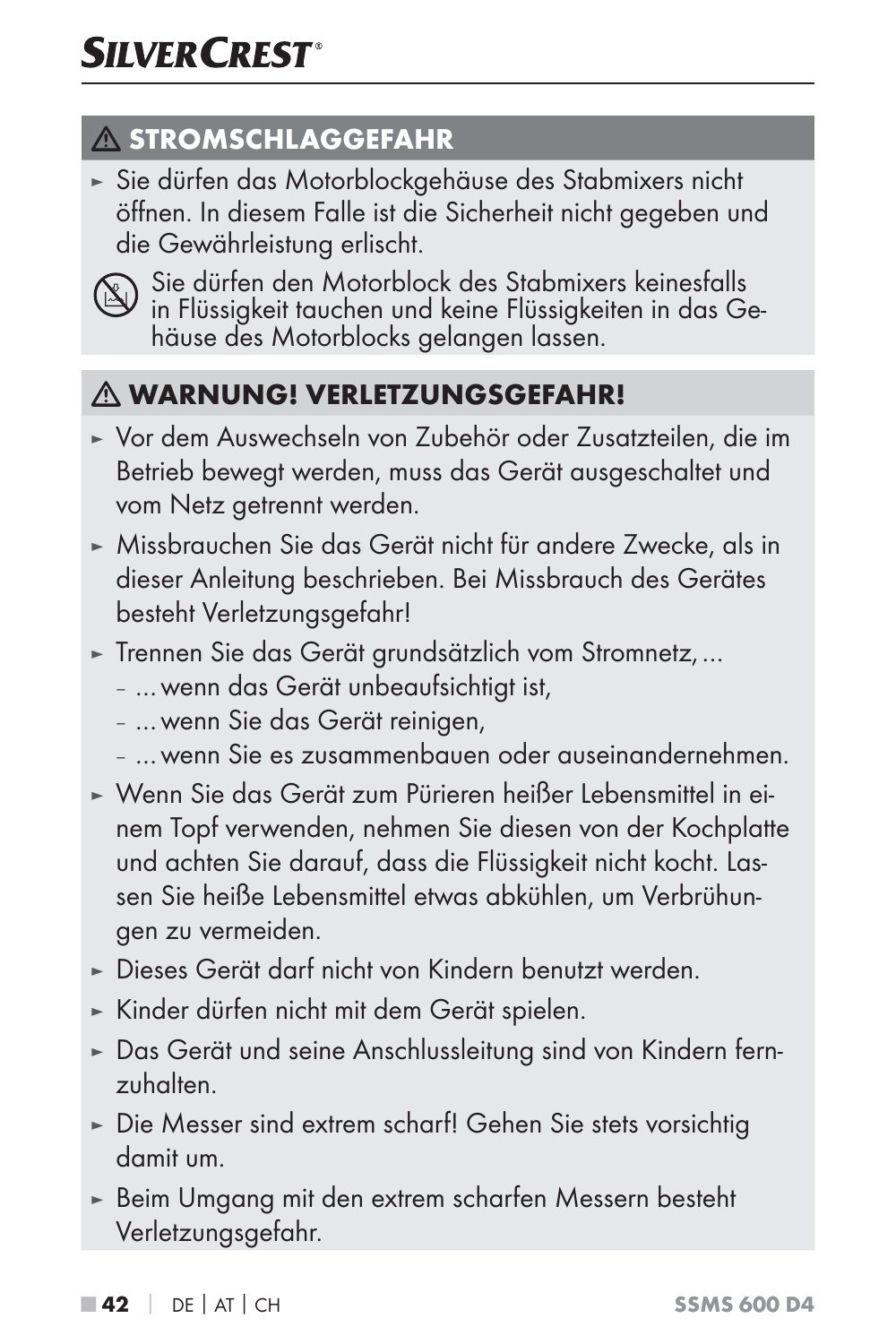### WARNUNG! VERLETZUNGSGEFAHR!

- ► Reinigen Sie das Gerät sehr vorsichtig. Die Messer sind extrem scharf!
- ► Seien Sie stets vorsichtig beim Leeren der Schüssel! Die Messer sind extrem scharf!
- ► Das Gerät ist bei nicht vorhandener Aufsicht und vor dem Zusammenbau, dem Auseinandernehmen oder Reinigen stets vom Netz zu trennen.

### ACHTUNG! SACHSCHADEN!

► Lassen Sie den Stabmixer nicht in einem heißen Topf auf der Kochplatte stehen, wenn er nicht in Gebrauch ist.

# Verwendung

#### **HINWEIS**

- $\triangleright$  Mit dem Messbecher  $\oplus$  können Sie Flüssigkeiten bis zu 700 ml abmessen. Füllen Sie zum Bearbeiten maximal 300 ml ein, sonst kann Flüssigkeit aus dem Messbecher  $\mathbf \Phi$  herauslaufen.
- $\triangleright$  Wenn Sie Flüssigkeiten/Lebensmittel im Messbecher  $\mathbf 0$  aufbewahren möchten, können Sie den Standfuß 10 des Messbechers 10 abnehmen und diesen als Deckel verwenden. Achten Sie darauf, dass auch der Ausguss am Messbecher  $\mathbf \Phi$  verschlossen ist.



Mit dem Stabmixer **6** können Sie Dips, Saucen, Suppen und Babynahrung zubereiten oder weiche Früchte pürieren. Wir empfehlen den Stabmixer **6** max. 1 Minute am Stück zu betreiben und ihn dann abkühlen zu lassen.

#### ACHTUNG! SACHSCHADEN!

► Benutzen Sie den Stabmixer <a>
<sub>D</sub> nicht zur Bearbeitung fester Lebensmittel. Das führt zu irreparablen Schäden am Gerät!



Mit dem Schneebesen **ID** können Sie Mayonnaise herstellen, Sahne und Eiweiß schlagen oder Nachtisch anrühren. Wir empfehlen den Schneebesen **10** max. 3 Minuten am Stück zu betreiben und ihn dann abkühlen zu lassen.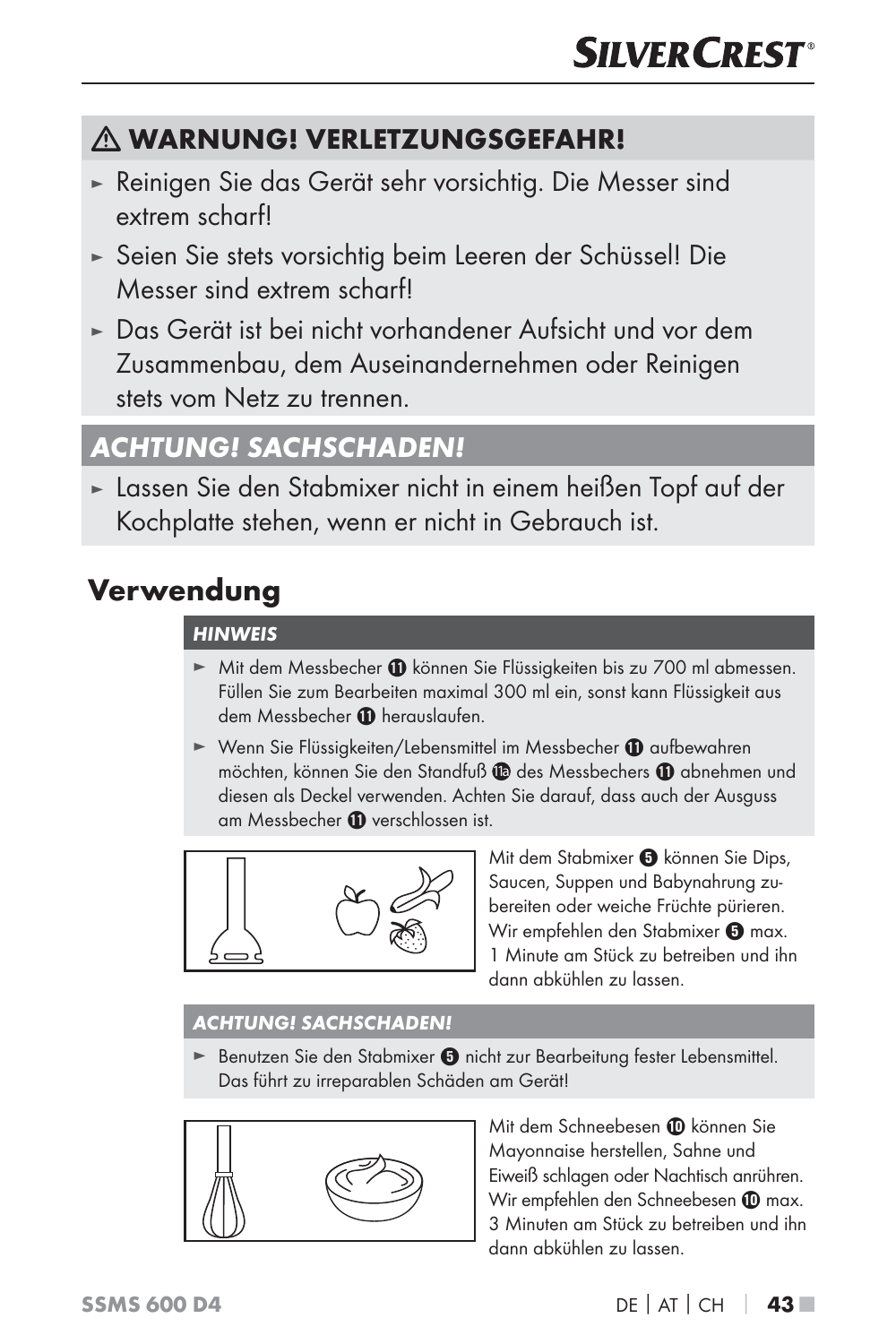# **SILVER CREST®**



Mit dem Zerkleinerer, bestehend aus Messer **@**, Schüssel **@** und Schüsseldeckel 6, können Sie Kräuter hacken oder auch härtere Lebensmittel zerkleinern. Wir empfehlen den Zerkleinerer max. 1 Minute am Stück zu betreiben und ihn dann ab kühlen zu lassen.

### Zusammenbauen

#### WARNUNG! VERLETZUNGSGEFAHR!

► Stecken Sie den Netzstecker erst nach dem Zusammenbau in die Steckdose.

#### **HINWEIS**

► Vor der ersten Inbetriebnahme reinigen Sie alle Teile wie im Kapitel "Reinigen" beschrieben.

### Den Stabmixer zusammenbauen

#### WARNUNG! VERLETZUNGSGEFAHR!

- ► Das Messer ist extrem scharf! Gehen Sie stets vorsichtig damit um.
- **E** Setzen Sie den Stabmixer  $\boldsymbol{\Theta}$  auf den Motorblock  $\boldsymbol{\Theta}$ , so dass der Pfeil  $\boldsymbol{\nabla}$ auf das Symbol  $\widehat{\bullet}$  weist. Drehen Sie den Stabmixer  $\bullet$ , bis der Pfeil  $\blacktriangledown$  am Motorblock  $\bullet$  auf das Symbol  $\bullet$  weist.

#### Den Schneebesen zusammenbauen

- Drücken Sie den Schneebesen **1** in den Schneebesen-Halter **1**, bis dieser fest einrastet.
- Setzen Sie den so zusammengebauten Schneebesen **①** auf den Motorblock **△**, so dass der Pfeil  $\nabla$  auf das Symbol  $\Omega$  weist. Drehen Sie den Motorblock  $\bullet$ , bis der Pfeil  $\nabla$  auf das Symbol  $\bullet$  weist.

#### Den Zerkleinerer zusammenbauen

#### A WARNUNG! VERLETZUNGSGEFAHR!

- ► Das Messer ist extrem scharf! Gehen Sie stets vorsichtig damit um.
- Setzen Sie vorsichtig das Messer 2 auf die Halterung in der Schüssel 3. Drehen Sie das Messer @ dabei ein wenig, so dass es auf die Halterung rutscht.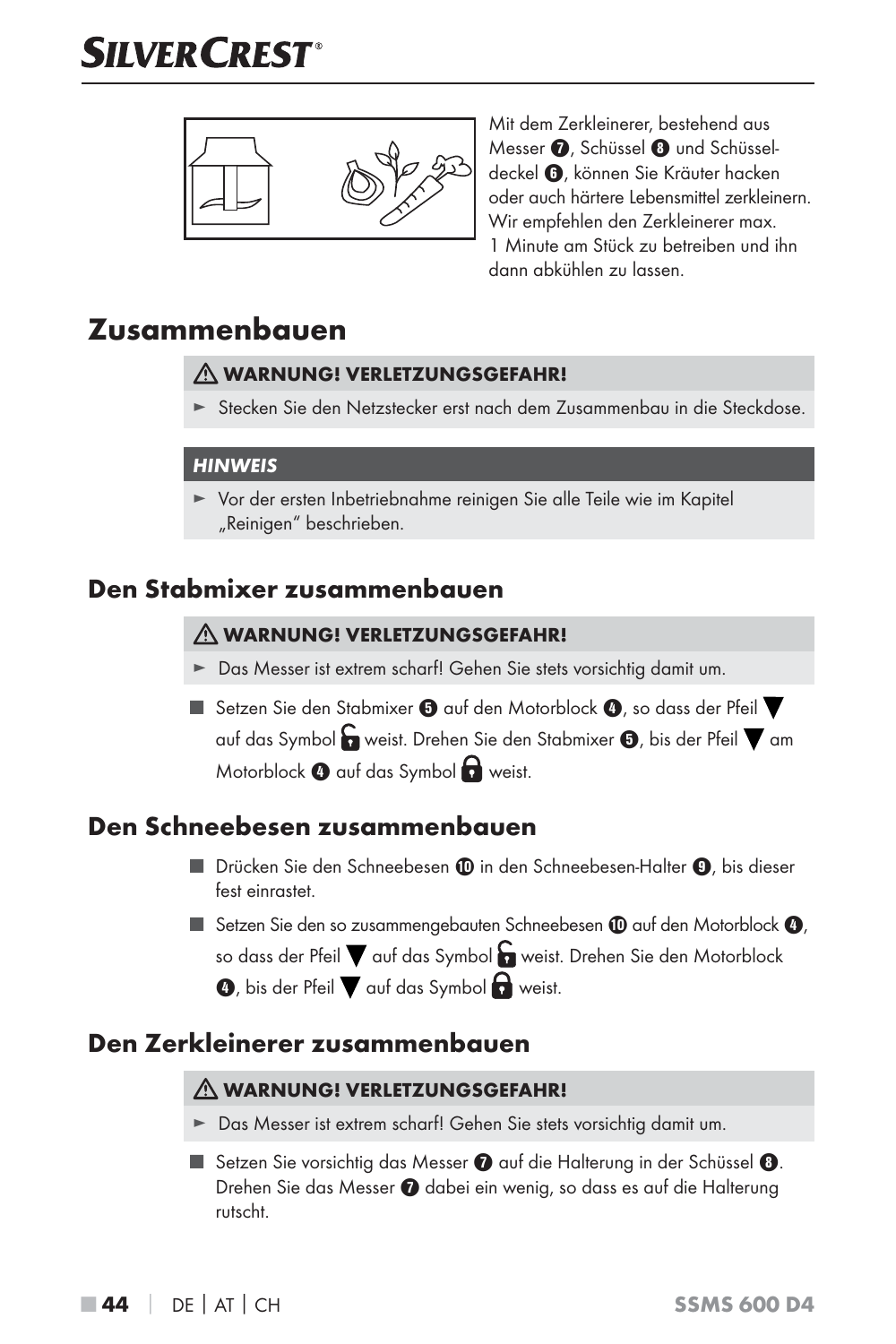#### **HINWEIS**

- ► Das Messer  $\bullet$  sitzt dabei nicht ganz fest auf der Halterung. Das ist normal. Das Messer  $\bullet$  sitzt erst ganz fest, wenn der Schüsseldeckel  $\bullet$  aufgesetzt wird.
- Füllen Sie die zu zerkleinernden Lebensmittel in die Schüssel A.

#### **HINWEIS**

- ► Befüllen Sie die Schüssel <sup>1</sup> immer nur bis zur MAX-Markierung. Ansonsten funktioniert das Gerät nicht optimal.
- Setzen Sie den Schüsseldeckel + auf die Schüssel + und drehen Sie ihn fest. Dabei müssen die Nasen am Rand der Schüssel @ in die Schiene am Schüsseldeckel **6** geführt werden. Achten Sie darauf, dass das Messer <sup>7</sup> korrekt in den Schüsseldeckel **6** greift.
- Setzen Sie den Motorblock auf den Schüsseldeckel ●, so dass der Pfeil  $\nabla$  auf das Symbol  $\Omega$  weist. Drehen Sie den Motorblock  $\Omega$ , bis der Pfeil  $\nabla$  auf das Symbol  $\Omega$  weist.

#### **HINWEIS**

► Wenn Sie Lebensmittel in der Schüssel 8 aufbewahren möchten, können Sie den Standfuß  $\circled{3}$  der Schüssel  $\circled{3}$  abnehmen und diesen als Deckel verwenden. Nehmen Sie dazu den Schüsseldeckel @ und Motorblock @ ab sowie gegebenenfalls das Messer 7 vorsichtig heraus. Lösen Sie den Standfuß **8a** der Schüssel <sup>0</sup> und setzen Sie ihn auf die Schüssel <sup>0</sup>.

### Bedienen

#### WARNUNG! VERLETZUNGSGEFAHR!

► Die Lebensmittel dürfen nicht zu heiß sein! Herausspritzender Inhalt könnte zu Verbrühungen führen.

#### **HINWEIS**

► Wenn Sie Sahne mit dem Schneebesen **10** schlagen wollen, halten Sie das Gefäß während des Schlagens schräg. So wird die Sahne schneller steif. Achten Sie darauf, dass keine Sahne während des Schlagens herausspritzt. Drehen Sie zum Schlagen von Sahne den Geschwindigkeitsregler @ auf "Max".

Wenn Sie das Stabmixer-Set wie gewünscht zusammengebaut haben:

1) Stecken Sie den Netzstecker in die Netzsteckdose.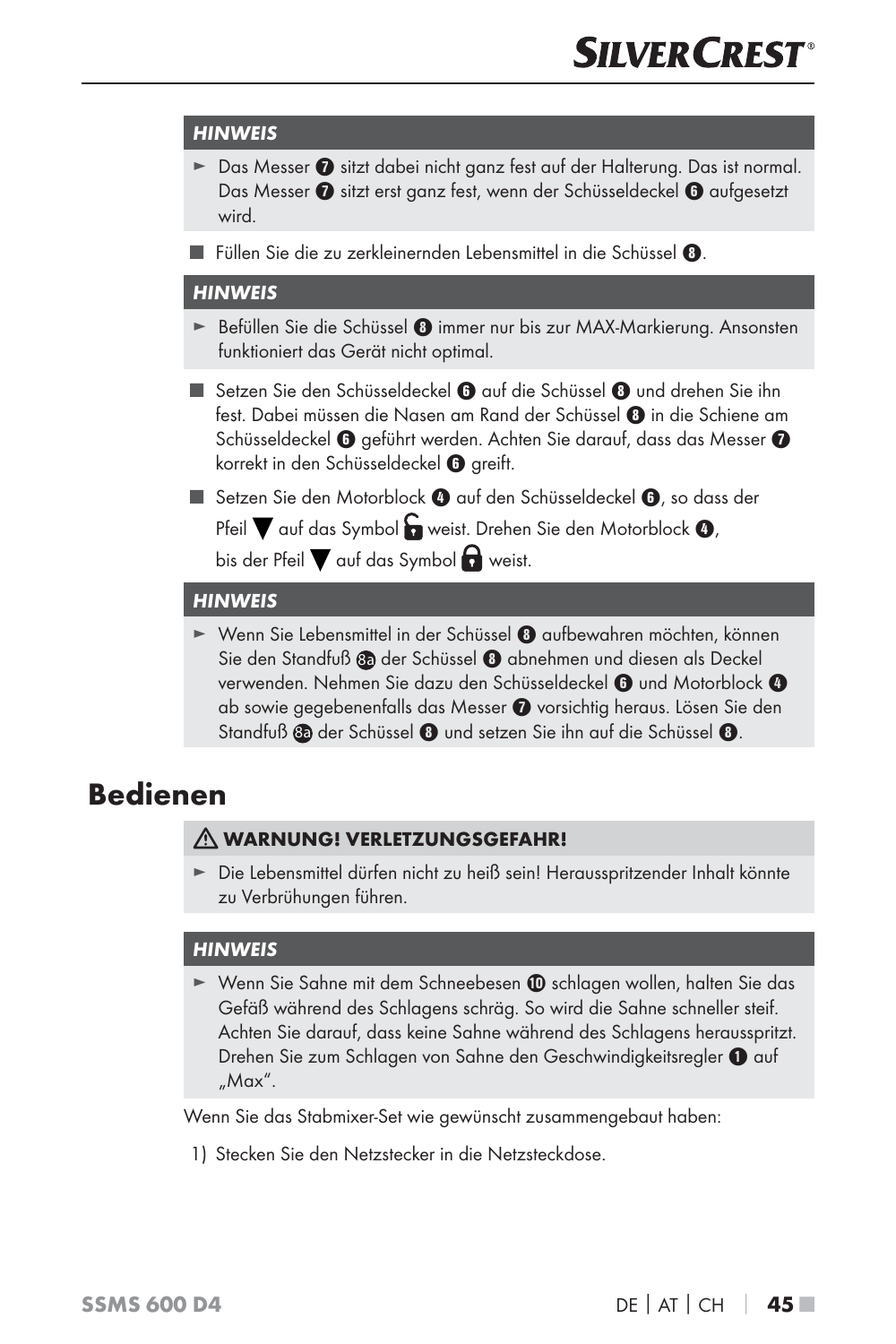2) Halten Sie den Schalter @ gedrückt, um die Lebensmittel mit normaler Geschwindigkeit zu verarbeiten. Drehen Sie den Geschwindigkeitsregler <sup>1</sup> Richtung "Max", um die Geschwindigkeit zu erhöhen. Drehen Sie den Geschwindigkeitsregler <sup>1</sup> Richtung "Min", um die Geschwindigkeit zu verringern.

#### **HINWEIS**

- ► Befüllen Sie die Schüssel 8 immer nur bis zur MAX-Markierung. Ansonsten funktioniert das Gerät nicht optimal.
- 3) Halten Sie den Turboschalter <sup>3</sup> gedrückt, um die Lebensmittel mit hoher Geschwindigkeit zu verarbeiten. Mit Drücken des Turboschalters <sup>3</sup> steht Ihnen sofort die maximale Bearbeitungsgeschwindigkeit zur Verfügung.
- 4) Wenn Sie mit der Verarbeitung der Lebensmittel fertig sind, lassen Sie einfach den gedrückten Schalter  $\mathbf{Q}/\mathbf{S}$  los.

#### **HINWEIS**



Sollte es während des Betriebes zu ungewöhnlichen Geräuschen, wie Quietschen o. Ä., kommen, geben Sie ein wenig neutrales Speiseöl an die Antriebswelle des Stabmixers  $\mathbf \Theta$ .

Beispiele für das Hacken und Zerkleinern von verschiedenen Lebensmitteln mit dem Zerkleinerer:

| <b>Zutaten</b>         | max.<br>Menge    | Verarbeitungszeit | Geschwindigkeit                 |
|------------------------|------------------|-------------------|---------------------------------|
| <b>Zwiebeln</b>        | 200 <sub>g</sub> | ca. 20 Sek        | $Min - \bullet \bullet \bullet$ |
| Petersilie             | 30 <sub>g</sub>  | ca. 20 Sek.       | Turbo                           |
| Knoblauch              | 20 Zehen         | ca. 20 Sek.       | $Min - Max$                     |
| Möhren                 | 200 <sub>g</sub> | ca. 15 Sek.       | $Min - Max$                     |
| Haselnüsse/<br>Mandeln | 200 <sub>g</sub> | ca. 30 Sek.       | Turbo                           |
| Walnüsse               | 200 <sub>g</sub> | ca. 25 Sek.       | –                               |
| Parmesan               | 250 <sub>g</sub> | ca. 30 Sek.       | Turbo                           |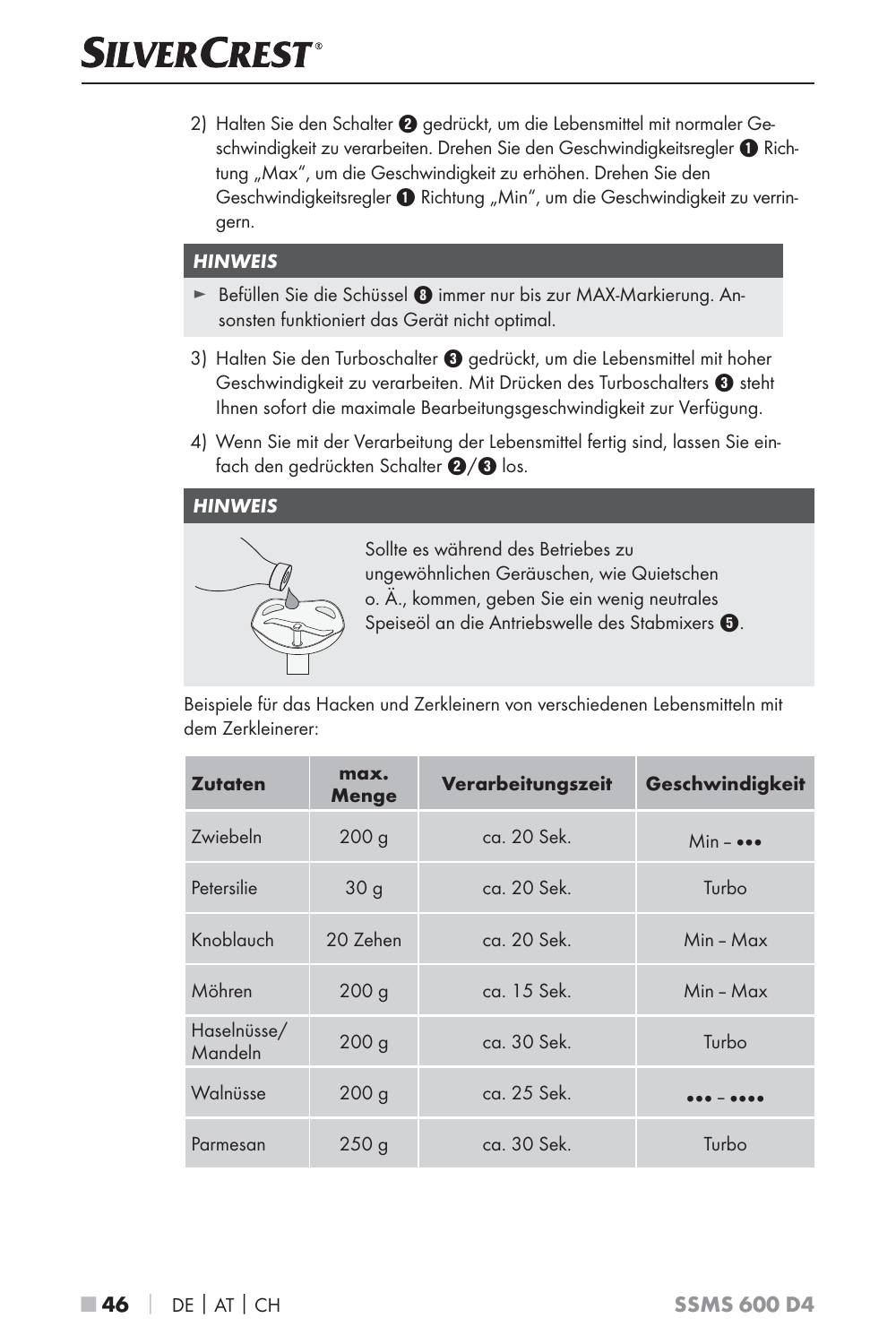### Reinigen

#### WARNUNG! STROMSCHLAGGEFAHR!

► Bevor Sie das Stabmixer-Set reinigen, ziehen Sie immer den Netzstecker aus der Netzsteckdose.



 $\sum$  Sie dürfen den Motorblock  $\bigcirc$  bei der Reinigung keinesfalls in Wasser tauchen oder unter fließendes Wasser halten.

#### WARNUNG! VERLETZUNGSGEFAHR!

► Beim Umgang mit dem extrem scharfen Messer • besteht Verletzungsgefahr. Setzen Sie den Zerkleinerer nach Benutzung und Reinigung wieder zusammen, damit Sie sich nicht am freiliegenden Messer @ verletzen. Machen Sie das Messer <sup>1</sup> für Kinder unzugänglich.

#### **HINWEIS**



Messbecher  $\bf{0}$  mit kombiniertem Deckel/Standfuß  $\bf{10}$ , Schneebesen **10**, Schüssel **8** mit kombiniertem Deckel/Standfuß 8 und Messer **0** sind spülmaschinengeeignet.

#### ACHTUNG! SACHSCHADEN!

- ► Benutzen Sie keine aggressiven, chemischen oder scheuernden Reinigungsmittel! Diese können die Oberfläche irreparabel angreifen!
- 1) Ziehen Sie den Netzstecker.
- 2) Reinigen Sie den Motorblock  $\bullet$  und den Schneebesen-Halter  $\bullet$  mit einem feuchten Tuch.

Stellen Sie sicher, dass kein Wasser in die Öffnungen des Motorblocks <sup>6</sup> gelangt. Bei hartnäckigen Verschmutzungen geben Sie ein mildes Spülmittel auf das Tuch. Wischen Sie Spülmittelreste mit einem feuchten Tuch ab.

- 3) Reinigen Sie den Stabmixer + chen Schüsseldeckel + chen Schüssel + mit kombiniertem Deckel/Standfuß  $\circledast$ , den Schneebesen  $\circledast$ , den Messbecher  $\bf{0}$  mit kombiniertem Deckel/Standfuß  $\bf{1}$  und das Messer  $\bf{0}$ gründlich in Spülwasser und entfernen Sie danach Spülmittelreste mit klarem Wasser.
- 4) Trocknen Sie alles mit einem Trockentuch gut ab und stellen Sie sicher, dass das Gerät vor der erneuten Benutzung vollständig trocken ist.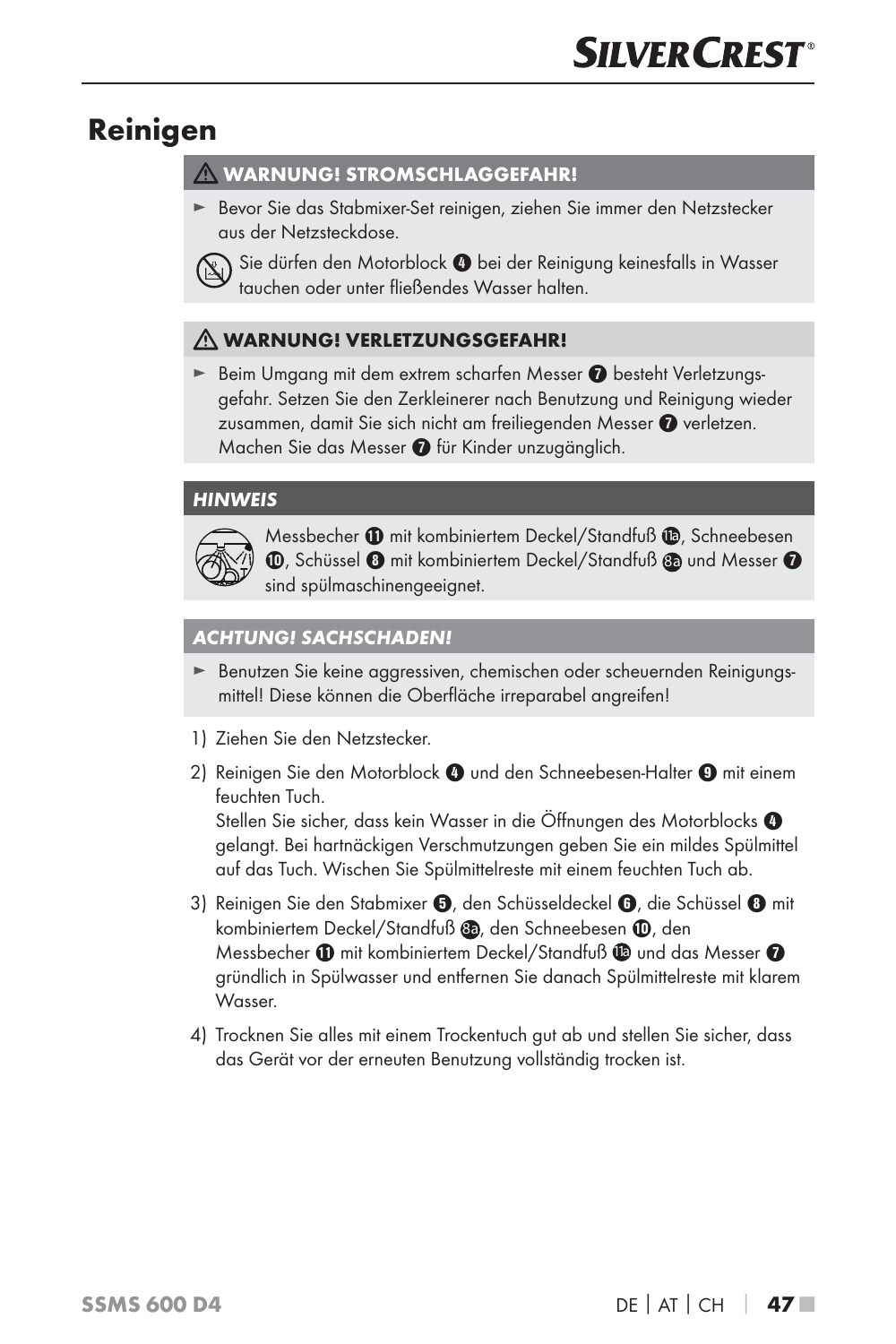### Gerät entsorgen



Werfen Sie das Gerät keinesfalls in den normalen Hausmüll. Dieses Produkt unterliegt der europäischen Richtlinie 2012/19/EU. Entsorgen Sie das Gerät über einen zugelassenen Entsorgungsbetrieb oder über Ihre kommunale Entsorgungseinrichtung. Beachten Sie die aktuell geltenden Vorschriften. Setzen Sie sich im Zweifelsfall mit Ihrer Entsorgungseinrichtung in Verbindung.



Möglichkeiten zur Entsorgung des ausgedienten Produkts erfahren Sie bei Ihrer Gemeinde- oder Stadtverwaltung.

### Garantie der Kompernaß Handels GmbH

Sehr geehrte Kundin, sehr geehrter Kunde,

Sie erhalten auf dieses Gerät 3 Jahre Garantie ab Kaufdatum. Im Falle von Mängeln dieses Produkts stehen Ihnen gegen den Verkäufer des Produkts gesetzliche Rechte zu. Diese gesetzlichen Rechte werden durch unsere im Folgenden dargestellte Garantie nicht eingeschränkt.

#### Garantiebedingungen

Die Garantiefrist beginnt mit dem Kaufdatum. Bitte bewahren Sie den Kassenbon gut auf. Dieser wird als Nachweis für den Kauf benötigt.

Tritt innerhalb von drei Jahren ab dem Kaufdatum dieses Produkts ein Materialoder Fabrikationsfehler auf, wird das Produkt von uns – nach unserer Wahl – für Sie kostenlos repariert, ersetzt oder der Kaufpreis erstattet. Diese Garantieleistung setzt voraus, dass innerhalb der Dreijahresfrist das defekte Gerät und der Kaufbeleg (Kassenbon) vorgelegt und schriftlich kurz beschrieben wird, worin der Mangel besteht und wann er aufgetreten ist.

Wenn der Defekt von unserer Garantie gedeckt ist, erhalten Sie das reparierte oder ein neues Produkt zurück. Mit Reparatur oder Austausch des Produkts beginnt kein neuer Garantiezeitraum.

#### Garantiezeit und gesetzliche Mängelansprüche

Die Garantiezeit wird durch die Gewährleistung nicht verlängert. Dies gilt auch für ersetzte und reparierte Teile. Eventuell schon beim Kauf vorhandene Schäden und Mängel müssen sofort nach dem Auspacken gemeldet werden. Nach Ablauf der Garantiezeit anfallende Reparaturen sind kostenpflichtig.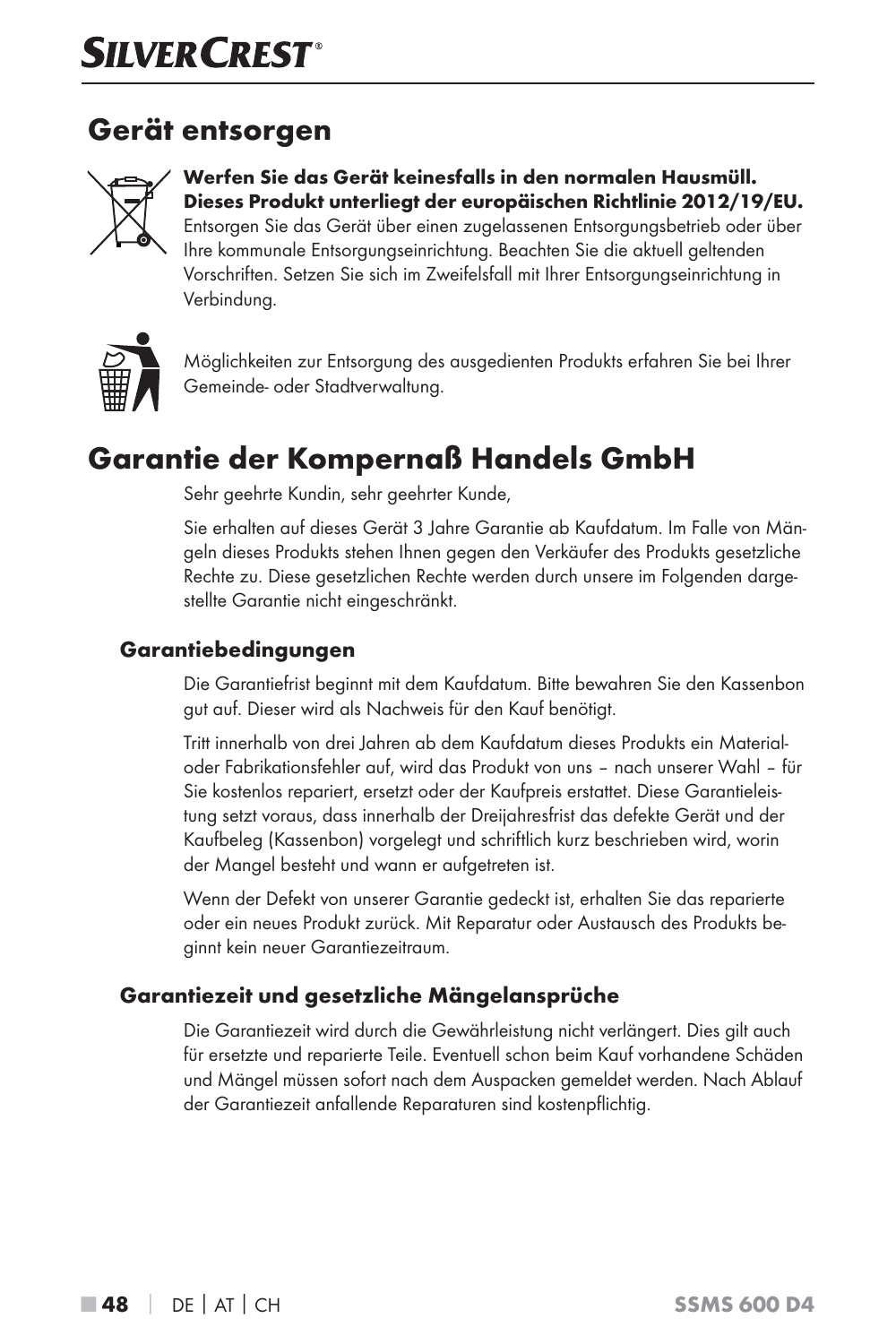#### Garantieumfang

Das Gerät wurde nach strengen Qualitätsrichtlinien sorgfältig produziert und vor Auslieferung gewissenhaft geprüft.

Die Garantieleistung gilt für Material- oder Fabrikationsfehler. Diese Garantie erstreckt sich nicht auf Produktteile, die normaler Abnutzung ausgesetzt sind und daher als Verschleißteile angesehen werden können oder für Beschädigungen an zerbrechlichen Teilen, z. B. Schalter, Akkus oder Teile, die aus Glas gefertigt sind.

Diese Garantie verfällt, wenn das Produkt beschädigt, nicht sachgemäß benutzt oder gewartet wurde. Für eine sachgemäße Benutzung des Produkts sind alle in der Bedienungsanleitung aufgeführten Anweisungen genau einzuhalten. Verwendungszwecke und Handlungen, von denen in der Bedienungsanleitung abgeraten oder vor denen gewarnt wird, sind unbedingt zu vermeiden.

Das Produkt ist nur für den privaten und nicht für den gewerblichen Gebrauch bestimmt. Bei missbräuchlicher und unsachgemäßer Behandlung, Gewaltanwendung und bei Eingriffen, die nicht von unserer autorisierten Serviceniederlassung vorgenommen wurden, erlischt die Garantie.

#### Abwicklung im Garantiefall

Um eine schnelle Bearbeitung Ihres Anliegens zu gewährleisten, folgen Sie bitte den folgenden Hinweisen:

- Bitte halten Sie für alle Anfragen den Kassenbon und die Artikelnummer (IAN) 374147\_2104 als Nachweis für den Kauf bereit.
- Die Artikelnummer entnehmen Sie bitte dem Typenschild am Produkt, einer Gravur am Produkt, dem Titelblatt der Bedienungsanleitung (unten links) oder dem Aufkleber auf der Rück- oder Unterseite des Produktes.
- Sollten Funktionsfehler oder sonstige Mängel auftreten, kontaktieren Sie zunächst die nachfolgend benannte Serviceabteilung telefonisch oder per E-Mail.
- Ein als defekt erfasstes Produkt können Sie dann unter Beifügung des Kaufbelegs (Kassenbon) und der Angabe, worin der Mangel besteht und wann er aufgetreten ist, für Sie portofrei an die Ihnen mitgeteilte Serviceanschrift übersenden.



 Auf www.lidl-service.com können Sie diese und viele weitere Handbücher, Produktvideos und Installationssoftware herunterladen.

 Mit diesem QR-Code gelangen Sie direkt auf die Lidl-Service-Seite (www.lidl-service.com) und können durch die Eingabe der Artikelnummer (IAN) 374147\_2104 Ihre Bedienungsanleitung öffnen.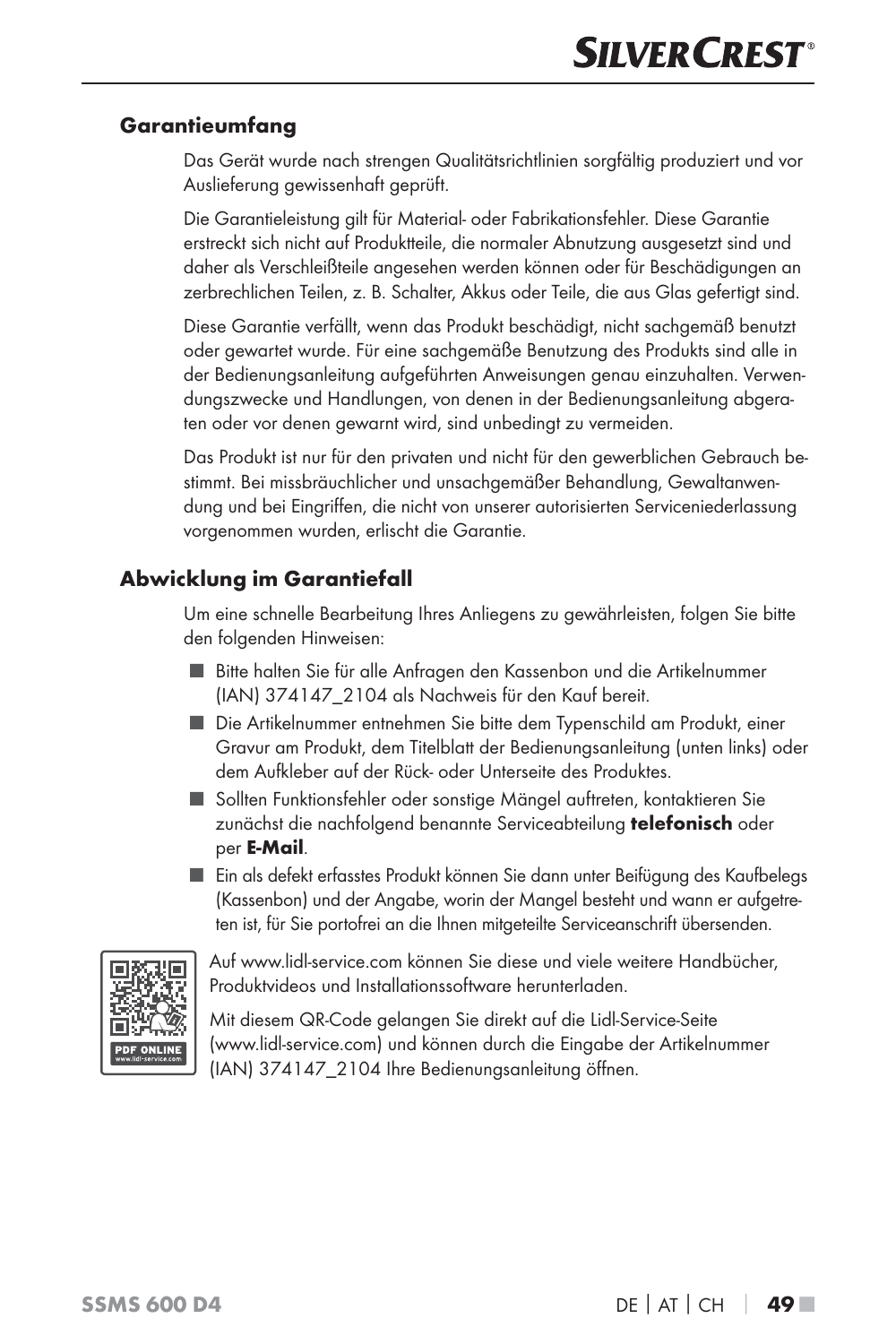# **SILVER CREST®**

### Service

 Service Deutschland Tel.: 0800 5435 111 (kostenfrei aus dem dt. Festnetz / Mobilfunknetz) E-Mail: kompernass@lidl.de Service Österreich Tel.: 0820 201 222 (0,15 EUR / Min.) E-Mail: kompernass@lidl.at (CH) Service Schweiz Tel.: 0842 665566 (0,08 CHF / Min., Mobilfunk max. 0,40 CHF / Min.) E-Mail: kompernass@lidl.ch

IAN 374147\_2104

#### Importeur

Bitte beachten Sie, dass die folgende Anschrift keine Serviceanschrift ist. Kontaktieren Sie zunächst die benannte Servicestelle.



**KOMPERNASS HANDELS GMBH** BURGSTRASSE 21 44867 BOCHUM DEUTSCHLAND www.kompernass.com

#### Für den EU-Markt Für den GB-Markt

Lidl Great Britain Ltd Lidl House 14 Kingston Road Surbiton KT5 9NU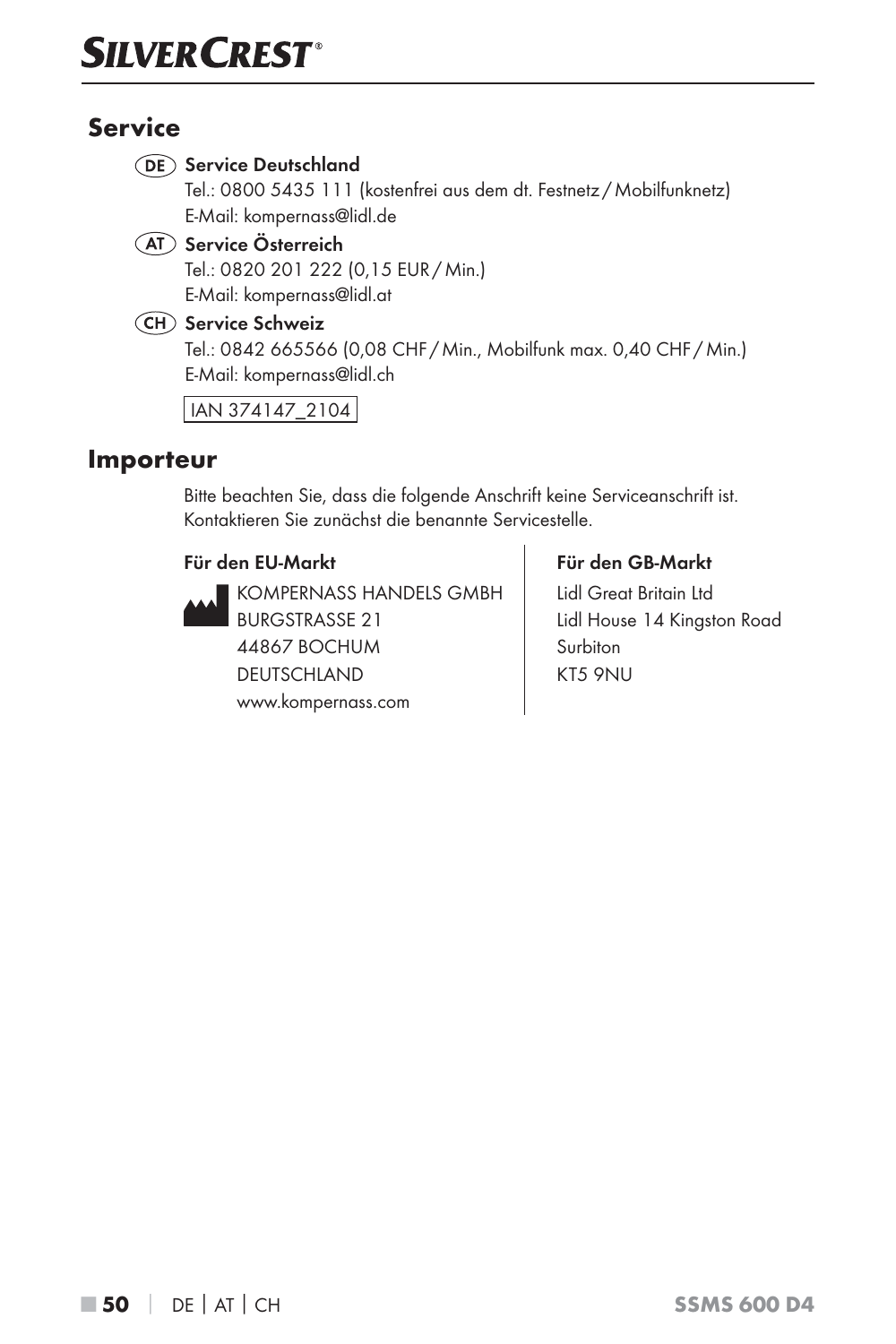### Rezepte

#### Gemüsecremesuppe

2 – 4 Personen

#### Zutaten

- 2 3 EL ÖL
- 200 g Zwiebeln
- 200 g Kartoffeln (besonders geeignet sind mehligkochende Sorten)
- 200 g Möhren
- 350 400 ml Gemüsebrühe (frisch oder instant)
- Salz, Pfeffer, Muskatnuss
- 5 g Petersilie

#### Zubereitung

- 1) Zwiebeln abziehen und mit dem Zerkleinerer zerhacken. Möhren waschen, schälen und in Scheiben schneiden. Kartoffeln schälen, abspülen und in ca. 2 cm große Würfel schneiden.
- 2) Öl in einem Topf erhitzen, Zwiebeln darin glasig dünsten. Möhren und Kartoffeln hinzufügen, mitdünsten. So viel Brühe angießen, dass das Gemüse gut bedeckt ist und alles 10 –15 Minuten weich kochen lassen. Bei Bedarf zwischendurch Brühe hinzugießen, falls das Gemüse nicht mehr bedeckt ist.
- 3) Petersilie waschen, trocken schütteln und Stiele entfernen. Petersilie in grobe Stücke reißen und zur Suppe geben. Alles mit dem Stabmixer + für etwa 1 Minute pürieren. Mit Salz, Pfeffer und geriebener Muskatnuss abschmecken.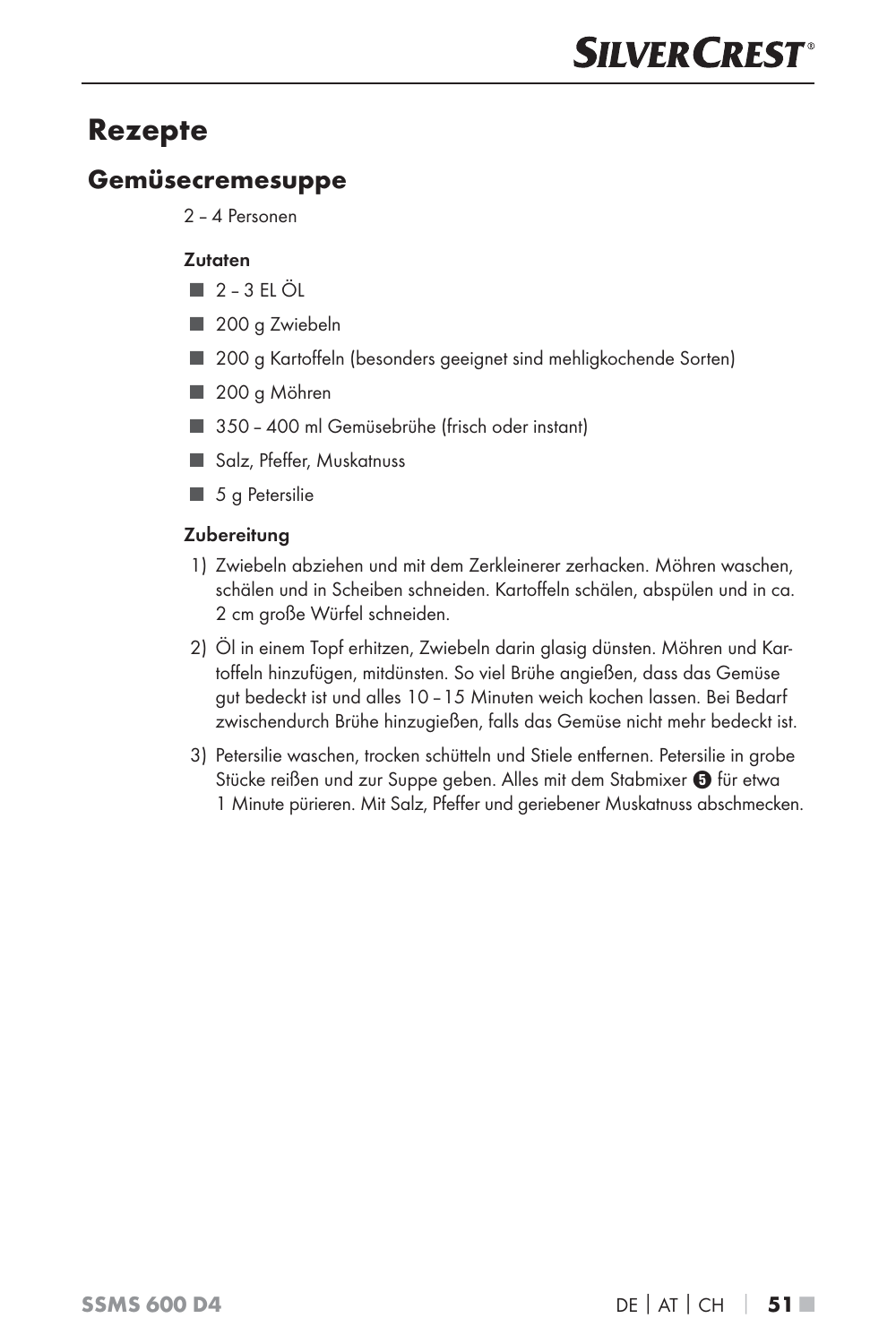### Kürbissuppe

4 Personen

#### Zutaten

- 1 mittelgroße Zwiebel
- 2 Knoblauchzehen
- 10 20 g frischer Ingwer
- 3 EL Rapsöl
- 400 g Kürbisfleisch (am besten eignet sich Hokkaidokürbis, da die Schale beim Kochen weich wird und er nicht geschält werden muss)
- 250 300 ml Kokosmilch
- 250 500 ml Gemüsebrühe
- Saft einer ½ Orange
- etwas trockener Weißwein
- 1 TL Zucker
- Salz, Pfeffer

#### Zubereitung

- 1) Zwiebel abziehen und mit dem Zerkleinerer zerhacken, Knoblauch ebenso. Ingwer schälen und fein würfeln. Zunächst Zwiebel und Ingwer in heißem Öl andünsten. Nach 2 Minuten auch Knoblauch hinzufügen und mitdünsten.
- 2) Kürbis mit einer Gemüsebürste unter warmem Wasser gründlich säubern, dann in 2 – 3 cm große Würfel schneiden. (Wenn anderer Kürbis als Hokkaido-Kürbis verwendet wird, muss dieser zusätzlich geschält werden). Kürbiswürfel zu Zwiebeln und Ingwer geben und mitdünsten. Mit der halben Menge Kokosmilch und so viel Gemüsebrühe anfüllen, dass der Kürbis gut bedeckt ist. Bei geschlossenem Deckel ca. 20 – 25 Minuten weich kochen. Alles mit dem Stabmixer @ glatt mixen. Dabei so viel Kokosmilch zufügen, bis die Suppe die richtige, sanft-cremige Konsistenz hat.
- 3) Die Suppe mit Orangensaft, Weißwein, Zucker, Salz und Pfeffer abschmecken, sodass die Suppe neben der scharfen auch eine süße und eine ausgewogene säuerlich-salzige Note hat.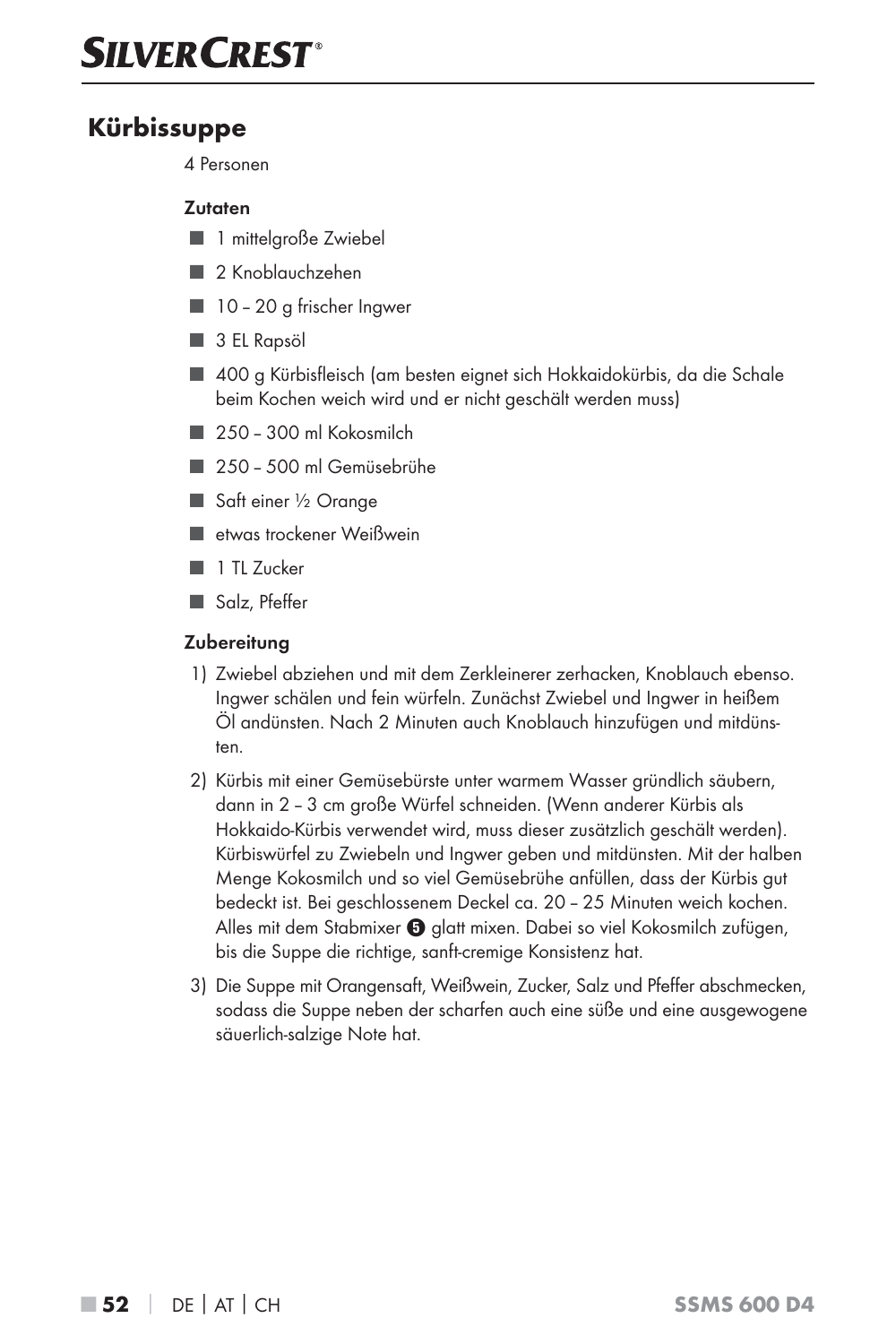### Süßer Fruchtaufstrich

#### Zutaten

- 250 g Erdbeeren oder andere Früchte (frisch oder tiefgekühlt)
- 125 g Gelierzucker 2:1
- 1 Spritzer Zitronensaft
- 1 Messerspitze Mark einer Vanilleschote

#### Zubereitung

- 1) Erdbeeren waschen und putzen, dabei den grünen Stielansatz entfernen. Gut auf einem Sieb abtropfen lassen, damit überflüssiges Wasser ablaufen kann und der Aufstrich nicht zu flüssig wird. Größere Erdbeeren klein schneiden.
- 2) 250 g Erdbeeren abwiegen und in einen geeigneten Mixbecher geben.
- 3) Einen Spritzer Zitronensaft darüber geben.
- 4) Bei Bedarf das Mark einer Vanilleschote auskratzen und zugeben.
- 5) Den Gelierzucker dazu geben und mit dem Stabmixer + 45 60 Sekunden lang gründlich mixen. Sollten noch größere Stücke vorhanden sein, das Ganze 2 Minuten ruhen lassen und dann erneut 60 Sekunden pürieren.
- 6) Bei mittlerer Temperatur aufkochen, dann etwa 2-3 Minuten köcheln lassen und während des gesamten Vorgangs gut umrühren.
- 7) Gleich genießen oder den Fruchtaufstrich in ein Glas mit Schraubdeckel abfüllen und verschließen.

#### Schokocreme

Für 4 Personen

#### **Zutaten**

- 350 g Schlagsahne
- 200 g Bitterschokolade (> 60 % Kakaoanteil)
- ½ Vanilleschote (Mark)

#### Zubereitung

- 1) Die Sahne aufkochen, Schokolade zerbröckeln und darin bei niedriger Hitze langsam schmelzen. Das Mark einer halben Vanilleschote auskratzen und unter die Masse rühren.
- 2) Im Kühlschrank vollständig abkühlen und fest werden lassen.
- 3) Vor dem Servieren mit dem Schneebesen @ cremig aufrühren.

Tipp: Dazu schmecken frische Früchte.